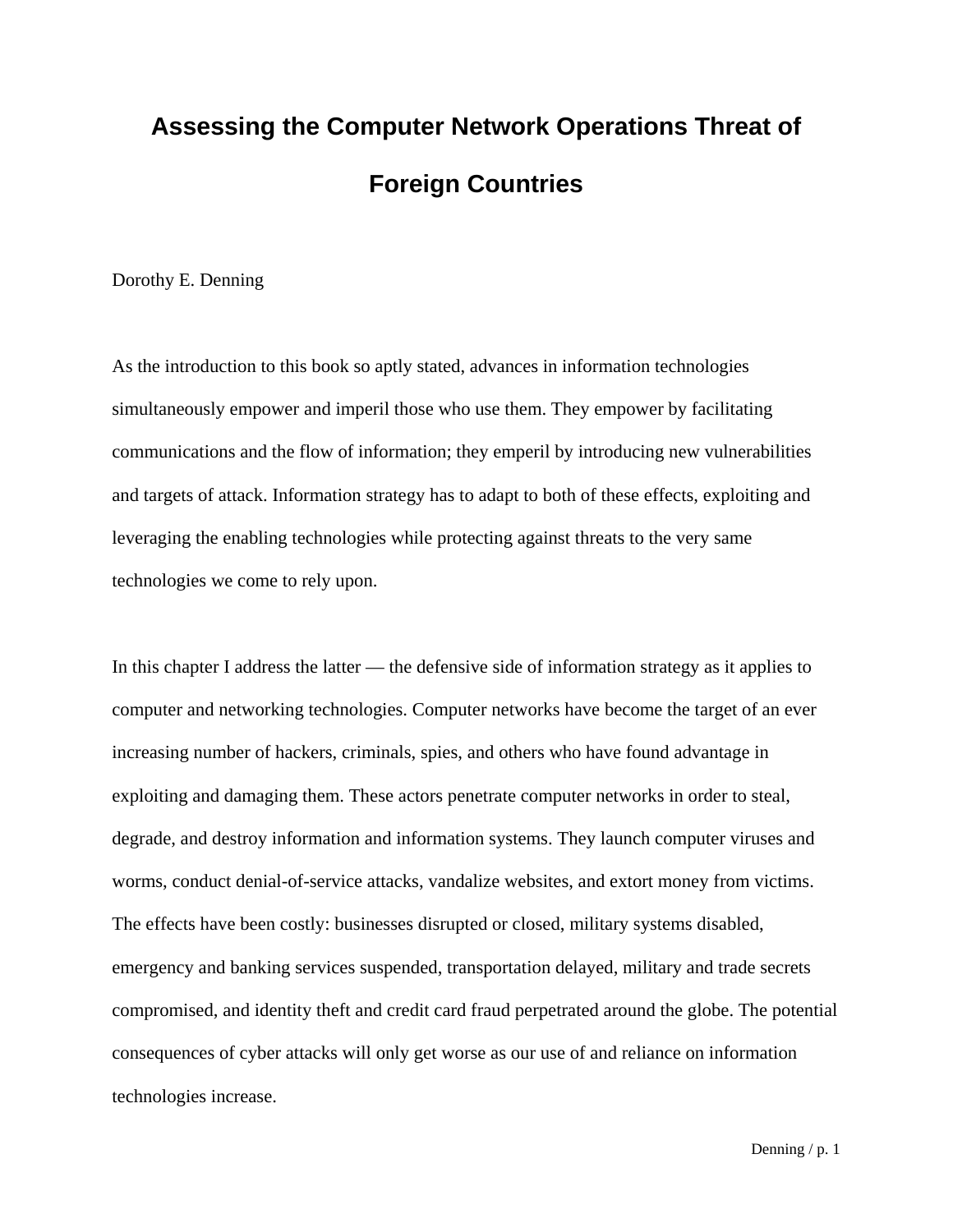| <b>Report Documentation Page</b>                                                                                                                                                                                                                                                                                                                                                                                                                                                                                                                                                                                                                                                                                                                                                                                                                                   |                             |                              |                                                   | Form Approved<br>OMB No. 0704-0188                  |                           |
|--------------------------------------------------------------------------------------------------------------------------------------------------------------------------------------------------------------------------------------------------------------------------------------------------------------------------------------------------------------------------------------------------------------------------------------------------------------------------------------------------------------------------------------------------------------------------------------------------------------------------------------------------------------------------------------------------------------------------------------------------------------------------------------------------------------------------------------------------------------------|-----------------------------|------------------------------|---------------------------------------------------|-----------------------------------------------------|---------------------------|
| Public reporting burden for the collection of information is estimated to average 1 hour per response, including the time for reviewing instructions, searching existing data sources, gathering and<br>maintaining the data needed, and completing and reviewing the collection of information. Send comments regarding this burden estimate or any other aspect of this collection of information,<br>including suggestions for reducing this burden, to Washington Headquarters Services, Directorate for Information Operations and Reports, 1215 Jefferson Davis Highway, Suite 1204, Arlington<br>VA 22202-4302. Respondents should be aware that notwithstanding any other provision of law, no person shall be subject to a penalty for failing to comply with a collection of information if it<br>does not display a currently valid OMB control number. |                             |                              |                                                   |                                                     |                           |
| 1. REPORT DATE<br>2007                                                                                                                                                                                                                                                                                                                                                                                                                                                                                                                                                                                                                                                                                                                                                                                                                                             | 2. REPORT TYPE              |                              |                                                   | <b>3. DATES COVERED</b><br>00-00-2007 to 00-00-2007 |                           |
| <b>4. TITLE AND SUBTITLE</b>                                                                                                                                                                                                                                                                                                                                                                                                                                                                                                                                                                                                                                                                                                                                                                                                                                       |                             |                              |                                                   | 5a. CONTRACT NUMBER                                 |                           |
| <b>Assessing the Computer Network Operations Threat of Foreign</b><br><b>Countries</b>                                                                                                                                                                                                                                                                                                                                                                                                                                                                                                                                                                                                                                                                                                                                                                             |                             |                              |                                                   | <b>5b. GRANT NUMBER</b>                             |                           |
|                                                                                                                                                                                                                                                                                                                                                                                                                                                                                                                                                                                                                                                                                                                                                                                                                                                                    |                             |                              |                                                   | 5c. PROGRAM ELEMENT NUMBER                          |                           |
| 6. AUTHOR(S)                                                                                                                                                                                                                                                                                                                                                                                                                                                                                                                                                                                                                                                                                                                                                                                                                                                       |                             |                              |                                                   | 5d. PROJECT NUMBER                                  |                           |
|                                                                                                                                                                                                                                                                                                                                                                                                                                                                                                                                                                                                                                                                                                                                                                                                                                                                    |                             |                              |                                                   | <b>5e. TASK NUMBER</b>                              |                           |
|                                                                                                                                                                                                                                                                                                                                                                                                                                                                                                                                                                                                                                                                                                                                                                                                                                                                    |                             |                              |                                                   | <b>5f. WORK UNIT NUMBER</b>                         |                           |
| 7. PERFORMING ORGANIZATION NAME(S) AND ADDRESS(ES)<br>Naval Postgraduate School, Center of Terrorism and Irregular<br>Warfare, Monterey, CA, 93943                                                                                                                                                                                                                                                                                                                                                                                                                                                                                                                                                                                                                                                                                                                 |                             |                              |                                                   | 8. PERFORMING ORGANIZATION<br><b>REPORT NUMBER</b>  |                           |
| 9. SPONSORING/MONITORING AGENCY NAME(S) AND ADDRESS(ES)                                                                                                                                                                                                                                                                                                                                                                                                                                                                                                                                                                                                                                                                                                                                                                                                            |                             |                              |                                                   | 10. SPONSOR/MONITOR'S ACRONYM(S)                    |                           |
|                                                                                                                                                                                                                                                                                                                                                                                                                                                                                                                                                                                                                                                                                                                                                                                                                                                                    |                             |                              |                                                   | 11. SPONSOR/MONITOR'S REPORT<br>NUMBER(S)           |                           |
| 12. DISTRIBUTION/AVAILABILITY STATEMENT<br>Approved for public release; distribution unlimited                                                                                                                                                                                                                                                                                                                                                                                                                                                                                                                                                                                                                                                                                                                                                                     |                             |                              |                                                   |                                                     |                           |
| <b>13. SUPPLEMENTARY NOTES</b><br>pre-publication version Information Strategy and Warfare (J. Arquilla and D. Borer eds.), Routledge, 2007                                                                                                                                                                                                                                                                                                                                                                                                                                                                                                                                                                                                                                                                                                                        |                             |                              |                                                   |                                                     |                           |
| 14. ABSTRACT                                                                                                                                                                                                                                                                                                                                                                                                                                                                                                                                                                                                                                                                                                                                                                                                                                                       |                             |                              |                                                   |                                                     |                           |
| <b>15. SUBJECT TERMS</b>                                                                                                                                                                                                                                                                                                                                                                                                                                                                                                                                                                                                                                                                                                                                                                                                                                           |                             |                              |                                                   |                                                     |                           |
| 16. SECURITY CLASSIFICATION OF:<br>17. LIMITATION OF                                                                                                                                                                                                                                                                                                                                                                                                                                                                                                                                                                                                                                                                                                                                                                                                               |                             |                              |                                                   | 18. NUMBER                                          | 19a. NAME OF              |
| a. REPORT<br>unclassified                                                                                                                                                                                                                                                                                                                                                                                                                                                                                                                                                                                                                                                                                                                                                                                                                                          | b. ABSTRACT<br>unclassified | c. THIS PAGE<br>unclassified | <b>ABSTRACT</b><br>Same as<br><b>Report (SAR)</b> | OF PAGES<br>46                                      | <b>RESPONSIBLE PERSON</b> |

**Standard Form 298 (Rev. 8-98)**<br>Prescribed by ANSI Std Z39-18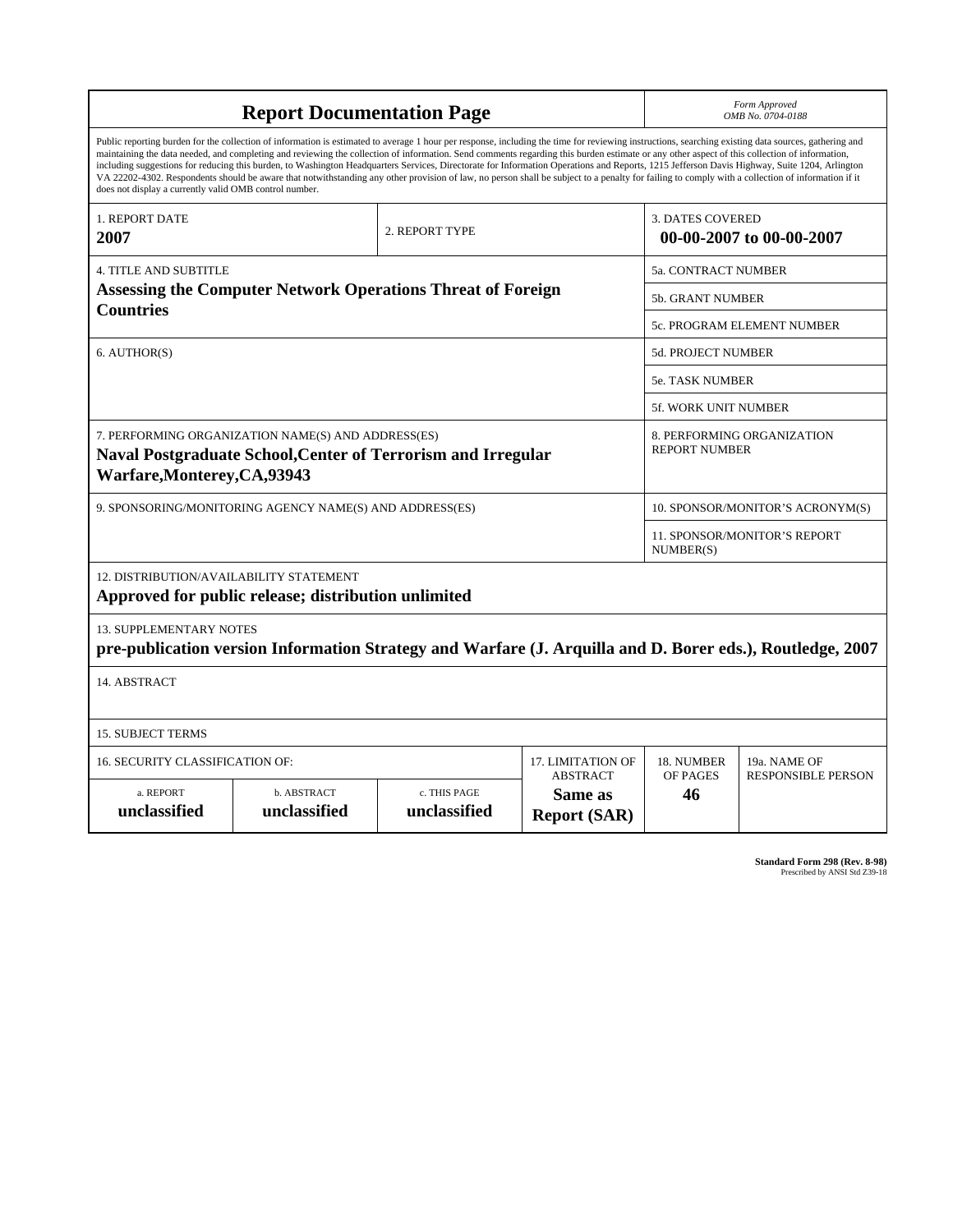Many government officials and security experts believe that foreign governments pose the largest threat to computer networks, followed by terrorists. Of especial concern is a possible "electronic Pearl Harbor" or act of cyber terrorism that would affect a critical infrastructure such as the power grid or banking network, with devastating economic, social, or national security consequences. An attack against military networks could potentially undermine the armed forces' ability to effectively fight an adversary, especially during a time of conflict, and even attacks against civilian infrastructures, such as energy and telecommunications, could severely damage military capability because of widespread dependence on civilian systems.

So far, the number of reported cyber attacks attributed to foreign governments or terrorists has been relatively small, and none have been devastating. Cyber incidents attributed to governments have mostly involved espionage, and network attacks by terrorists and their sympathizers have fallen more in the domain of crime and vandalism than terrorism — mainly web defacements, denial-of-service attacks, and credit card fraud. In 1999 and early 2000, the Chinese government was accused of attacking foreign websites associated with the outlawed group Falun Gong,<sup>1</sup> but government sabotage of this type against foreign computers appears to be the exception. Today it seems more likely that the Chinese government would use its national firewalls to filter out objectionable websites than launch attacks against them. However, government exploitation of computer networks for intelligence purposes seems highly likely given intelligence exploitation of other telecommunications media.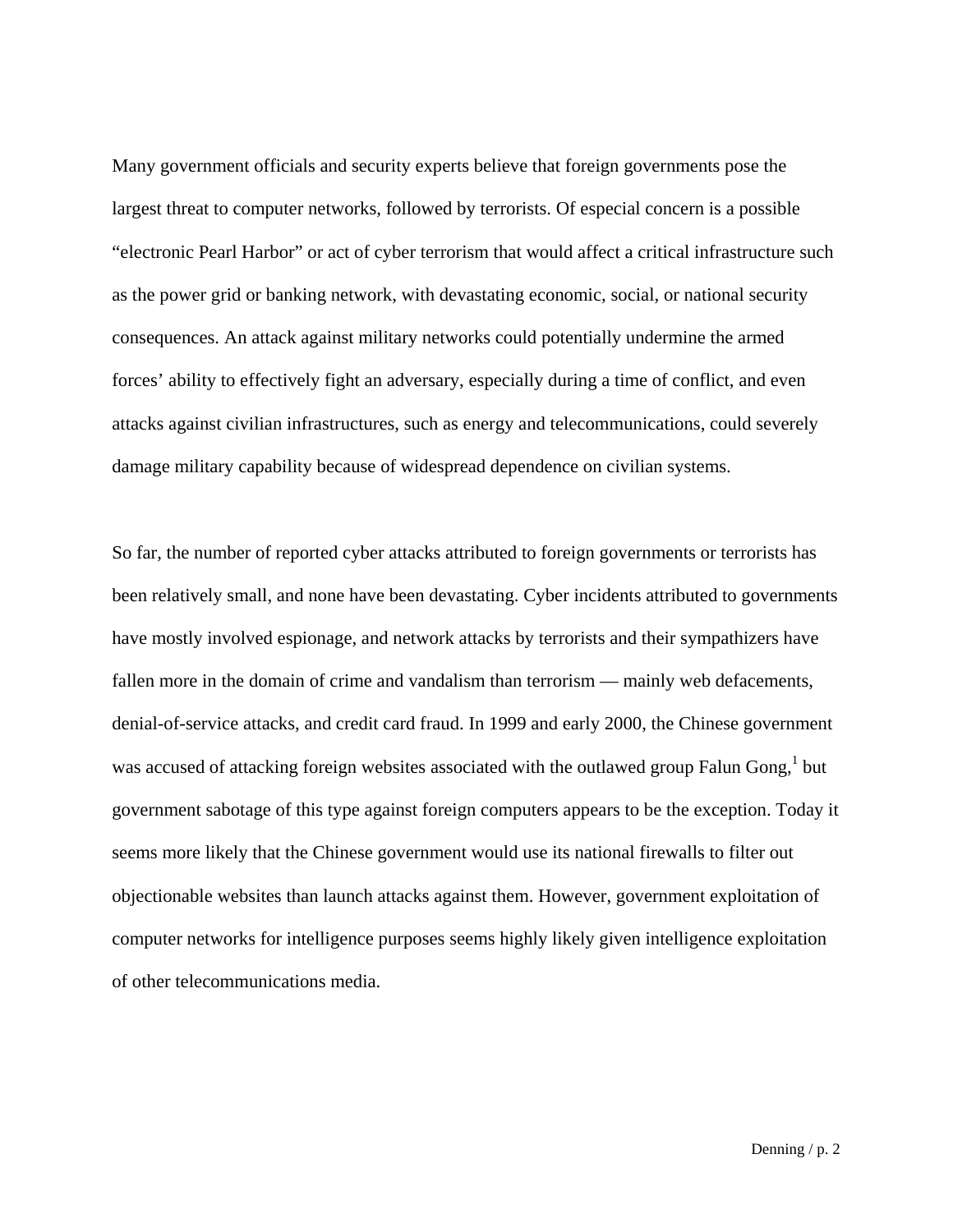The paucity of published information about what terrorists and governments are interested in and able to do in cyberspace, coupled with the fact that nothing resembling an electronic Pearl Harbor or act of cyber terrorism has occurred, has led many to question whether these threats have been overhyped or are even real. Yet, it would be as foolish to dismiss such threats as it would be to base policy and plans on speculation and unsubstantiated fear. Instead, we need well-grounded assessments of what potential adversaries are motivated to do and capable of doing.

We also need sound assessments of vulnerabilities in critical infrastructures and how risks can be mitigated. However, these evaluations can be conducted without regard to any particular actor or motive. Computer networks need to be protected from damaging attacks regardless of whether they originate from a runaway worm, a hacker out to see what's possible, a greedy crook who sees an opportunity for extortion, a former employee seeking revenge, a nation-state, or a terrorist. Computer worms alone have brought down emergency 911 services, a train signaling system, the safety monitoring system at a nuclear power plant, and ATM networks. Insiders determined to cause harm are in a particularly powerful position. In what was perhaps the most damaging infrastructure attack, a former contractor, armed with the requisite hardware, software, and knowledge, hacked a water treatment system in Australia and caused raw sewage overflows.<sup>2</sup>

Arguably, it may be more important to focus on protecting the networks rather than studying particular actors. However, there are also benefits to be gained by understanding the motives and capabilities of those who might attack them. First, if networks are attacked, we would be in a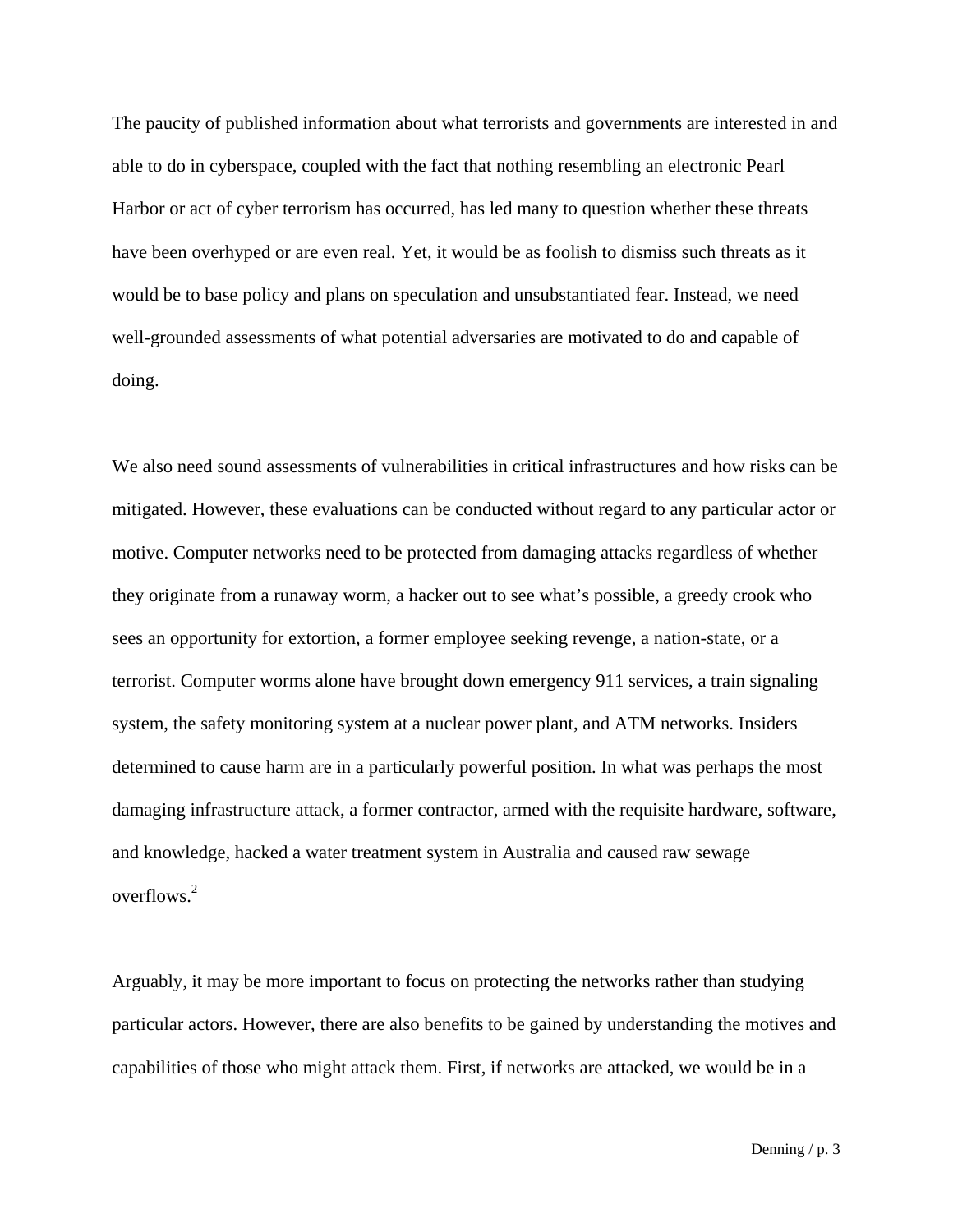better position to narrow down likely perpetrators. Second, if we enter into military conflict with a particular adversary, we would know what that adversary could and could not do to our military networks and critical infrastructures. Third, we may learn of capabilities and methods of attack that we had not considered.

In 2003, the Naval Postgraduate School began a study to assess the computer network operations (CNO) threat of foreign countries. The objective was to develop a general methodology that could be applied to any country and to apply it to specific countries as test cases. For our study, we chose Iran and North Korea. Our country results were published in two master's theses, one on Iran<sup>3</sup> and one on North Korea.<sup>4</sup>

In our project, we sought to elaborate a comprehensive methodology and were less concerned about producing a thorough, definitive assessment of the countries we chose. Indeed, because we limited our research to unclassified information available through open sources, we almost certainly missed key information about these countries. We did not attempt to determine what the intelligence services might know that we did not.

This chapter summarizes the results of our research. The next three sections describe our methodology and the results for Iran and North Korea. In the country sections, citations are to original sources where verified or found in the process of writing this paper. Otherwise, citations are to the theses. I have also added some of my own thoughts, which are presented without citation.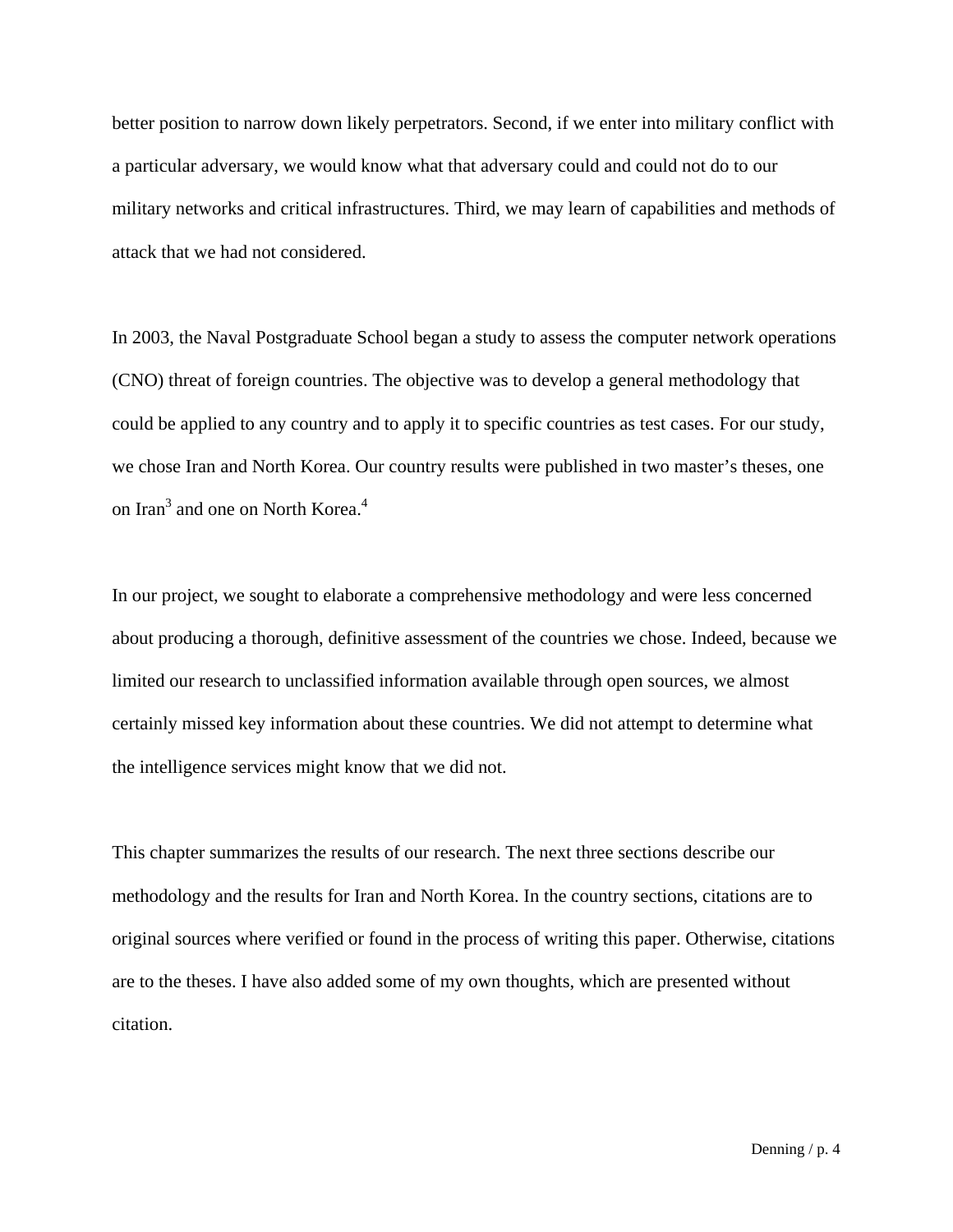In the discussion of Iran especially, I have singled out specific individuals and groups who have engaged in CNO-related activities to illustrate the capability we found. In so doing, I do not mean to imply they are the only ones working in CNO or that they pose any sort of threat indeed, many are working toward better information security.

## **METHODOLOGY**

The US Department of Defense defines computer network operations (CNO) as comprising three types of operations: computer network attack, computer network defense, and related computer network exploitation-enabling operations.<sup>5</sup> Computer network attack (CNA) refers to operations to disrupt, deny, degrade, or destroy information resident in computers and computer networks, or the computers and networks themselves. Computer network exploitation (CNE) consists of enabling operations and intelligence collection to gather data from target or adversary computers and networks in support of CNA. Computer network defense (CND) consists of defensive measures to protect and defend information, computers, and networks from disruption, denial, degradation, or destruction. In short, CND refers to operations that protect against adversary CNA/E.

Outside the US military, it is common to use the term "attack" to refer to any operation that intentionally violates security policies and laws. This includes CNE as well as exploit operations conducted for the purpose of intelligence collection, not just to enable CNA. It is also common to see the term "security" for "defense" and to include within it protection against adversary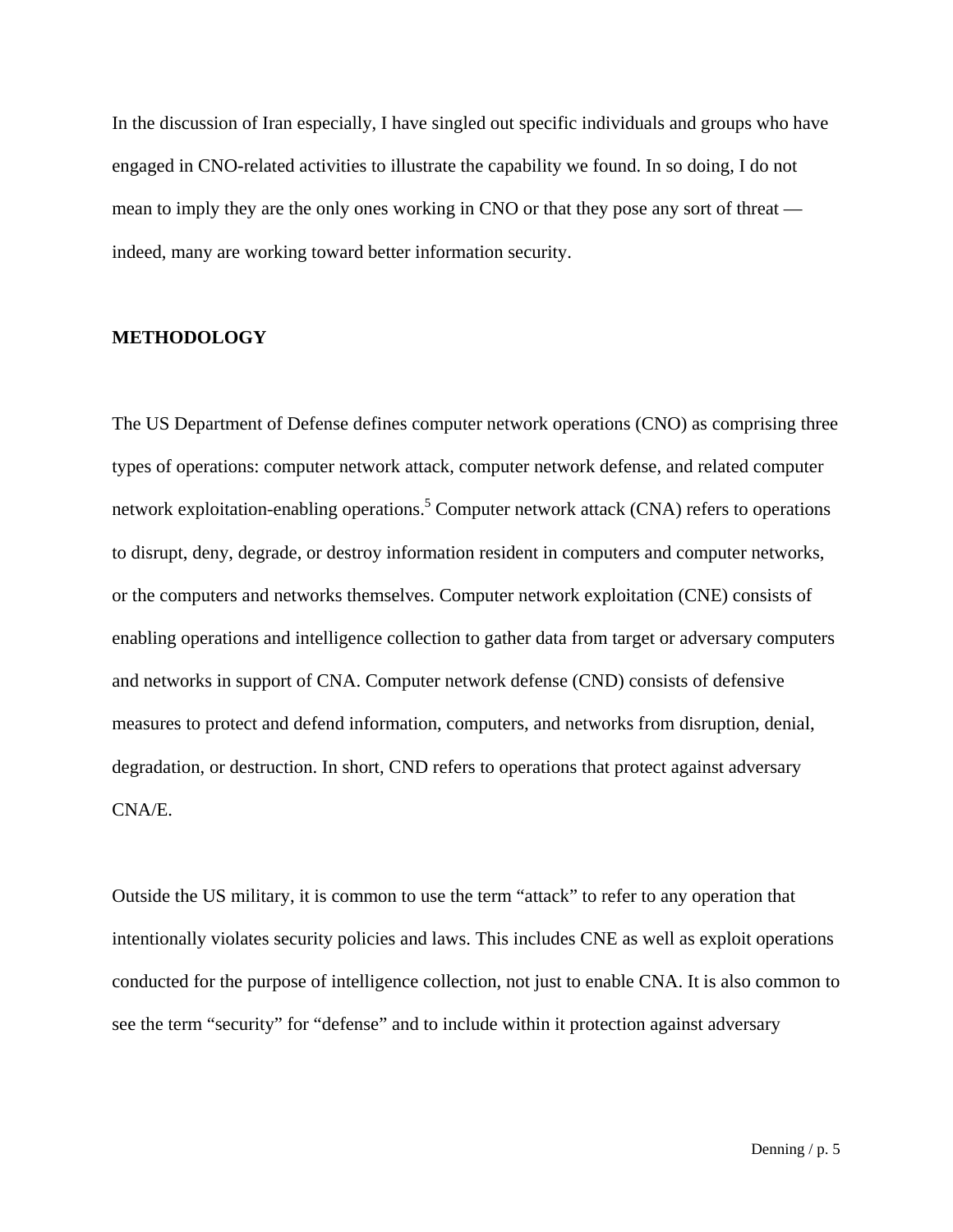intelligence operations as well as information operations that disrupt, deny, degrade, or destroy. Both sets of terms are used in the discussion below.

Although the CNO threat is derived from attack/exploit operations rather than defense, we included the latter in our analysis. It is not possible to build strong defenses without knowledge of how systems are attacked, so the presence of a CND capability within a country implies at least some CNA/E knowledge. Furthermore, it seems unlikely that any country would develop a CNA/E capability if it is unable to defend its own networks from a counterattack, so the apparent lack of a CND capability would suggest a corresponding lack of CNA/E capability, assuming no information to the contrary. A country with a strong CND capability would be in a much better position to build and use a CNA/E capability than one without.

To assess a foreign state's CNO threat, we looked for indicators of capability and intent to conduct CNO. These indicators were based on generic factors that could be applied to any country. The factors were grouped into four general categories:

- Information technology industry and infrastructure
- Academic and research community
- Government and foreign relations
- Hacking and cyber attacks

The categories are not entirely disjoint. For example, government-sponsored research on CNO falls into the second and third categories, and government-sponsored cyber attacks fall into the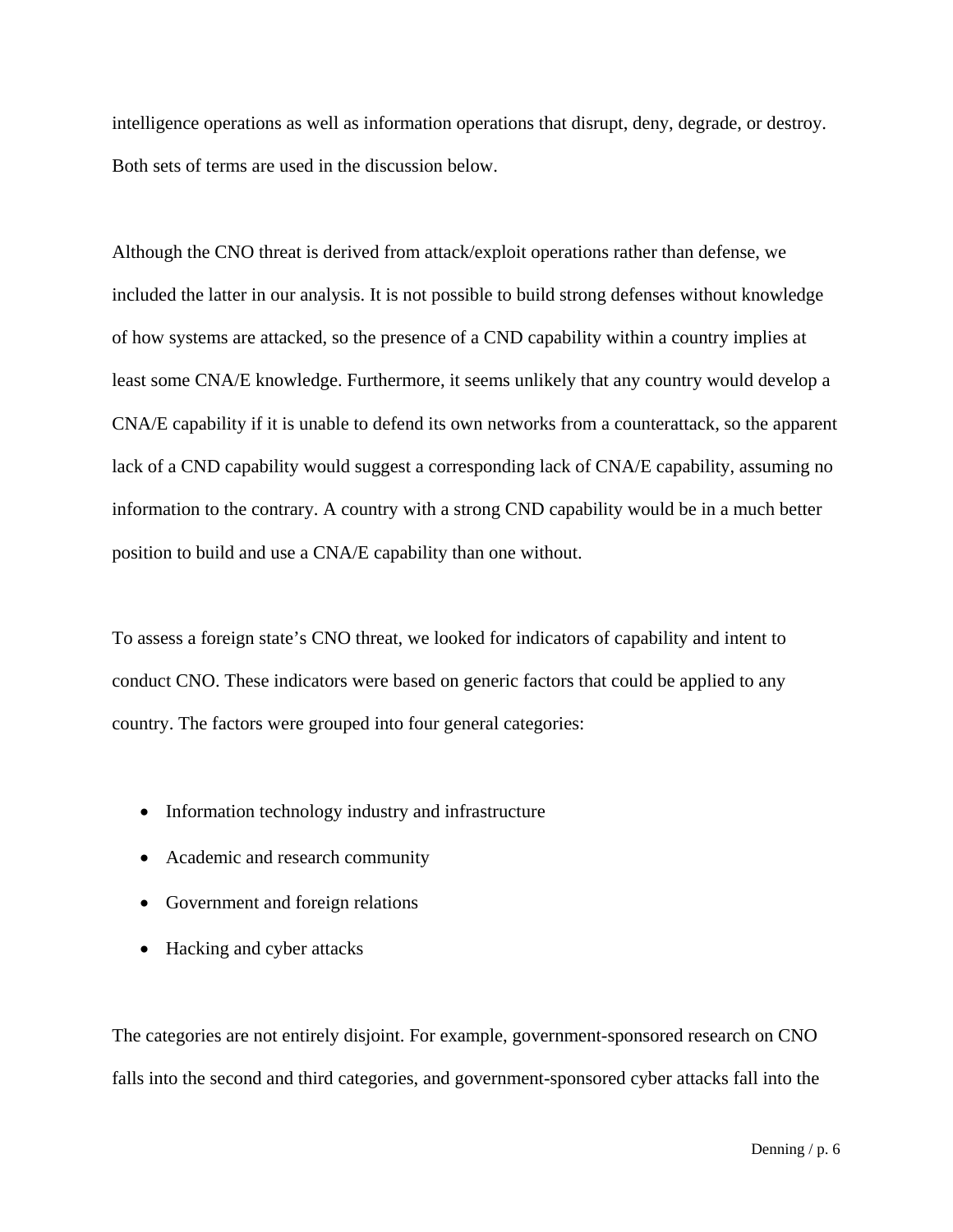third and fourth. In the discussion below, we have generally assigned each type of activity to a single category and treated it in that context.

Within each category, we began with an initial set of questions to guide our search for information, although we did not limit our collection to those questions. In many cases, we could not answer the questions directly but found other information that was useful for our analysis.

All of the information we used was unclassified. Most was acquired through the Internet and personal contacts in the United States and countries other than those we studied. A more complete picture could be obtained with access to classified information or to persons within the countries of study. It was especially difficult to obtain information that originated in North Korea owing to the closed nature of the country and its apparent isolation from the Internet.

Most of the material we used was in English. We arranged for translation of a few web pages in Farsi that we thought might be useful for the Iranian study, but limited time and resources precluded translating more. For the most part, we simply ignored websites and documents that were not in English. A comprehensive study that includes more foreign language sources could very well turn up evidence we did not find.

We made extensive use of Google searches to find relevant information. These searches led us to web pages that we had not found by simply browsing institutional websites. However, we did not have time to pursue all search hits or to try an extensive set of search strings, which leaves open the possibility that we missed a large amount of useful information. For future study, it would be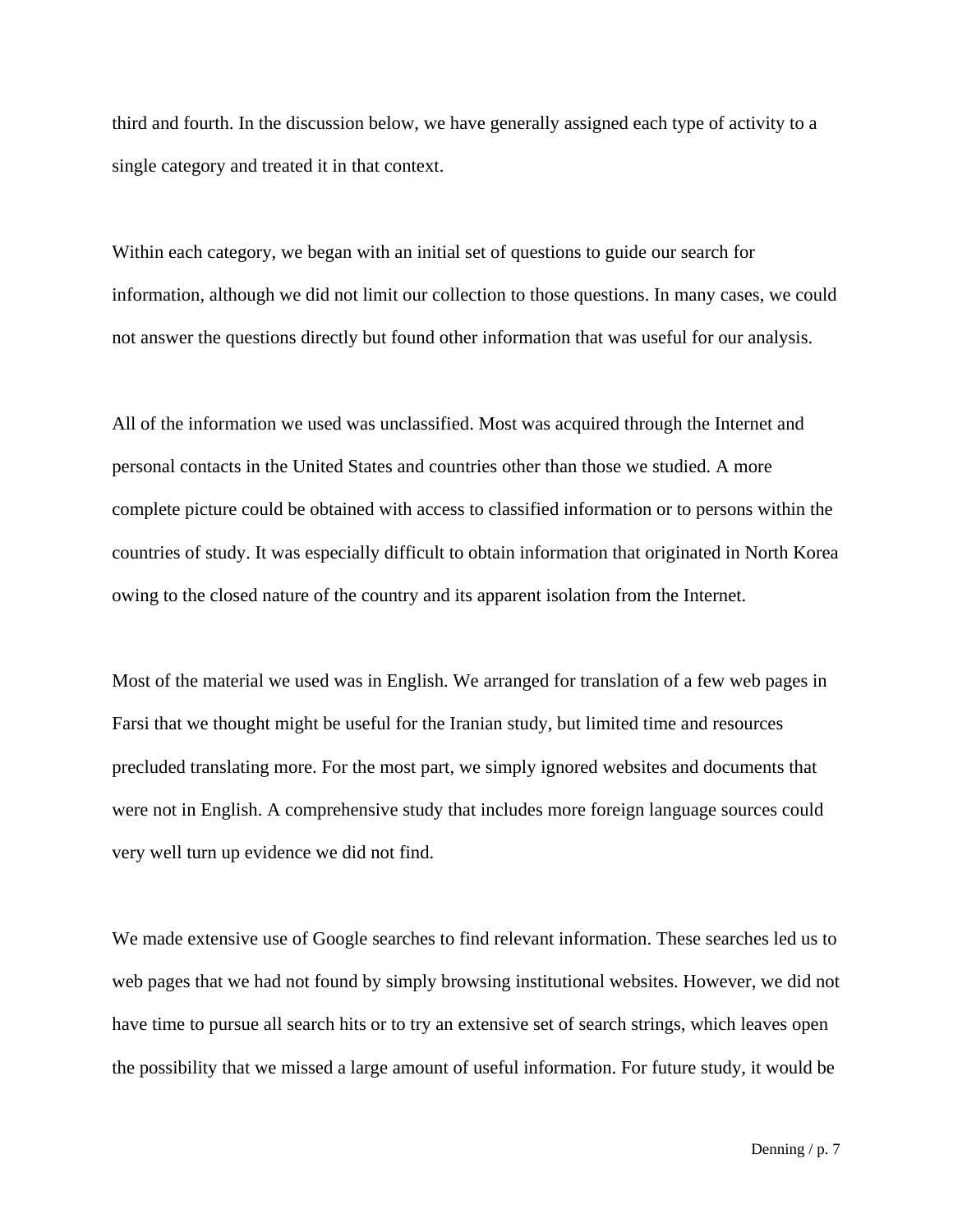worthwhile to try to identify a collection of search strings that would likely uncover most of the relevant information that can found through open-source searches.

We began our study in October 2003. Two students were assigned to the project, one for Iran and one for North Korea. Their objective was to report their results in the form of separate master's theses for a September 2004 graduation.

In March 2004, we were invited by the Institute for Security Technology Studies at Dartmouth College to review a draft report of a study whose objectives were very close to our own. At that time, we were far enough along with our own work to provide feedback on theirs, and their study provided valuable input for our own. Their final report was published in November 2004,<sup>6</sup> after our study of North Korea was complete but while we were in the middle of our Iranian study. The Iranian study was delayed for a year because the student conducting the work had an unexpected reassignment of duties. Another student later joined the project to see it through to a September 2005 completion.

The Dartmouth group took a somewhat different approach in their analysis. In particular, they organized evidence indicative of capability or intent into two categories. Category 1 evidence consists of direct links to a foreign cyber warfare capability. It is derived from US government reports (which we did not use), foreign official statements, and foreign military and intelligence agency research. Category 2 evidence consists of circumstantial links indicating a baseline information technology infrastructure necessary to support a cyber warfare operation. The Dartmouth country reports are organized around these categories and sources of evidence,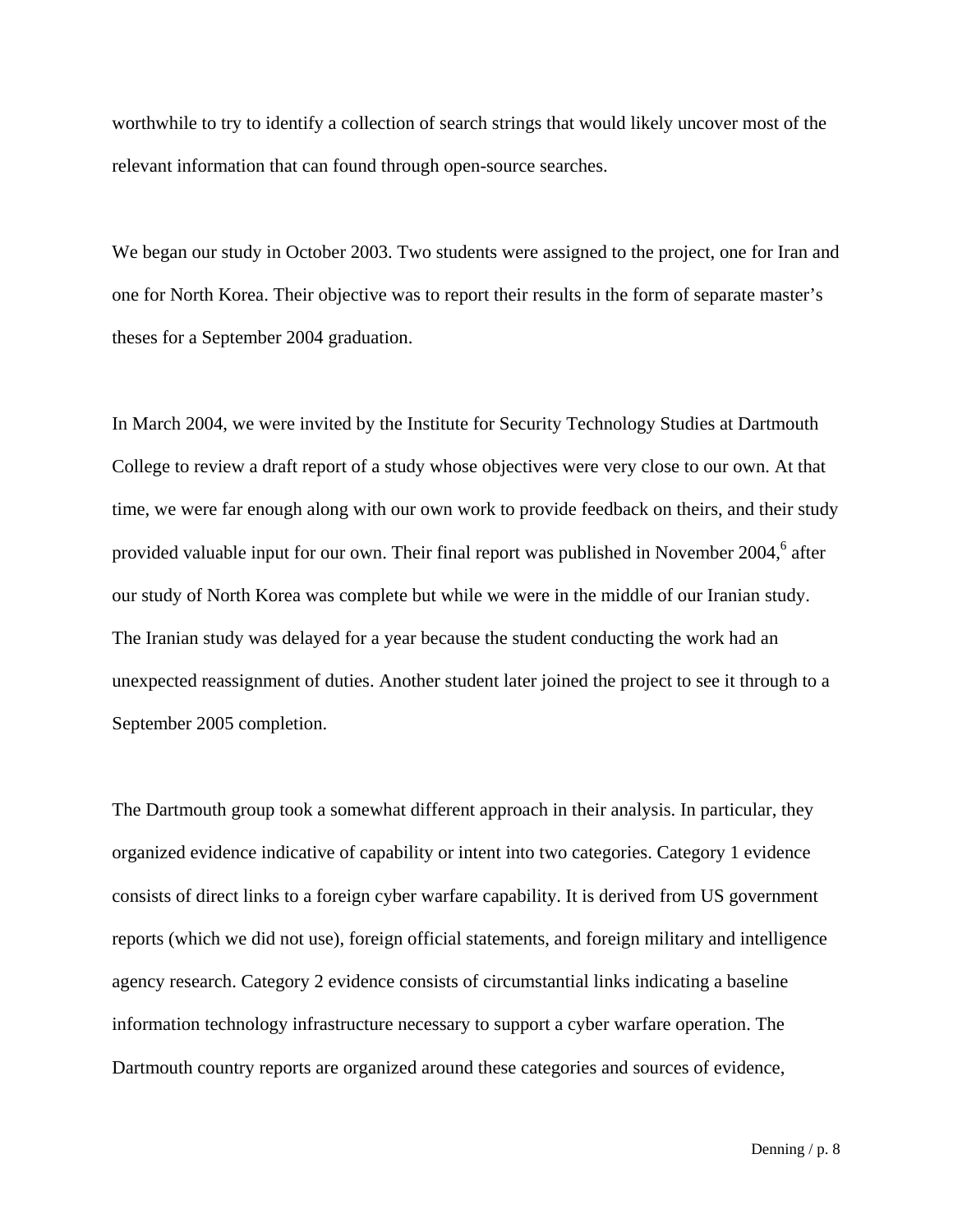whereas ours are organized around the four categories of activity described above. The Dartmouth report also covers six countries, including the two we studied. Besides Iran and North Korea, they studied China, India, Pakistan, and Russia.

The following subsections describe the four areas of activity we investigated, our rationale for looking at these areas, and the type of information we sought.

#### **Information Technology Industry and Infrastructure**

Our goal here was to assess a country's information technology (IT) industry and its information infrastructure. In the area of IT, we examined the country's hardware and software industry, IT service companies, access to international IT supply chains, industry partnerships with foreign companies, and IT professionals in the country; we paid particular attention to companies that provided CNO-related technologies or services. However, other areas of technology are also relevant. If a country does not have access to or experience using popular hardware and software platforms, such as Microsoft Windows and related products, it will be at a disadvantage in terms of developing a capability to attack or defend those systems. Also, many of the skills used in one area of IT, such as general knowledge and skills in computer networks, operating systems, and programming, are transferable to CNO.

In the area of infrastructure, our main interest was computer networks, especially the Internet and intranets, but we also considered the country's telecommunications and electrical infrastructures,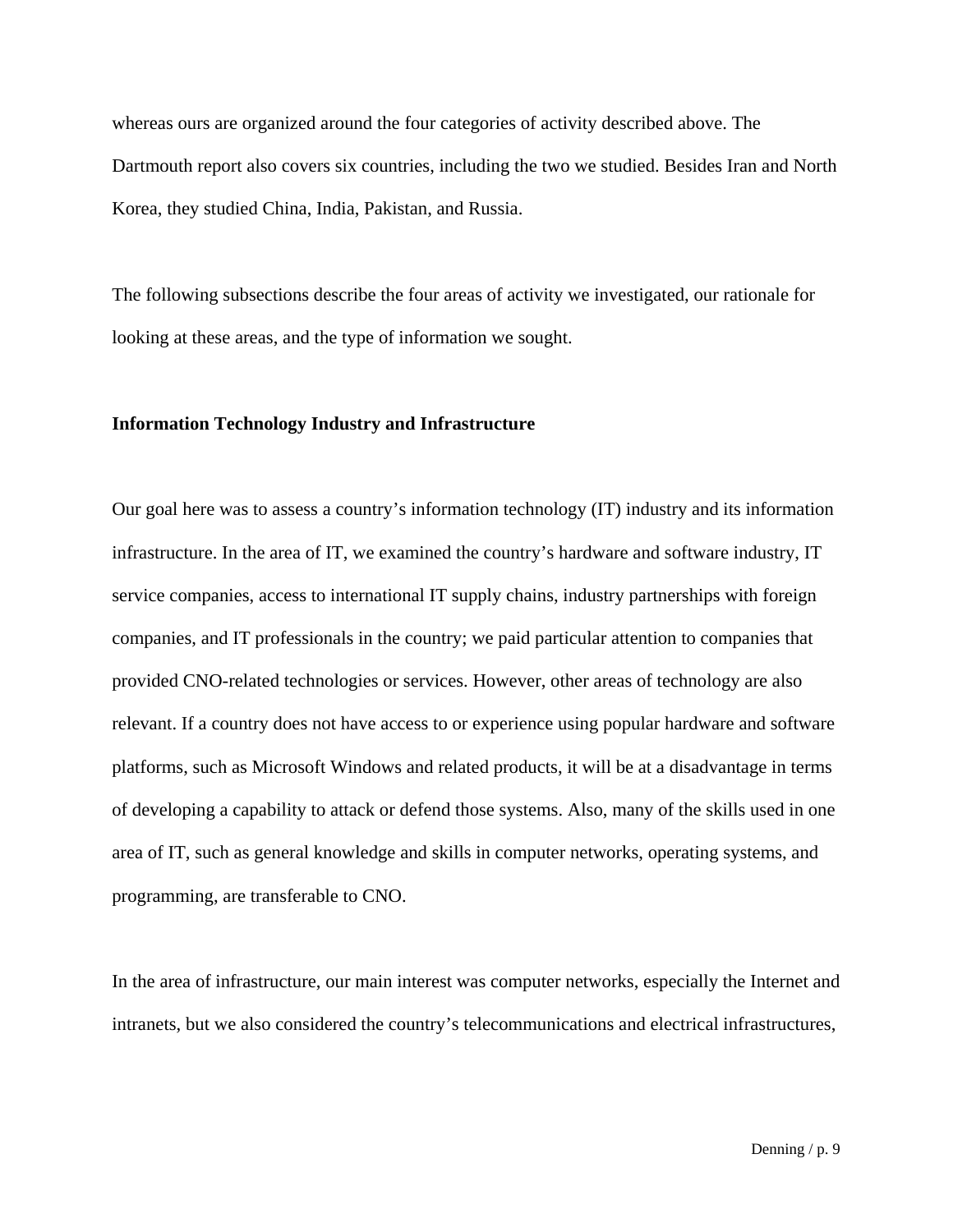since both support networking. If telecommunications or electricity is inadequate or unreliable, it may be difficult to launch a sustained attack against another country.

For computer networks, we considered prevalence, connectivity, capacity, technologies and platforms used, presence of Internet service providers (ISPs), and government regulations. We reasoned that a country that is well connected through modern technologies and high-speed links is in a better position to develop a CNO capability than one that is not, as it can draw on the considerable expertise and talent acquired through use of the networks. Internet penetration is particularly valuable, because it gives the population access to global CNO resources, such as hacking tools and "how to" guides, as well as to international targets to attack. But even a country that has promoted a national intranet while stifling or prohibiting Internet use is in a better position than one that has little networking of any type.

We also considered the legal and regulatory infrastructure as it pertains to CNO, including computer crime laws and their enforcement. A lack of laws in this area could be indicative of little hacking activity within the country or against the country's computer systems, in which case one might conclude that the country has little or no CNO capability, offensive or defensive, at least outside government. However, an absence of cyber crime laws might also mean that more general laws (e.g., governing sabotage and fraud) are considered sufficient for prosecuting cyber attacks.

## **Academic and Research Community**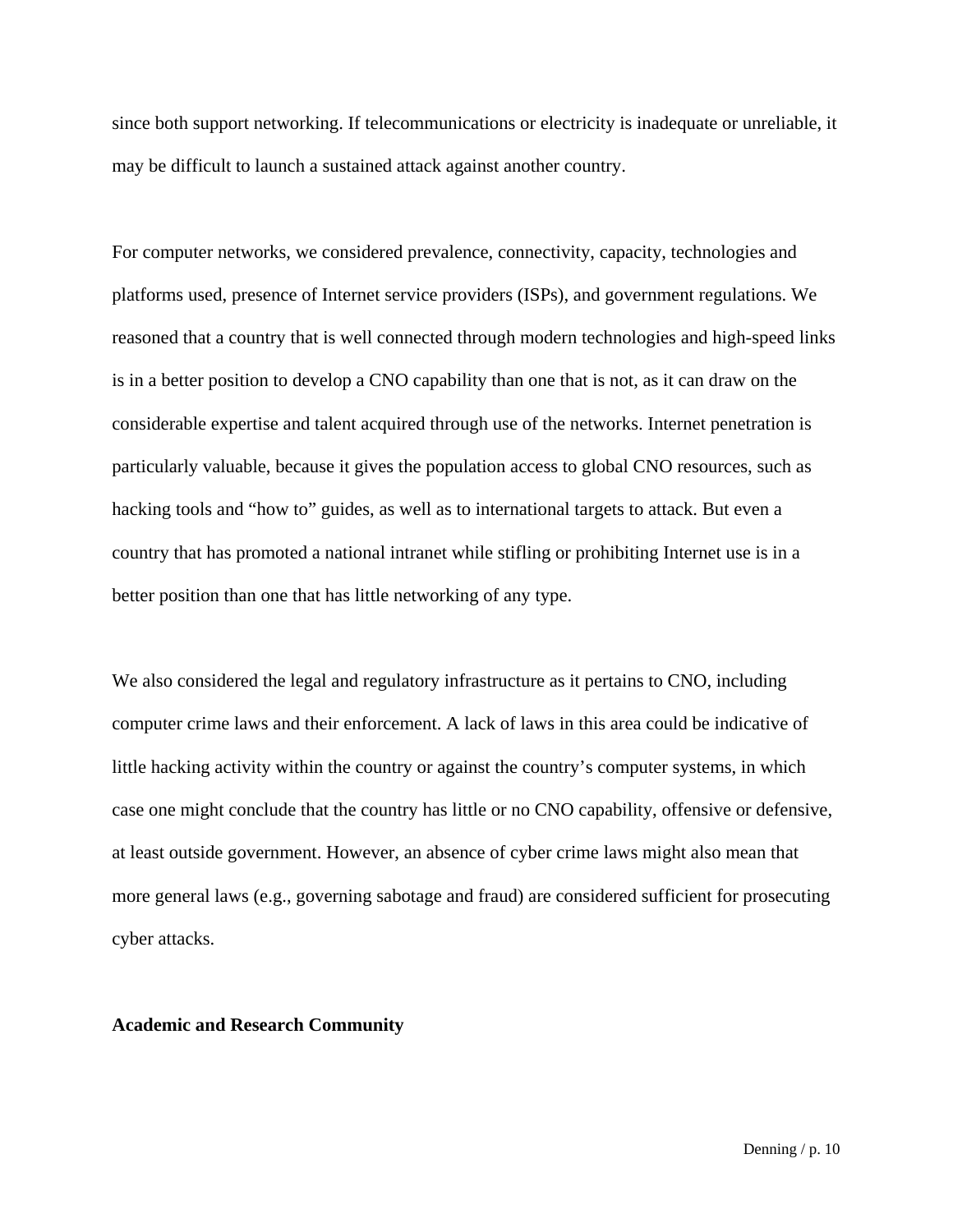For this category, we assessed the extent to which faculty and students engaged in educational and research activities that support a CNO capability. We also examined research conducted in the public domain by persons outside the academic community. Research areas we examined include system and application vulnerabilities, computer crime and network attacks, technologies and methods of defense, and CNO policy and legal issues. Within this broad research community, we looked for CNO-related publications and projects. We also looked for conferences and workshops hosted by members of the community within the country or attended by members of the community in other countries.

In the academic community, we focused on higher education. We looked for courses in areas of CNO and for faculty and students who were conducting research or publishing papers related to CNO. We tried to determine whether any faculty members who were engaged in CNO activity had been educated outside their country and whether students studied CNO abroad. Much of our information was obtained by searching online for school websites and résumés containing CNOrelated entries.

We also examined general education in IT and the IT skills of students at all levels, including primary and secondary school. We were especially interested in whether college students in the country participated in the annual ACM International Collegiate Programming Contest, $^7$  and if so, how well they did. The ACM programming contest, which traces it roots to a competition at Texas A&M University in 1970, has evolved into a multitiered competition involving threeperson student teams from around the world. In 2005, the contest drew 4,109 teams from 1,582 universities in 71 countries. We reasoned that a country needs talented programmers to develop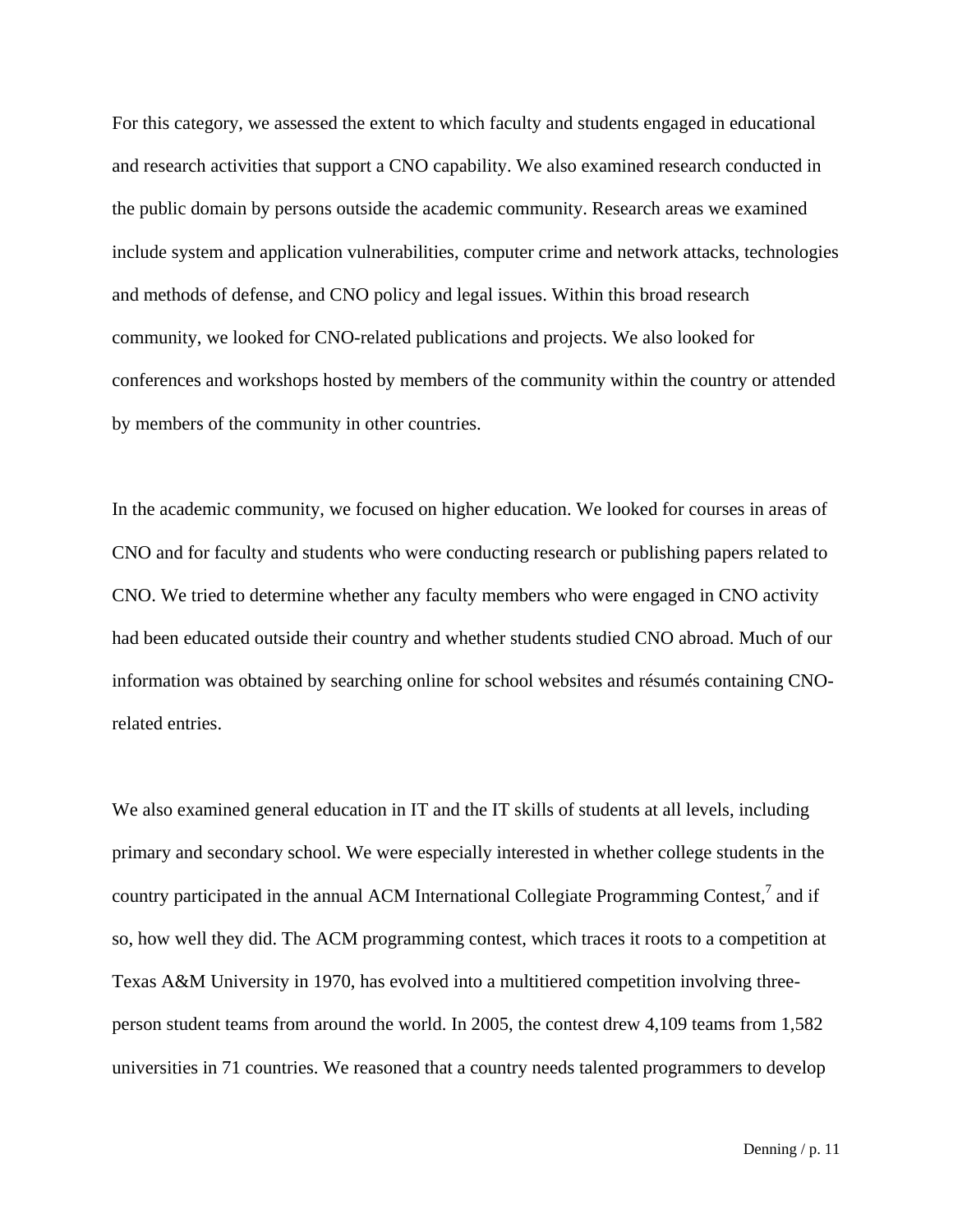new or sophisticated cyber attacks, so placing well in the contest would suggest the presence of a talent base on which to draw.

#### **Government and Foreign Relations**

Here we considered efforts on the part of government agencies to develop a CNO capability. We looked for signs that the government was creating one or more CNO units or teams, conducting training in CNO, or sponsoring or conducting research on CNO. We also looked for documents or statements from official government sources that outlined government policy or doctrine on CNO.

We tried to determine whether the government was using the Internet for intelligence collection, and if so, whether its tactics went beyond open source collection to hacking into computer networks. We reasoned that a government with the ability to penetrate and exploit foreign networks for intelligence collection would have a head start on developing a CNO capability, as many of the same skills are needed.

We considered a government's relations with other countries to determine whether it might acquire CNO-related resources from another country. Such resources might include information, technology, or training in CNO. We also looked for motives and objectives that might lead the government to conduct a cyber attack against another country.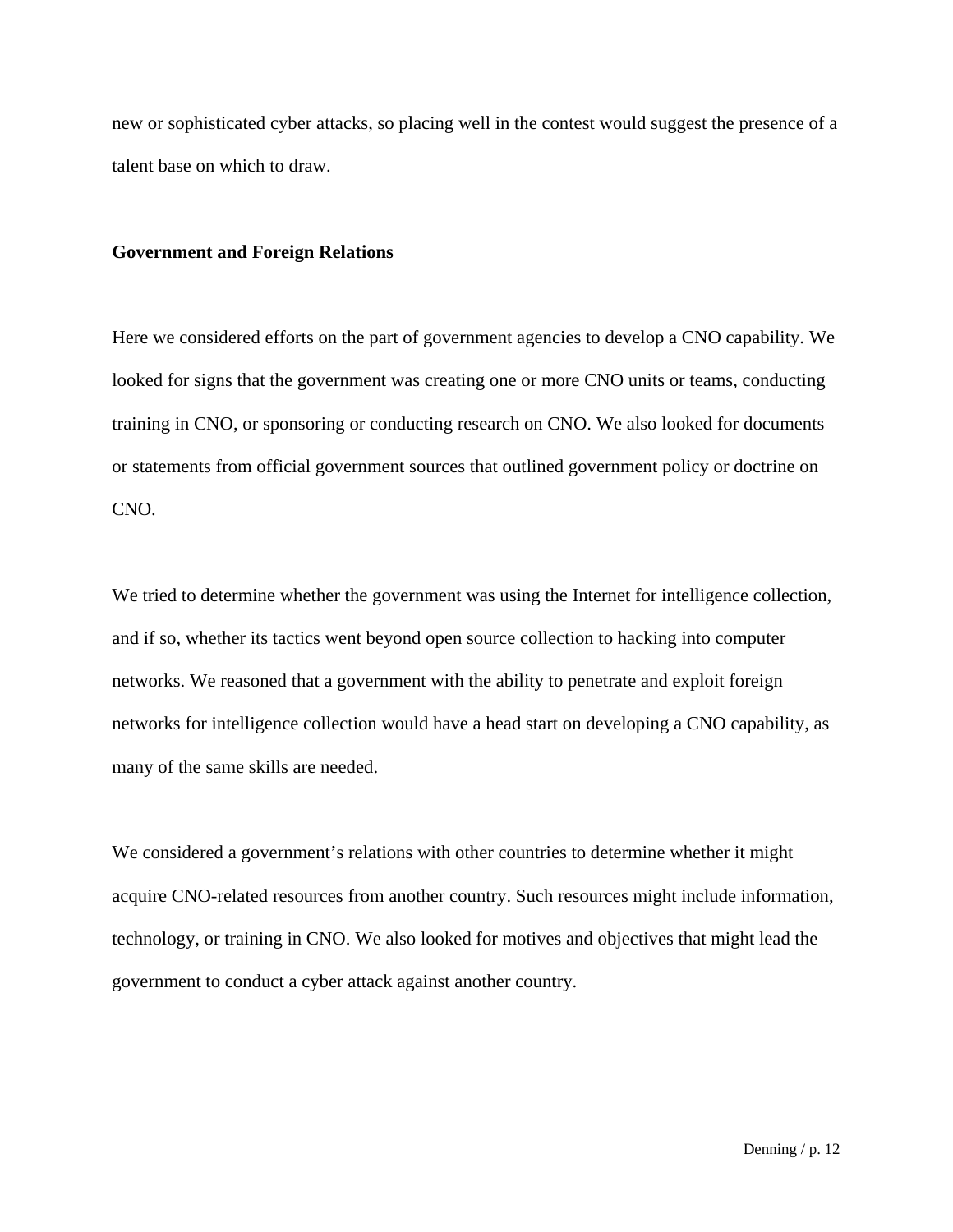## **Hacking and Cyber Attacks**

This category focused on actual cyber attacks originating in the study country. We considered attacks by all types of actors, from teenage hackers to criminal groups to government agencies. (Often, however, it is not possible to determine the source of an attack.) We tried to identify nongovernment hacking groups and individual hackers operating from within the country.

We wanted to know what types of attack the country's hackers conducted and what tools and methods they used. We considered all types of attack, including denial-of-service attacks, web defacements, launching of viruses and worms, use of Trojan horses and spyware, and so forth. We considered cyber operations that acquired sensitive information, including trade secrets, personal information such as Social Security or credit card information, and sensitive government information.

Although we examined attacks against international targets, we were especially interested in cyber attacks against US systems and whether such attacks were politically motivated. Patriotic Chinese hackers, for example, attacked US systems after the 1999 US bombing of the Chinese embassy in Belgrade during the Kosovo conflict and then again in the wake of the US-China spy plane incident in 2001.

We tried to determine how the government responded to hacking by its citizens. We wanted to know if specific attacks, particularly those against US systems, were tolerated, encouraged, or even supported. We wanted to know if the government hired hackers or otherwise made use of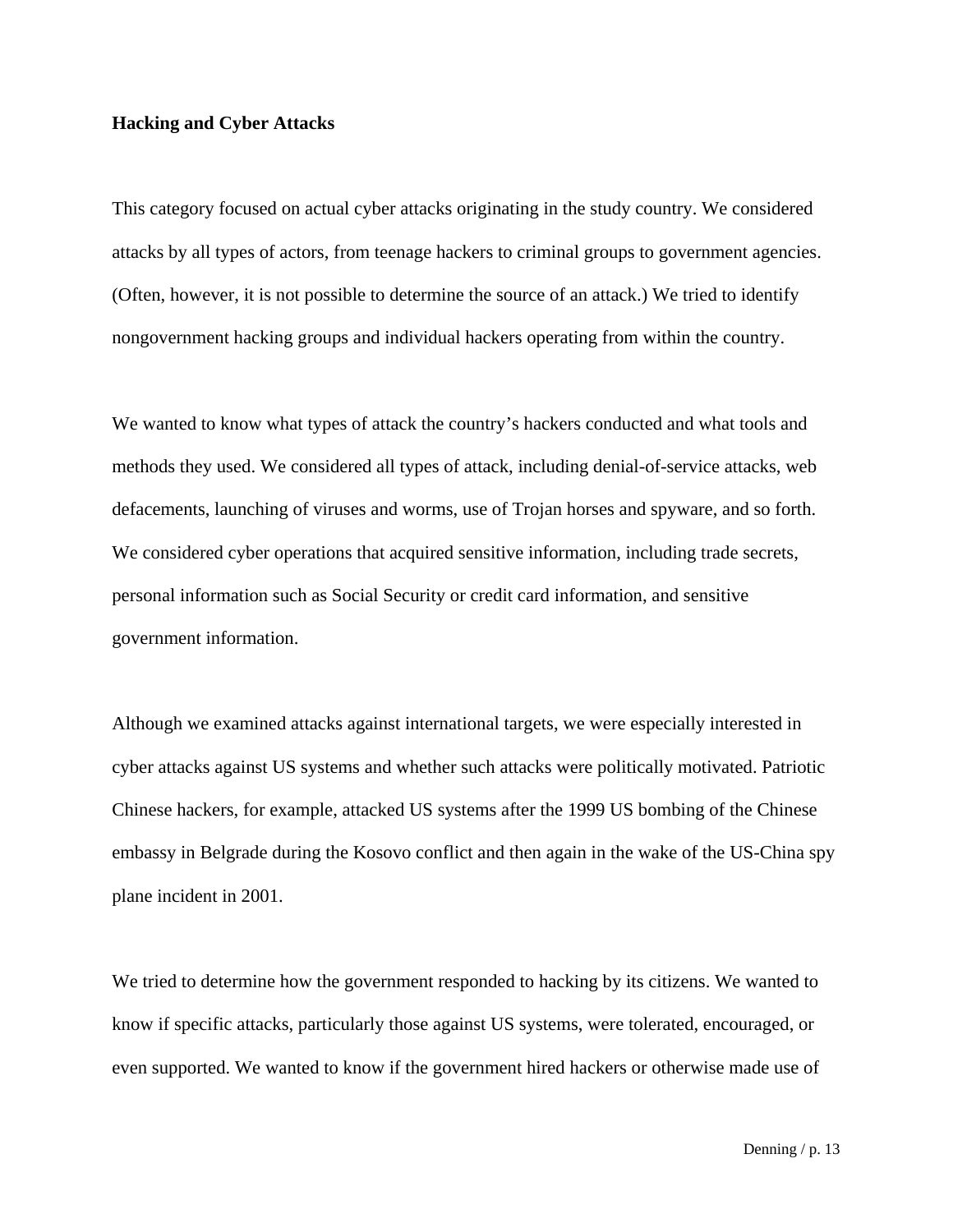hackers' expertise or skills. A country with an active hacking community can draw on that community to develop its CNO capability; it could recruit them into the military or an agency with CNO authority, employ their services as consultants or trainers, or participate in their activities, such as conferences and online discussion groups. However, if hackers are hired, there is a risk that they will attack the government's own systems or otherwise engage in illegal or inappropriate hacking. A country might also encourage its hackers to participate in a war against another state as "citizen cyber soldiers."

# **IRAN**

Jason Patterson and Matthew Smith, both lieutenants in the US Navy, performed our study of Iran. They found considerable amounts of information on Iranian websites, particularly sites associated with universities, government-sponsored research centers, hacking groups, and industry. Although they concentrated their efforts on sites that were in English, they obtained translations of a few sites that were in Farsi. They completed their study in September 2005.<sup>8</sup> The following subsections summarize some of their key findings and provide additional information and analysis not included in their thesis.

#### **IT Industry and Infrastructure**

Iran's information infrastructure has been undergoing growth and modernization since the first of a series of five-year plans adopted by Parliament in 1990. The plan, which aimed to restore the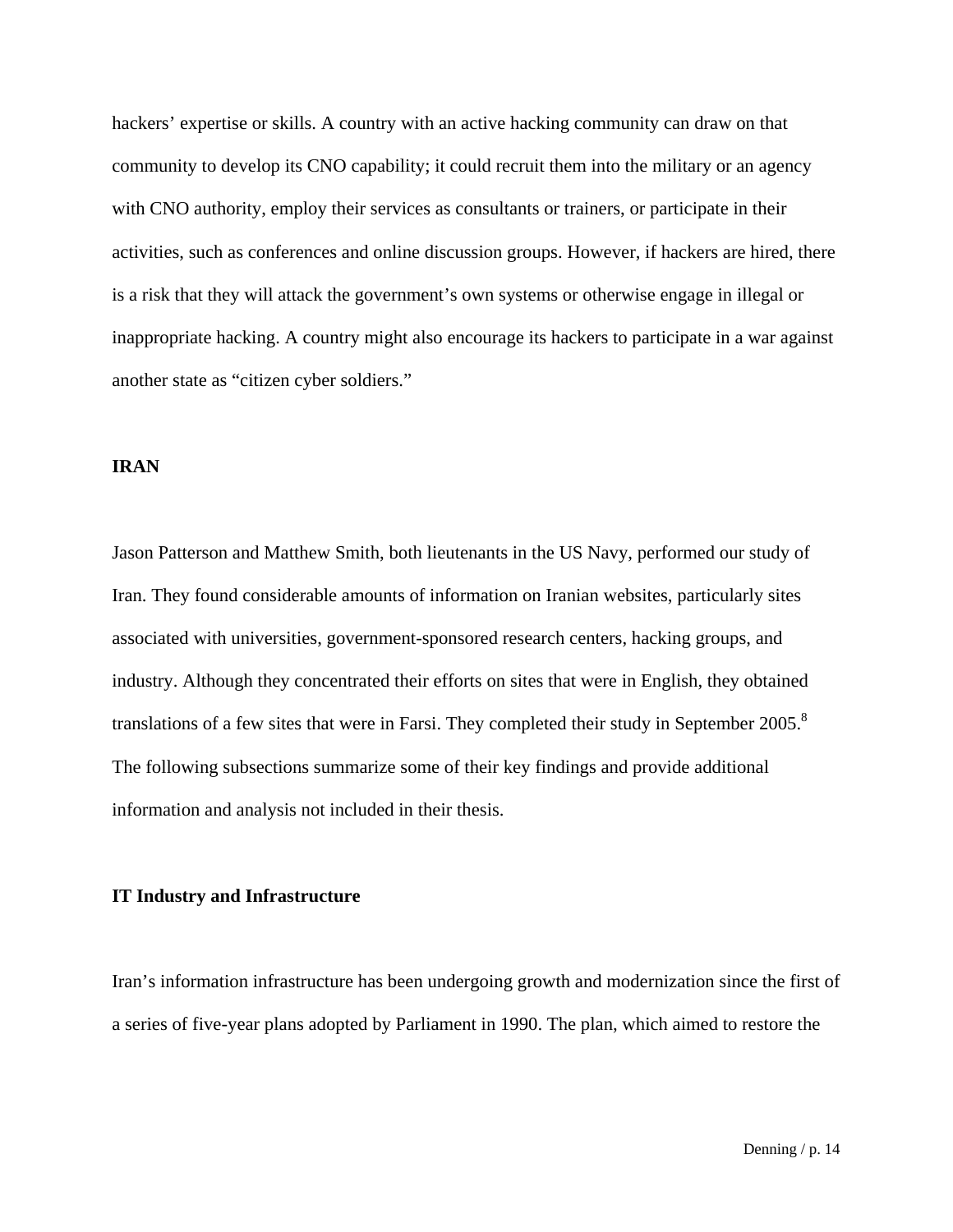Iranian economy in the wake of the Iran-Iraq war, included requirements for information and communications technology.9

As of 2003, Iran had about 27 main telephone lines and cellular subscribers per 100 people, which represented a 670 percent increase from 1990, when there were only 4 such lines and cellular subscribers. However, the numbers are still low compared with, say, the United States, which had 117 per 100 population in  $2003$ <sup>10</sup>

Iran provides access to the global telecommunications network through fiber-optic and satellite links. A 721 km segment of the Trans-Asia-Europe Project, the world's largest overland fiberoptic system, passes through Iran, transmitting data at 622 megabytes per second. In addition, an underwater link transmitting at 140 megabits per second connects Iran to the United Arab Emirates. Satellite communications were achieved with Inmarsat land earth stations connected to commercial satellites, although Iran is now in the process of creating its own satellite network, to include two Russian-supplied Zohreh satellites, five land stations, 135 primary and secondary stations, 27 zonal stations, 31 community stations, and  $1,374$  rural stations.<sup>11</sup>

Iran's foray into the Internet began in the early 1990s when the Institute for Studies in Theoretical Physics and Mathematics joined BITNET through Iran's membership in the Trans-European Research and Education Networking Association. As BITNET was absorbed into the Internet, the Iranian node developed into a Class C Internet node. By 2000, Iran had over 30  $ISPs<sup>12</sup>$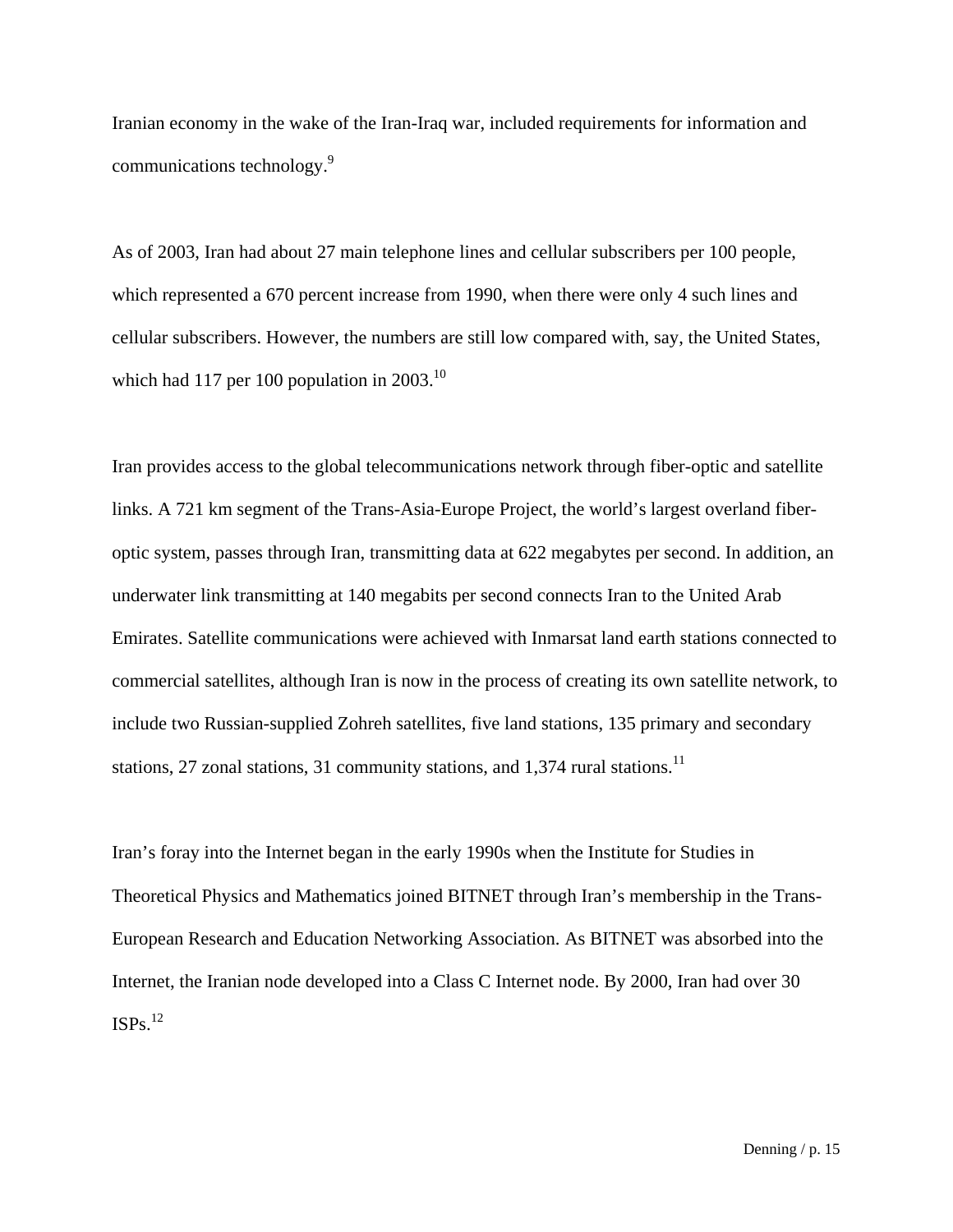According to the International Telecommunications Union, the proportion of Internet users in Iran rose from 1.6 percent in 2001 to 7.2 percent in  $2003$ .<sup>13</sup> By December 2005, it was up to 10.8 percent, or about 7.5 million people.<sup>14</sup>

While promoting the Internet, the Iranian government also censors it. This is done largely under the wide-ranging Press Law of 1986. According to a study by the OpenNet Initiative, the government blocks access to most pornographic sites and anonymizer tools, a large number of sites with gay and lesbian content, some politically sensitive sites, women's rights sites, and certain targeted web logs (blogs).<sup>15</sup> The study did not examine whether any hacking sites were blocked. ISPs use filtering software developed in the United States to block foreign sites. Sites based in Iran may be shut down, suspended, or filtered. Operators and authors are subject to pressure and even arrest.

Iran's hardware and software industries are wanting, hampered by state controls, restrictive trade policies, external trade embargoes, contradictory legislation, and a lack of software management expertise within the industries themselves. Iran has approximately 200 companies involved in software development and 20,000 workers in the software industry.<sup>16</sup>

In the area of CNO, we identified one company, Sharif Secure Ware, that bills itself as a network security and consultation company.<sup>17</sup> We also found a software development company, Systems Group, that formed an alliance with a German security company, Securepoint Security Solution. Under an arrangement announced in July 2005, Systems Group will be the exclusive representative of Securepoint products and services in Iran. Together the two companies seek to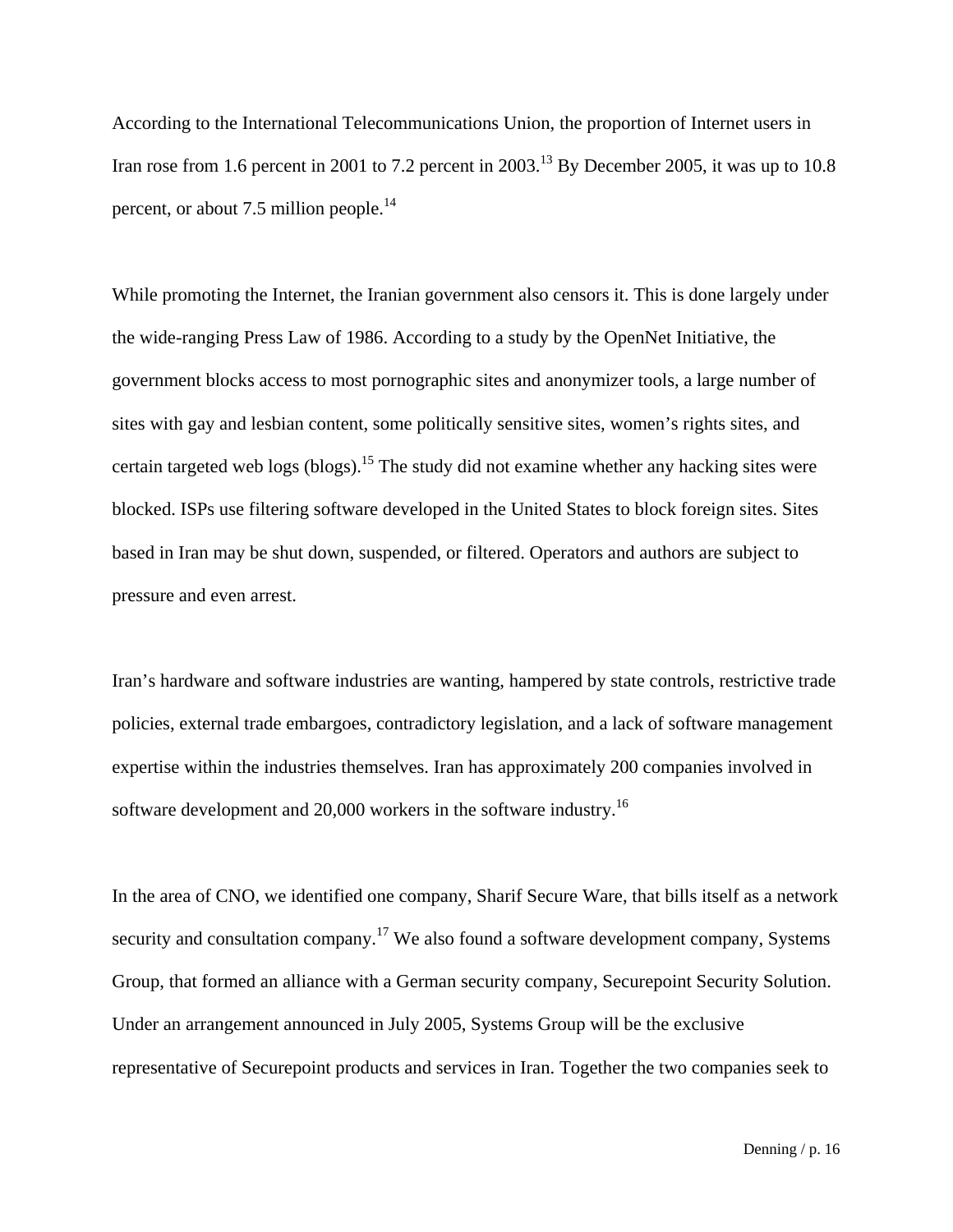become the leading Iranian security software company. With almost 600 employees and 4,500 customers, Systems Group claims to be the largest software corporation in Iran.<sup>18</sup> That Systems Group would team with a German security company suggests that Iran might not have a competitive domestic security company, although there could be other reasons behind the partnership.

Iran does not have any laws that define or specifically prohibit cyber crimes. There are copyright protections for domestically produced software, but the laws are seldom enforced and do not apply to imports. Software pirating and hacking both run rampant.<sup>19</sup>

## **Academic and Research Community**

Iranian universities have strong IT programs, including computer science and computer engineering. They have been active in the ACM programming contest, and two universities did as well as any US schools in the world finals held in Shanghai in April 2005. Teams from Amirkabir University of Technology and Sharif University of Technology, both located in Tehran, tied for 17th place along with Penn State and the University of Illinois.<sup>20</sup> Some 60 teams from 41 schools participated in the Tehran regionals leading up to the Asia-Pacific regionals and then the world finals. Four of the top ten in the Tehran regionals were from Sharif University of Technology.<sup>21</sup> Sharif did even better in the 2006 contest, placing 13th, ahead of all US schools except the 8th-ranked Massachusetts Institute of Technology.<sup>22</sup> These results show that Iranian schools are producing the programming talent needed to conduct CNO, even if the skills are being employed for other purposes.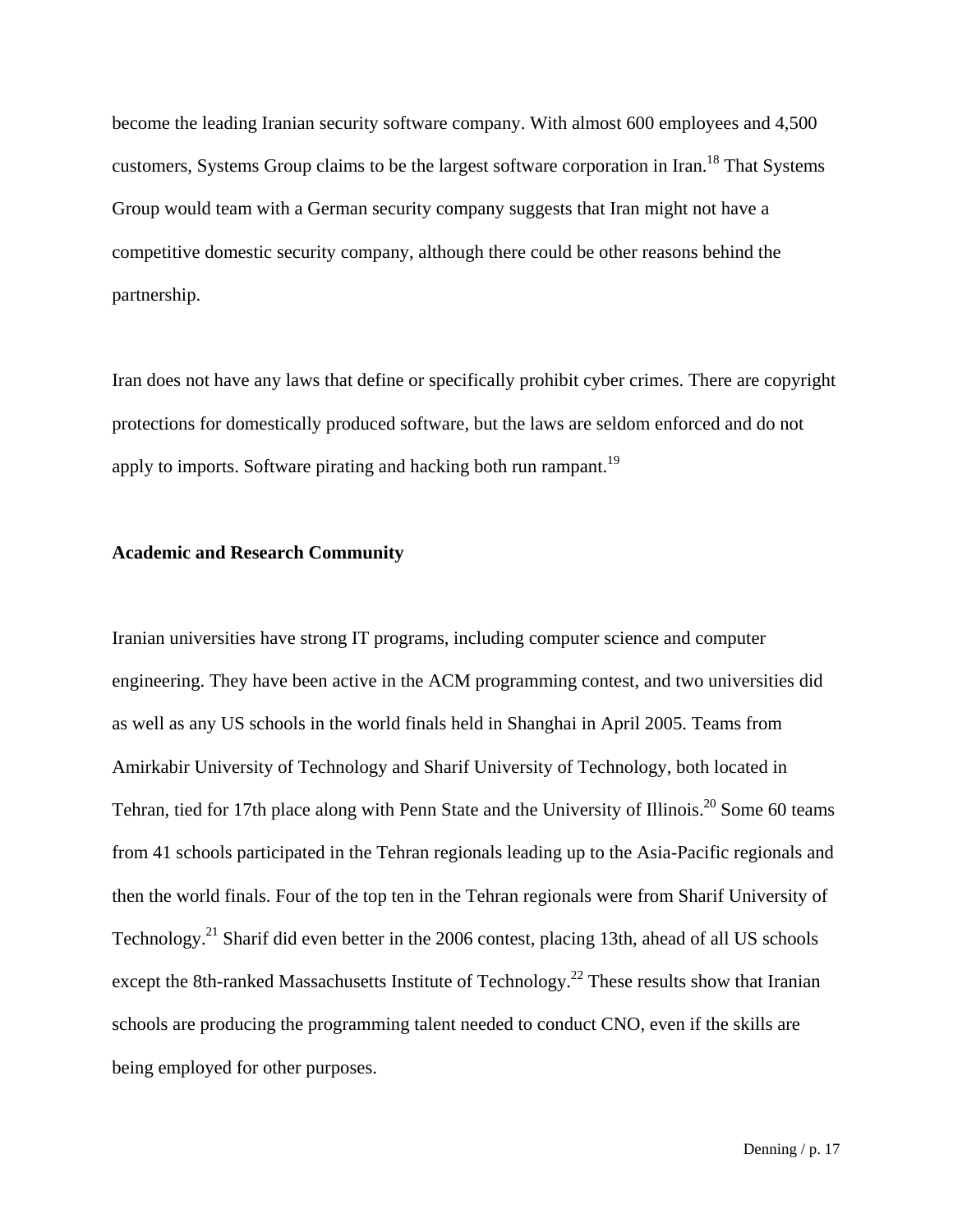We identified several universities engaged in CNO education research. These include Sharif and Amirkabir, plus the University of Isfahan and Isfahan University of Technology.

At Sharif University of Technology, we found faculty and students with interests in computer security. One professor, Shahram Bakhtiari, has taught courses titled Cryptography and Network Security, Computers and Networks Security, and Systems and Networks Security. According to the course description for the third, "Students who take this course become familiar with methods of attack and the ways to protect systems and networks." His website includes links to class presentations, including one on "Hacking Techniques" and one on "IP Security Flaws." Professor Bakhtiari has also published numerous papers on cryptography in journals and conference proceedings. He ran three workshops on information security in Iran: a 1999 workshop held in conjunction with the Computer Society of Iran's annual international conference, a second 1999 workshop held with the Iranian Conference on Electrical Engineering, and a 2001 workshop held with the International Internet and Electronic Cities Conference.<sup>23</sup>

Mohammad Abdollahi Azgomi, a PhD candidate at Sharif, wrote his master's thesis on network security and published papers on firewalls and other security topics.<sup>24</sup> Hashem Habibi, a master's student in software engineering working with "a huge number of other people" on network security, has links to security and hacking sites on his homepage at Sharif. His website also has photos of himself and others associated with the Network Security Center and with "Seclab."<sup>25</sup> Sauleh S. Etemad, an alumnus of Sharif, taught courses and wrote technical reports on network and operating systems security at Iran's Advanced Information and Communication Technology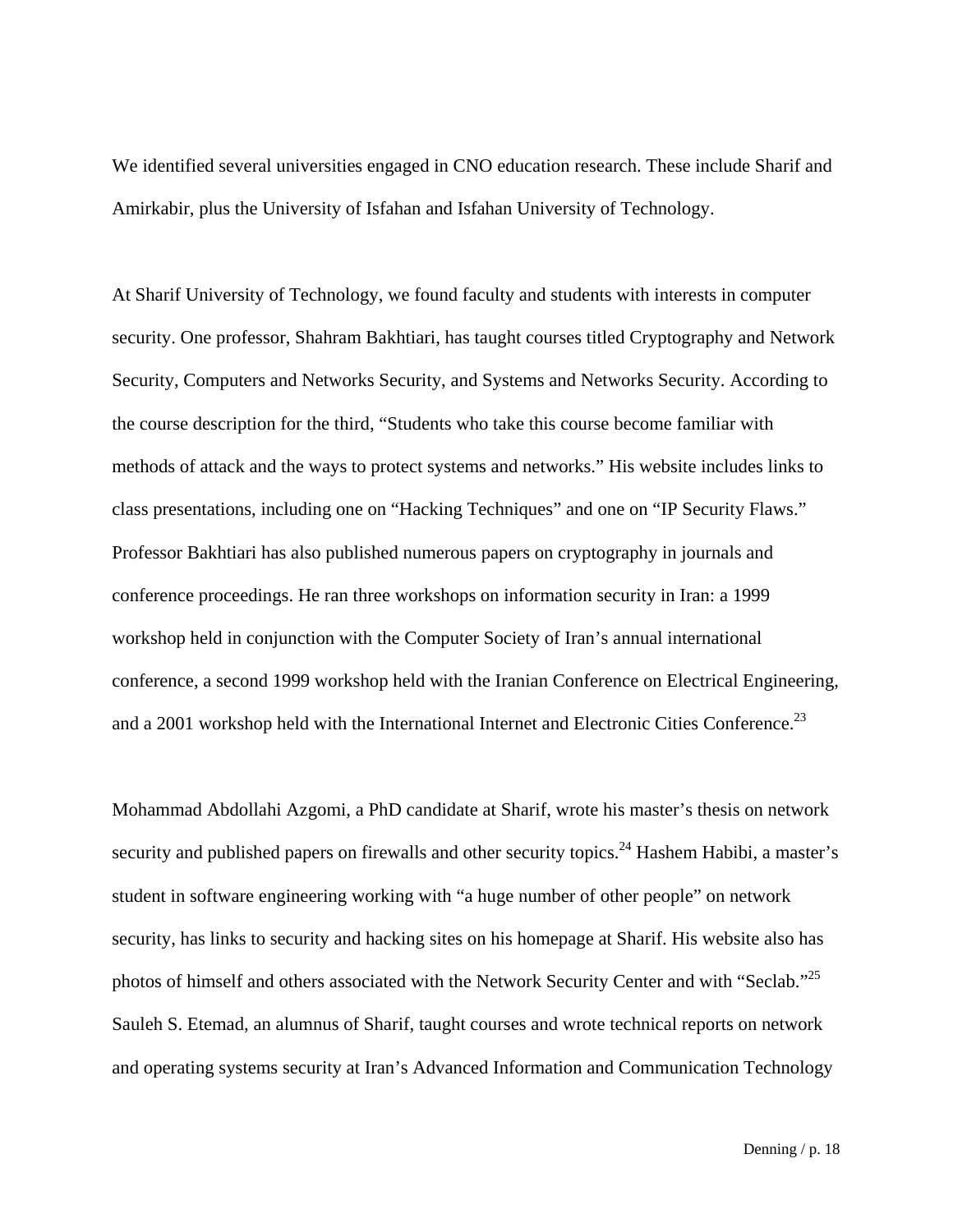Center before going on to earn a master's degree in electrical and computer engineering from Michigan State University. At Sharif, he completed his bachelor's thesis on operating systems security.<sup>26</sup>

In late 2005, I received an e-mail from a graduate student at Sharif who was completing a master's thesis on the topic of stream ciphers. His research interests included coding and cryptrographic protocols, and he was interested in pursuing a PhD as a member of my group. He had already published two conference papers.

Sharif has hosted information security conferences, including the Second Iranian Society of Cryptology Conference and the Operating System and Security Conference 2003. In addition, it has hosted more general IT-related conferences and a conference on electronic warfare.<sup>27</sup>

Amirkabir University of Technology houses a Data Security Research Laboratory within the department of Computer Engineering and Information Technology. The role of the laboratory is to help promote "research and innovations on computer, information, and communications security" and to help train engineers and scientists in related areas.

Two students affiliated with the lab, Haamed Gheibi and Salman Niksefat, taught a workshop on hacking operating systems at a conference held in Tehran in 2004. They also posted information about a Microsoft Windows security flaw on a computer security electronic mailing list, Bugtraq, in 2003, after unsuccessful attempts to gain the attention of Microsoft. Gheibi represented Amirkabir in the 2003 ACM programming contest.<sup>28</sup>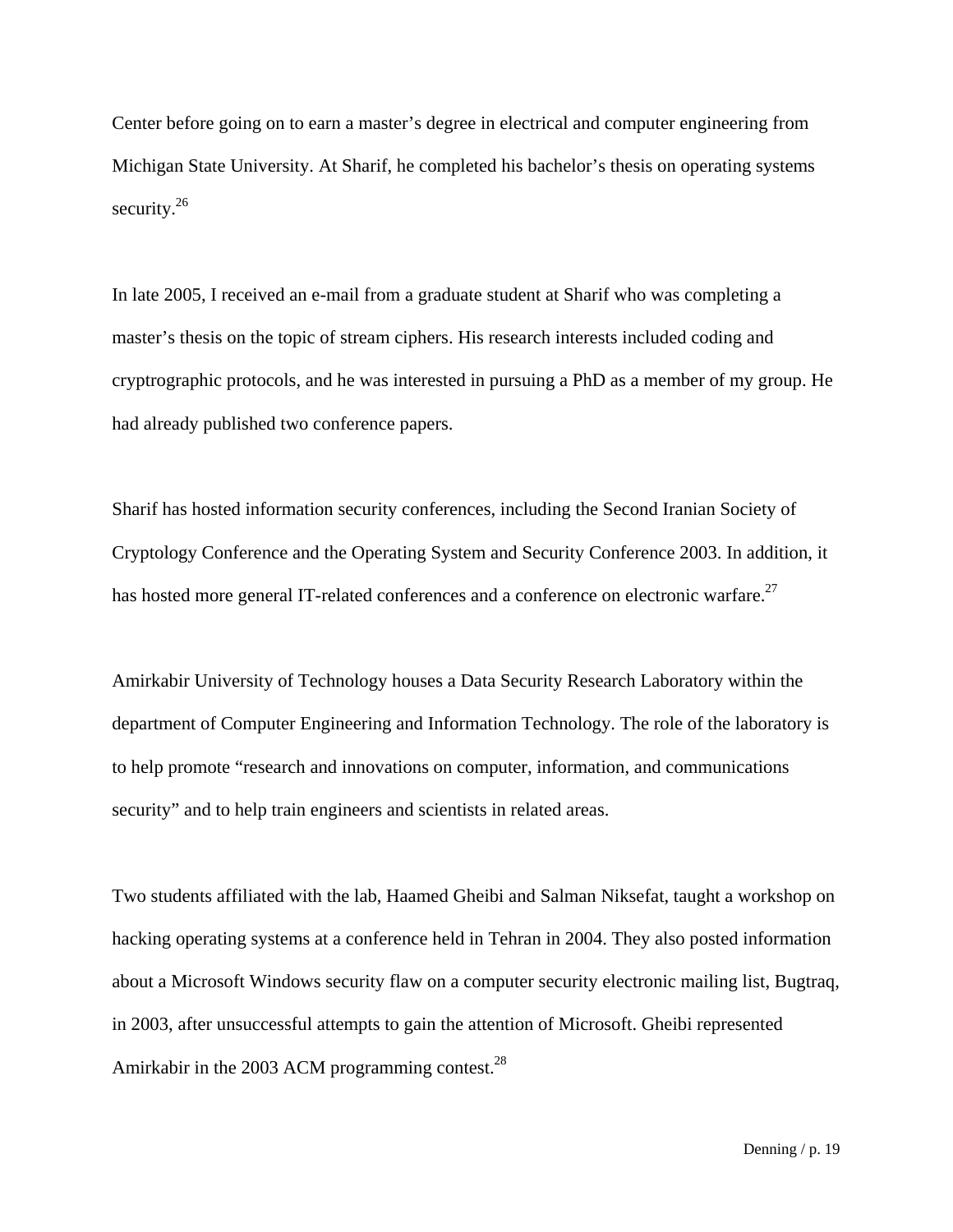Several faculty members at Amirkabir listed computer security as an area of interest. One professor, Mehran Soleiman Fallah, works extensively in the computer security field. His PhD thesis was on denial-of-service attacks, and he has published several papers on this topic. He has also taught an undergraduate course on network security and three graduate courses on information security and network security.29

At the University of Isfahan, we found two professors who conduct computer security research: Ahmad Baraani-Dastjerdi and Behrouz Tork Ladani. Baraani's area of research includes cryptography, database security, and security in computing.<sup>30</sup> Ladani's includes cryptographic protocols, information system security, and network security. In 2005, Ladani also taught undergraduate courses on cryptography and network security and on security in computer systems. He received his PhD from the University of Tarbiat Modares, Iran, where he wrote his thesis on cryptographic protocols.<sup>31</sup> This would suggest that faculty at Tarbiat Modares are also conducting CNO-related research, which is confirmed in the next paragraph.

Isfahan University of Technology hosted the Third Iranian Society of Cryptology Conference in September 2005. The conference covered a broad range of topics in cryptography and computer and communications security. Several faculty members at the university served on the conference committee, so we can assume that there is some CNO-related research taking place at the school. The committee also included representatives from Sharif University of Technology (nine people, including Bakhtiari), Amirkabir University of Technology (Fallah), the University of Isfahan (two, including Baraani), Tarbiat Modares, and several other schools and research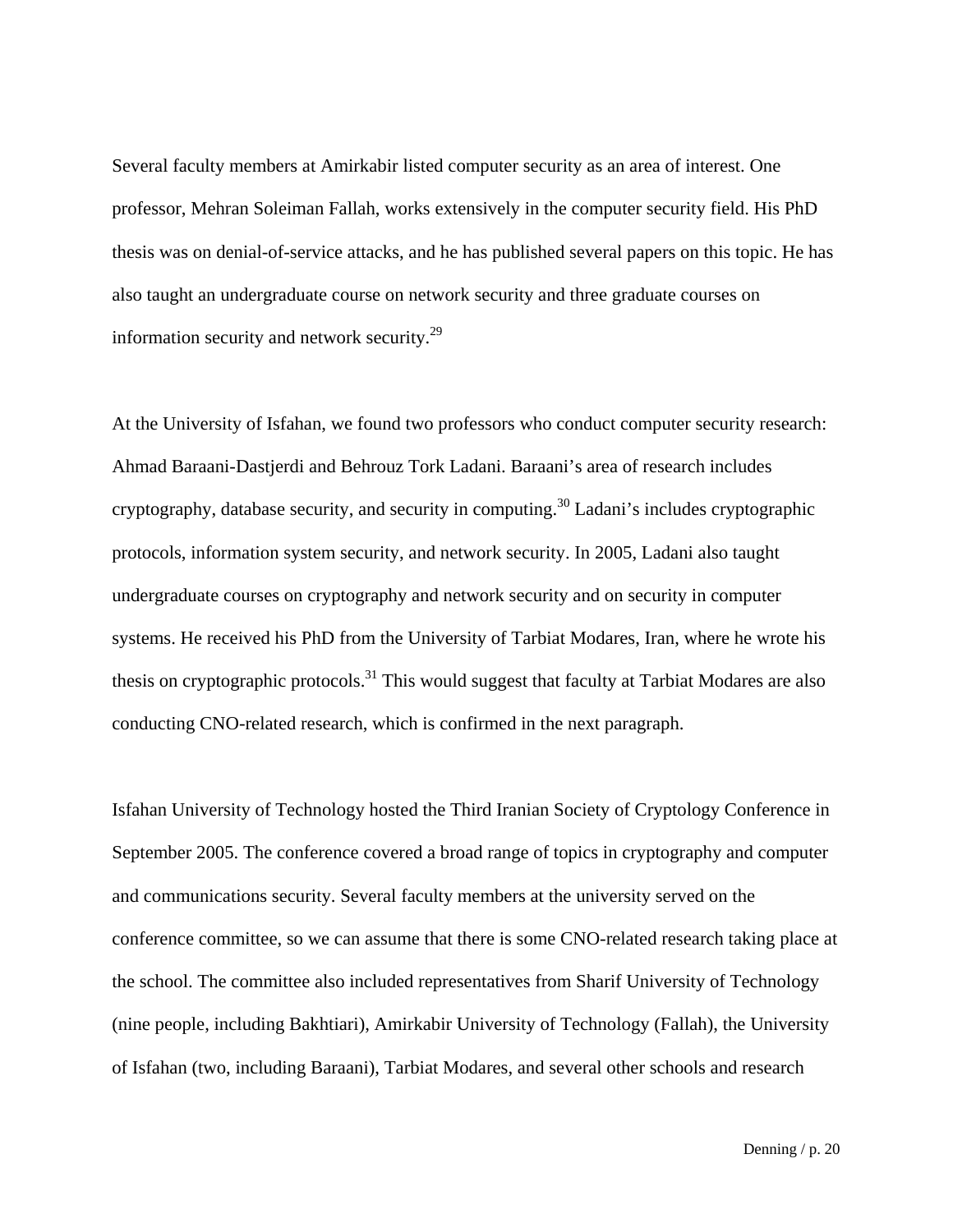institutions.32 We did not attempt to track down all 34 people on the committee, but the size of the committee alone indicates a substantial community of security researchers in Iran, most likely numbering at least a hundred or two. That Iran has a Society of Cryptology, which has sponsored at least three conferences, is further proof of an active and established security research community.

We found several websites in Farsi relating to network security. These included sites for the IR Computer Emergency Response Team (www.ircert.com), Iran Security (weblog.iransecurity.com), Iran Virus Database (www.irvirus.com), and Hat-Squad Security Group (www.hatsquad.com). These sites appear to discuss network vulnerabilities, with the objective of promoting better security.33 Hat-Squad offers security risk assessment, training, consultancy, incident response, penetration testing, and advisories that describe vulnerabilities and exploits.

We did not find any research or discussion on how Iran might employ CNA against its adversaries or the need to defend critical infrastructures in Iran from adversary CNA. The focus seems to be on security in general and on technology.

#### **Government and Foreign Relations**

The Iranian government promotes research and development in IT through several institutions, among them the Iran Telecommunications Research Center, the Technology Cooperation Office, Guilan Science and Technology Park, and Pardis Technology Park.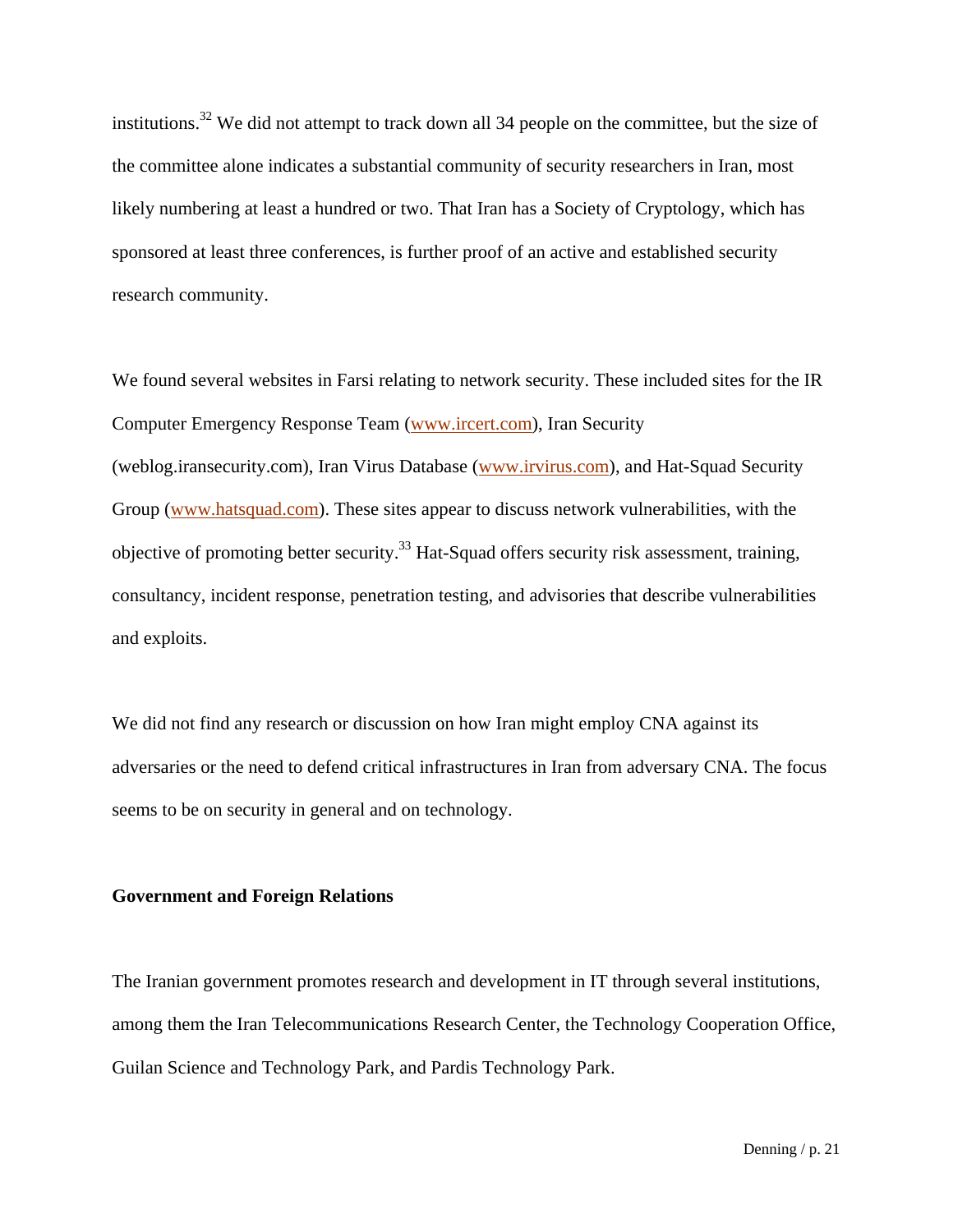The Iran Telecommunications Research Center (ITRC) was formed in 1970 as the research arm of the Ministry of Information and Communications Technology. Research is organized into four departments: Information Technology, Strategic Management, Networking, and Transmission. Network security and security management are part of the center's research agenda, and one of the workshops on information security run by Shahram Bakhtiari of Sharif University of Technology was held at ITRC. $34$ 

ITRC is also involved in standards setting. It is a member of the European Technical Standards Institute and has created study groups aligned with the International Telecommunications Union study groups. Study group 17 is on security, languages, and telecommunications software.<sup>35</sup>

We found three researchers at the center who had presented papers on network security at international meetings. Mehdi Rasti, Davood Sarramy, and Mahmood Khaleghi gave a paper on network security assessment at a computer applications conference in Orlando, Florida, in 2004. In 2003, Rasti gave a paper on anomaly detection at the same conference in Las Vegas, Nevada<sup>36</sup>

The Technology Cooperation Office (TCO) was founded in 1984 to serve the president of Iran. Its mission is to support development and cooperation in advanced technologies, including IT. Among the forms of support it offers Iranian institutions are coordinating joint research projects and establishing relations with foreign industrial and scientific research centers.<sup>37</sup>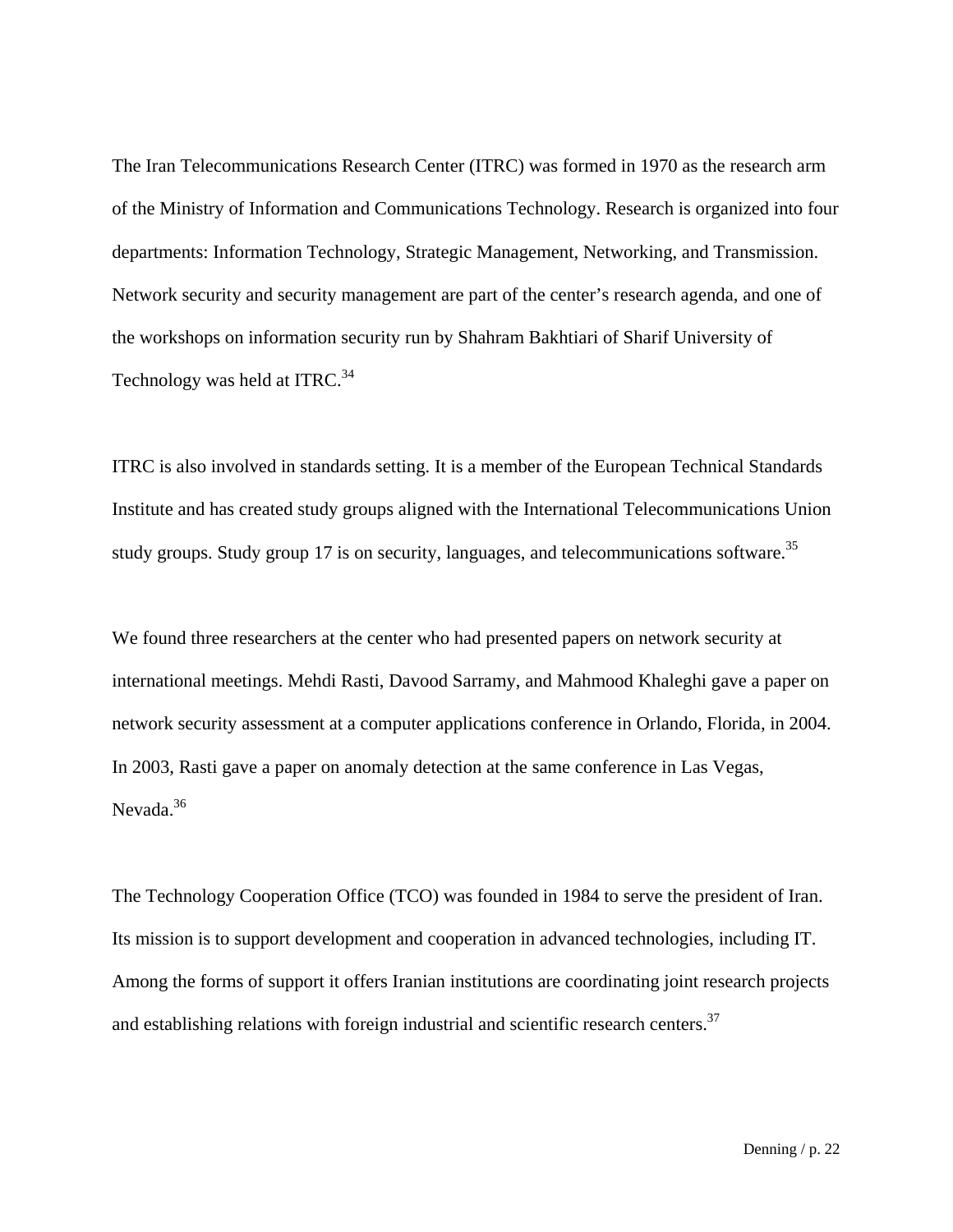Guilan Science and Technology Park was established in 1989 as the Iranian Research Organization of Science and Technology. The research center was reorganized as a technology park in 2002. One of the focus areas for the park is IT, and several IT companies have offices in the park. We did not identify any CNO-specific activity at the park.<sup>38</sup>

Pardis Technology Park (PTP), located 20 km from Tehran, was established in 2001 by TCO in order to create an environment for researchers, educators, and companies suitable for developing Iran's high-tech industry.<sup>39</sup> PTP's objectives are to intensify high-tech industry development; promote cooperation among industry, academia, and government research centers; create synergy between private and state sectors; commercialize know-how and innovations generated by research centers; and promote research and development in the private sector. PTP is run by a board of directors whose members are designated by TCO and Sharif University of Technology. The network security company Sharif Secure Ware is among the 45 companies that have signed a contract to purchase land at the park. $40$ 

We found no evidence that the Iranian government was developing a CNA/E capability against its adversaries. However, given Iran's pursuit of asymmetric warfare capabilities, including nuclear weapons, ballistic missiles, and support for terrorism,<sup>41</sup> it is possible that it will pursue, if it is not already, a CNA/E capability as well. If so, it might collaborate with North Korea, which purportedly has been training cyber warriors for years (discussed below). According to reports, Iran has cooperated with North Korea on military technology training and transfer in the past, including development of missile systems. Iran has also sent military and intelligence officers to North Korea for training in psychological warfare and counterespionage.<sup>42</sup>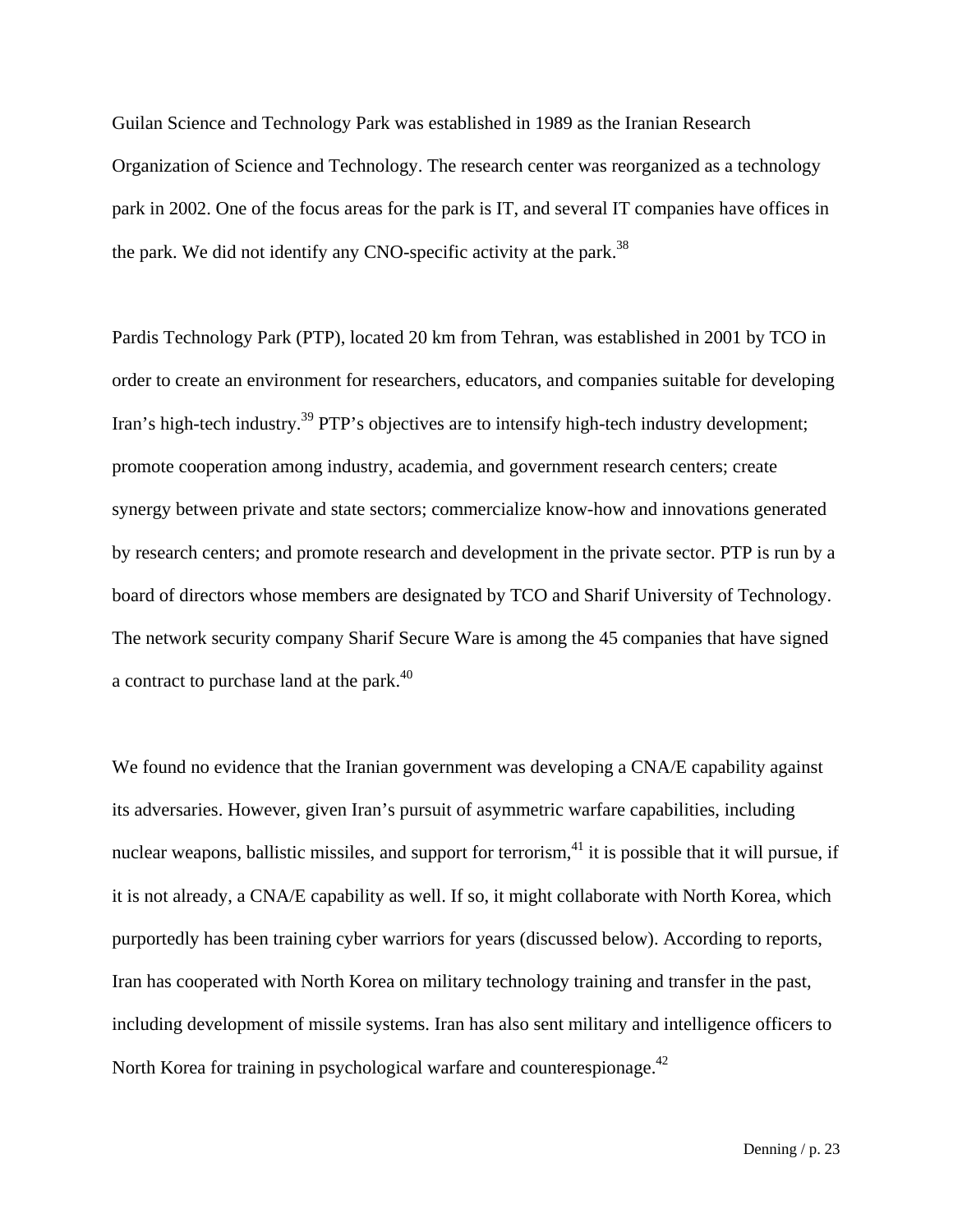## **Hacking and Cyber Attacks**

Iran has numerous hackers and hacking groups, some of which also sell network and security services. One such group is IHS Iran Hackers Sabotage. According to their website, the group was formed in 2004 "with the aim of showing the world that Iranian hackers have something to say in the world wide security [sic]." After "rooting many important servers," they decided to participate in the "vulnerability assessment and exploitation process" and to offer a "highly secured hosting service." Their website offers several original exploitation programs for download, each written for Visual C++ and based on vulnerabilities reported by others. The group consists of three active members, two of whom say they are university students. $43$ 

As of October 2005, IHS had defaced over 3,700 websites.<sup>44</sup> All of the defacements we examined contained political messages. For example, a defacement on 25 July 2005 against the US Naval Station Guantánamo's public website emphasized that Muslims were for peace, not terrorism, and that many had been harmed in Israel, Iraq, and Guantánamo. 45 On 2 October 2005, a defacement of a Novell site proclaimed that Iranians had a right to atomic energy and that "NO one can rule us not to use atomic power."<sup>46</sup>

Another group, the Ashiyane Digital Security Team, which sells web hosting and network and security services, has defaced over 2,800 websites. Their website includes tools and tutorials on hacking and security, a discussion forum, a link to their web defacements, and a list of over 3,500 registered users interested in security and hacking.<sup>47</sup>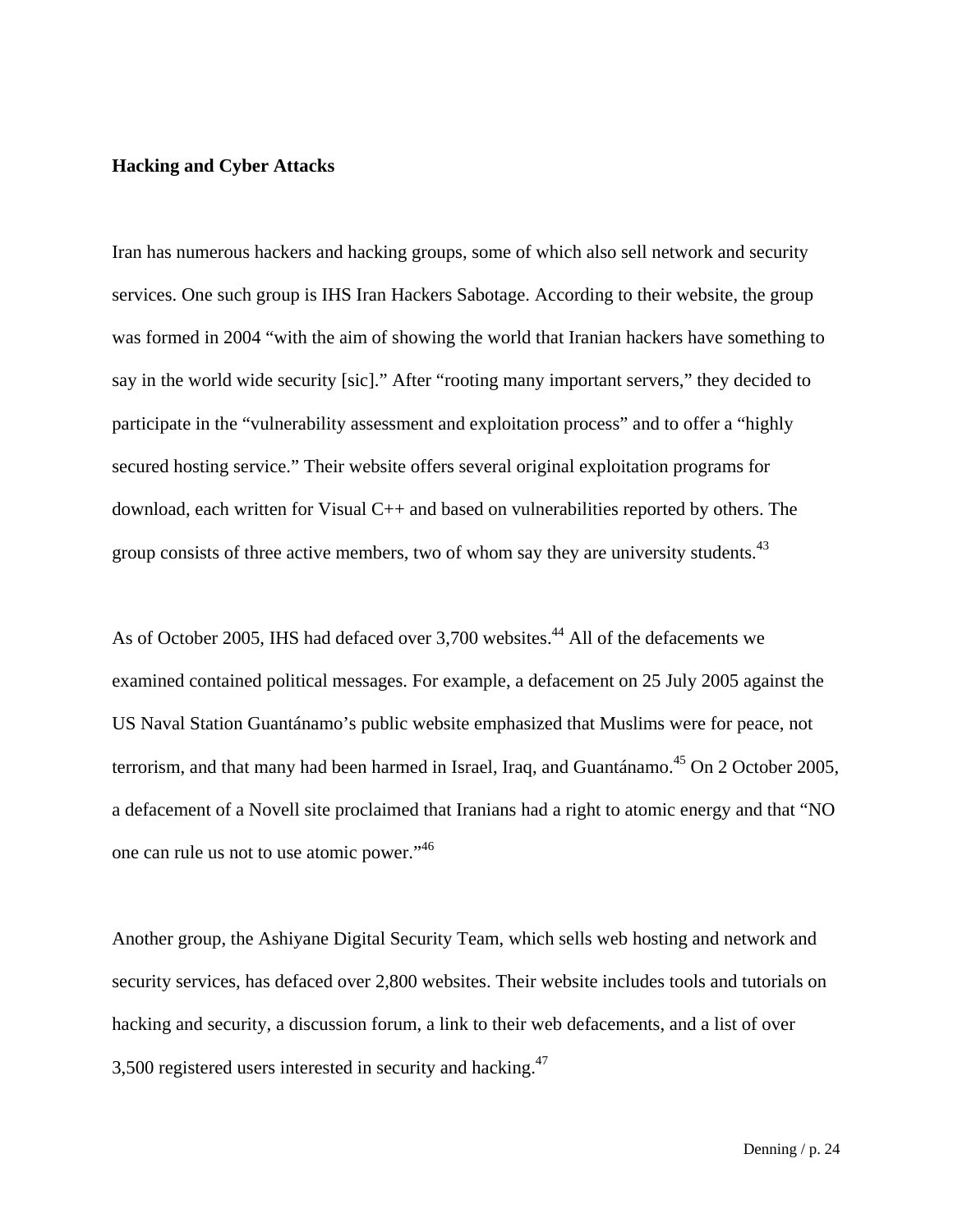Assuming most of the registered users are Iranian, which seems likely given that much of the website is in Farsi, we can conclude that there are thousands of people in Iran interested in network security and hacking.

A defacement of the National Aeronautics and Space Administration's website on 11 August 2005 challenged US policy in the Middle East,<sup>48</sup> but most of the Ashiyane defacements we examined did not contain a political statement. In one case an attacker who goes by the name ActionSpider left his e-mail address and offered to help protect the site from other hackers; in another, the attacker offered free help patching the hacked server.

Ashiyane team members boast a wide range of experience in operating systems, programming languages, and hacking, including firewall penetration, database and operating system hacking, software cracking, and social engineering (conning a victim to perform some task, such as disclosing a password). Several members taught fee-based courses on hacking and other topics at a vocational school in Tehran.<sup>49</sup>

Among the other Iranian hacking groups we found are Iranian Boys Black Hat, Iran Hackers Association, Iran Babol-Hackers Security Team, Crouz Security Team, and Persian Crackers. Iranian Boys Black Hat has defaced as many sites as Ashiyane (over 2,800). As far as we could tell, none carried political messages. This was also true of defacements by Iran Babol-Hackers Security Team (over 400), which some members claim are "just for fun."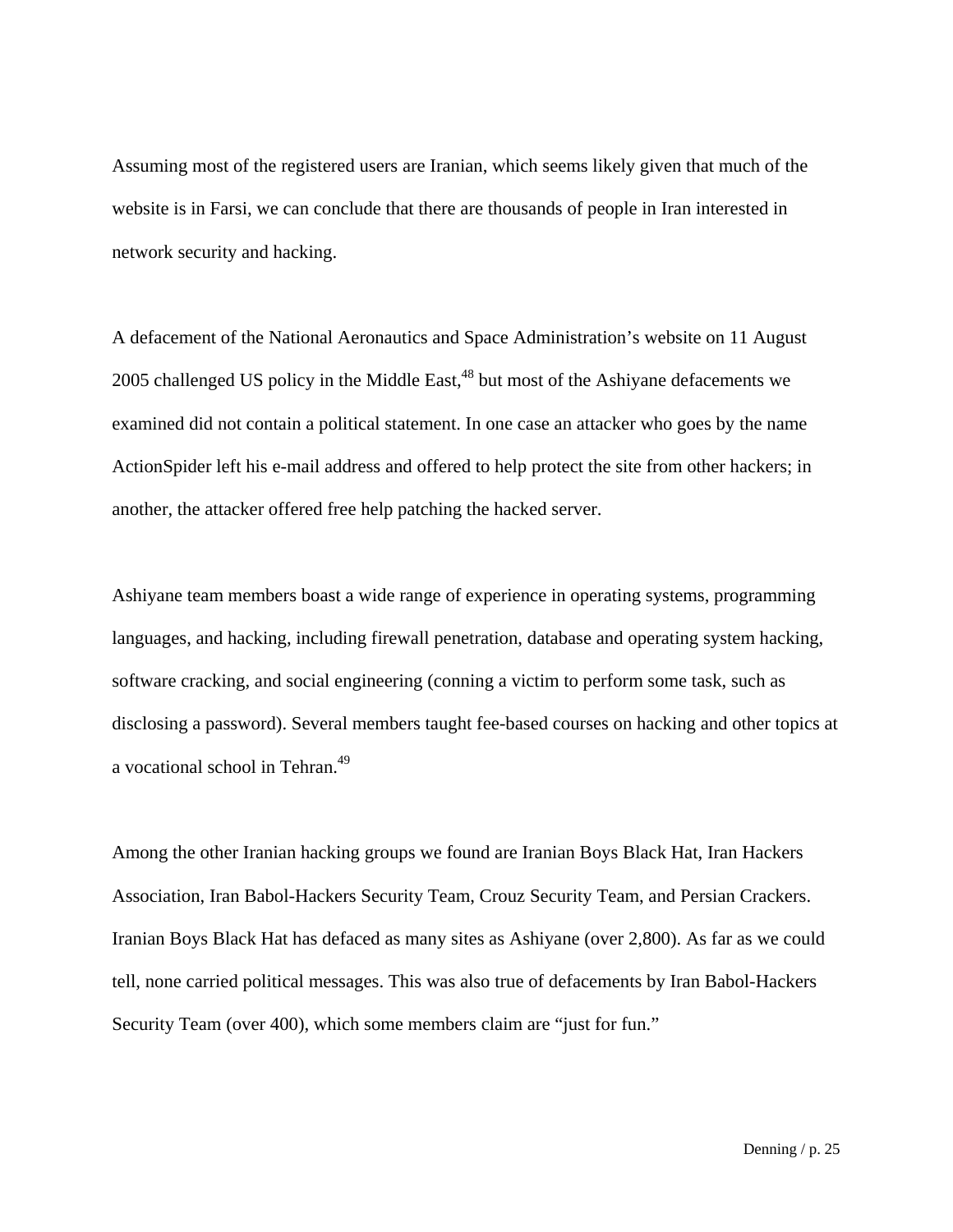Iran formed a Defcon group in February 2004. Defcon groups are local groups associated with the annual Defcon meeting, which bills itself as the "largest underground hacking event in the world," drawing thousands of information security experts, hackers, and government officials to Las Vegas every summer for talks and hacking contests. The individual groups serve as local gathering places for discussions of technology and security. Iran's Defcon group was based in Tehran, but apparently it had ceased to exist by April 2006.<sup>50</sup>

Besides web defacements, we found evidence of other political hacking within Iran. For example, the weblog of former vice president Mohammad Ali Abtahi was hacked several times after he posted entries about government torture of other bloggers, and the website of former presidential candidate Ali Larijani was subjected to a distributed denial-of-service attack. Larijani's campaign committee claimed that his site was hacked by the opposition. Bloggers theorized that the government was responsible for the attacks against Abtahi and Larijani, but no supporting evidence was provided. $51$ 

Iranians have also acquired and used software that bypasses the government's Internet filters. In an interview with Shift.com, Oxblood Ruffin, founder of Hacktivismo, reported that their software was being used in Iran. We did not find evidence of Iranians developing their own anticensorship software. $52$ 

#### **Summary**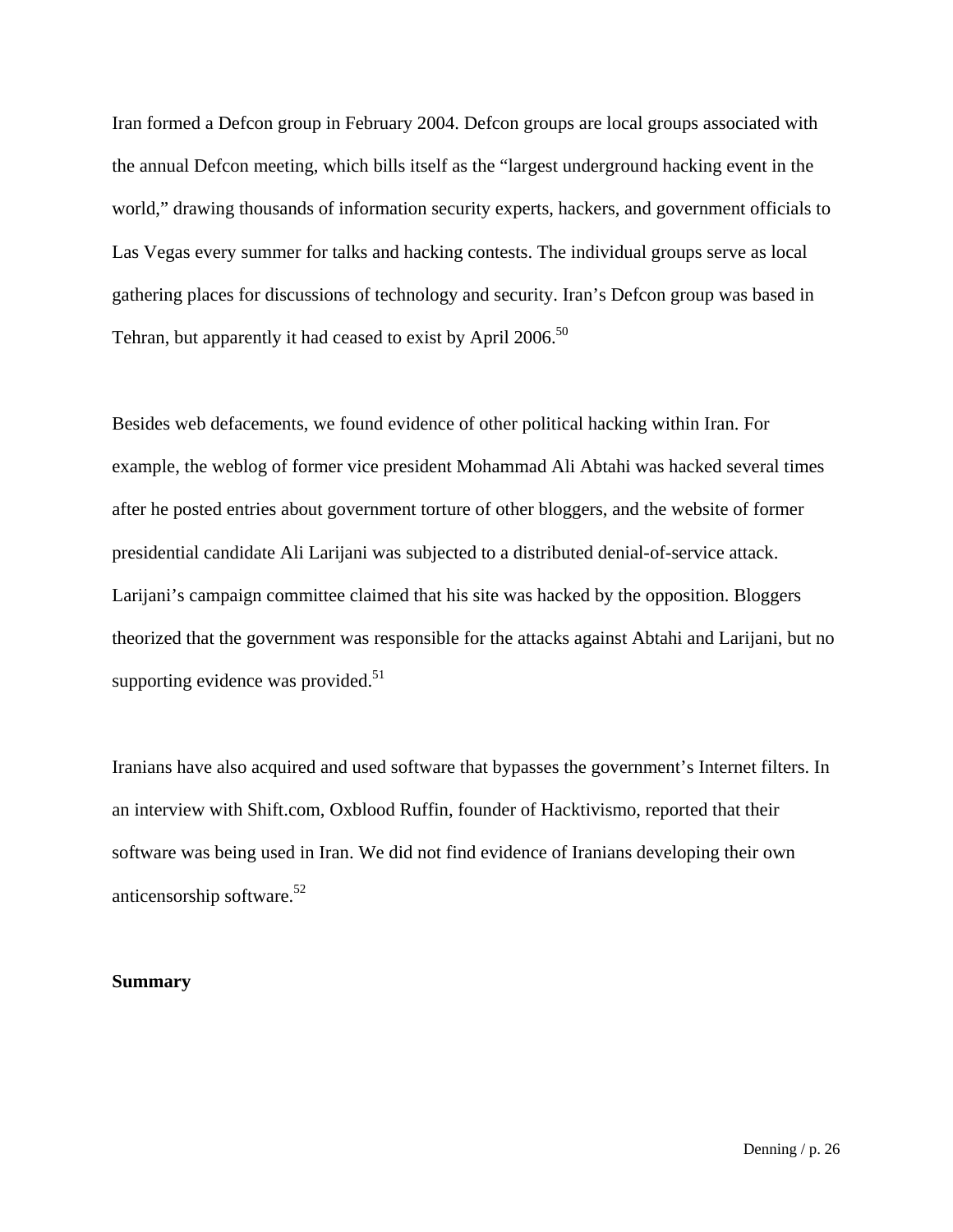Although less than 11 percent of Iranians were online at the end of 2005, Iran has a sizable community of interest and expertise in computer network attack and defense. We estimate that there are 100 or more academics working in information security, publishing research papers in journals and conference proceedings, hosting and attending conferences, and teaching courses on network security topics. Although we could not determine sponsorship for this work, it is probably fair to assume that it is at least approved, if not also funded, by the government.

We also estimate that there are thousands of additional hackers and network security specialists. Many of them have experience in breaking into websites and conducting other types of attacks. Some offer network security products, services, and training.

The Iranian government is actively promoting many areas of IT, including networks, with the goal of stimulating economic growth. Although we found government-sponsored research in network security taking place within government labs, we did not identify any government involvement in cyber attacks or any government effort to develop a CNA/E capability against adversary countries. However, should government officials decide to develop such a capability, they could draw on the Iranian IT community to put together an attack team.

All of these findings indicate that Iran is concerned about network security and taking steps to defend its networks, advance the common body of knowledge in security, and exploit the commercial market for network security products and services. It also has its share of hackers, including people who deface websites. This is all to be expected in today's interconnected world, which has been attracting an ever increasing body of cyber vandals, crooks, and spies, as well as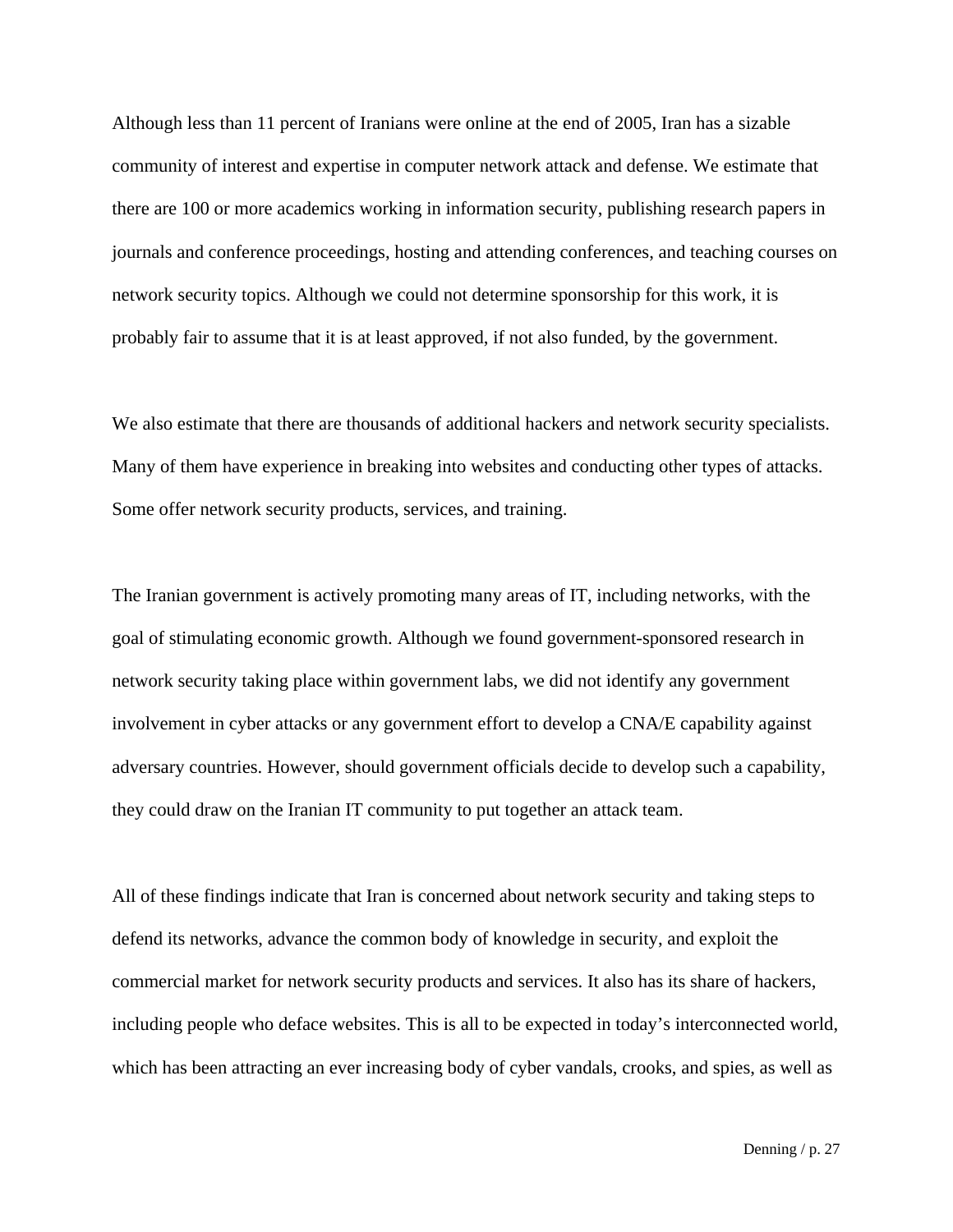people devoted to improving computer defense. Any country that would ignore network security would do so at its peril. From open sources, we did not find indications that Iran's efforts in network security are motivated by a desire to conduct crippling attacks against the infrastructures of other countries.

## **NORTH KOREA**

Our study of the Democratic People's Republic of Korea (DPRK) was conducted by Navy Lt. Christopher Brown and completed in September 2004.53 We found very little information coming directly from inside North Korea, and most of that was posted on websites belonging to the government. Hence, we relied more on second-hand information provided by governments, news agencies, and scholars residing in other countries. The following subsections summarize some of the key findings.

## **IT Industry and Infrastructure**

North Korea is one of the most disconnected countries in the world. In 2001, it had 1.1 million telephone lines,<sup>54</sup> which represents less than 5 lines per 100 population, compared with 27 for Iran and 117 for South Korea and the United States. North Korea began to develop a cellular infrastructure, but in May 2004 the government banned mobile phones in order to limit foreign influences. The country owns two satellites, an International Telecommunications Satellite (Intelsat) and a Russian satellite, both operating in the region of the Indian Ocean. The French provide technical support.<sup>55</sup>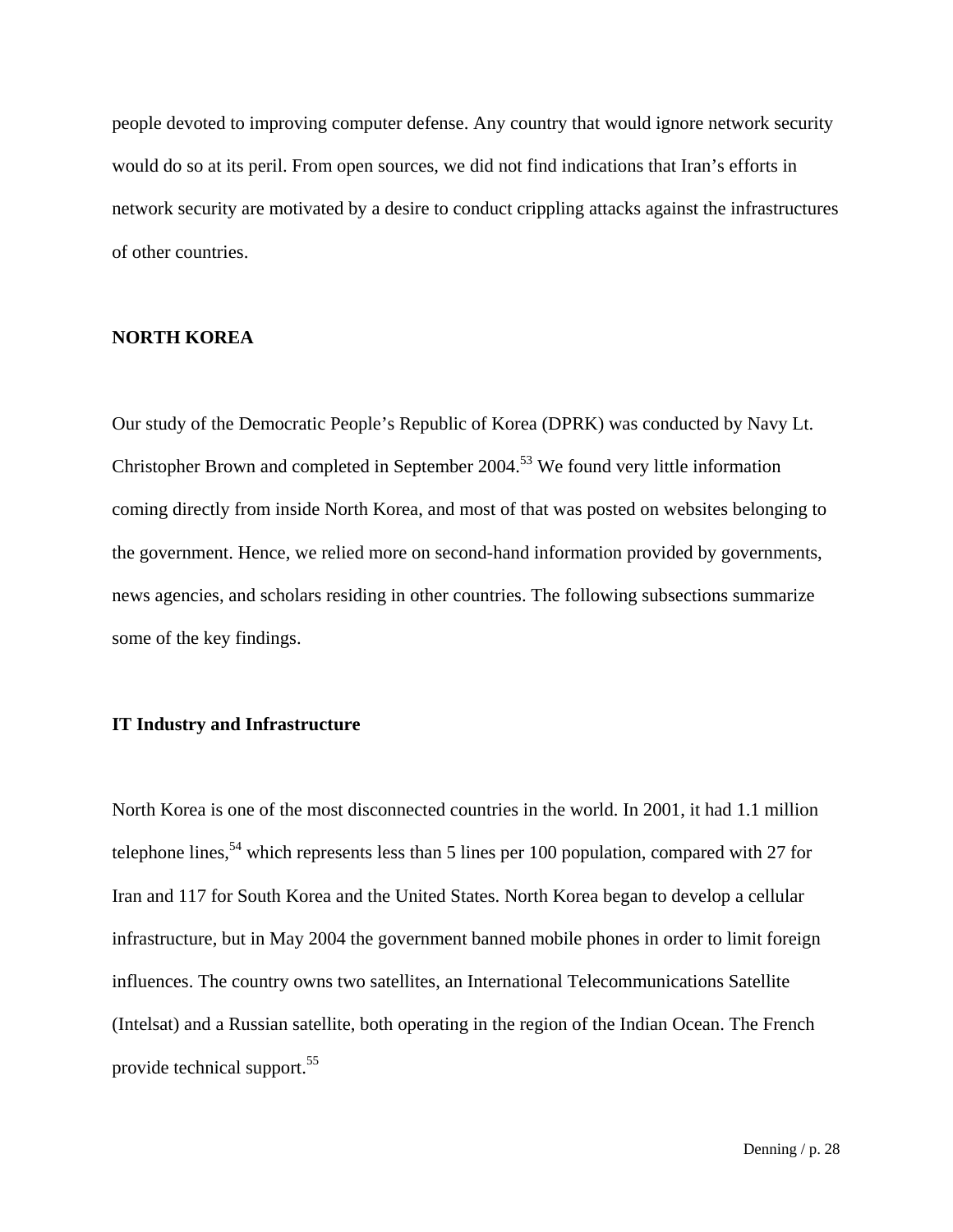The situation with the Internet appears to be even worse. Although North Korea has a top-level domain name (.kp) and two assigned Class C Internet protocol (IP) address blocks with 131,072 addresses, we found no evidence of any activity originating from these assigned IP addresses or the .kp domain.<sup>56</sup> A Google search of the .kp domain returned 147 hits on 24 October 2005, but none of the websites were accessible, and no content was displayed with the search results, unlike most searches, which return two lines of content for each matching website. It is possible that the sites are registered but not yet used. Alternatively, the sites may be up but inaccessible from the United States or outside North Korea.

We did find North Korean websites hosted in other countries, including China, Japan, and Australia. The small handful of official state-sponsored sites we found were located on servers in China and Japan.57 The website for the Korean Central News Agency of DPRK, for example, is in Japan (at http://www.kcna.co.jp/).

Internet access in North Korea is extremely limited. An Internet café was opened in Pyongyang in May 2002, but the rates were reported to be about \$10 per hour, more than one-fifth of the average North Korean's monthly earnings. Thus, the café is believed to serve mainly visiting businessmen, tourists, and diplomats. Some hotels in Pyongyang also provide Internet access, but again for visitors.<sup>58</sup> We did not find any information regarding Internet access for the general population. Considering the ban on cell phones, it seems likely that Internet access is highly restricted, if even available.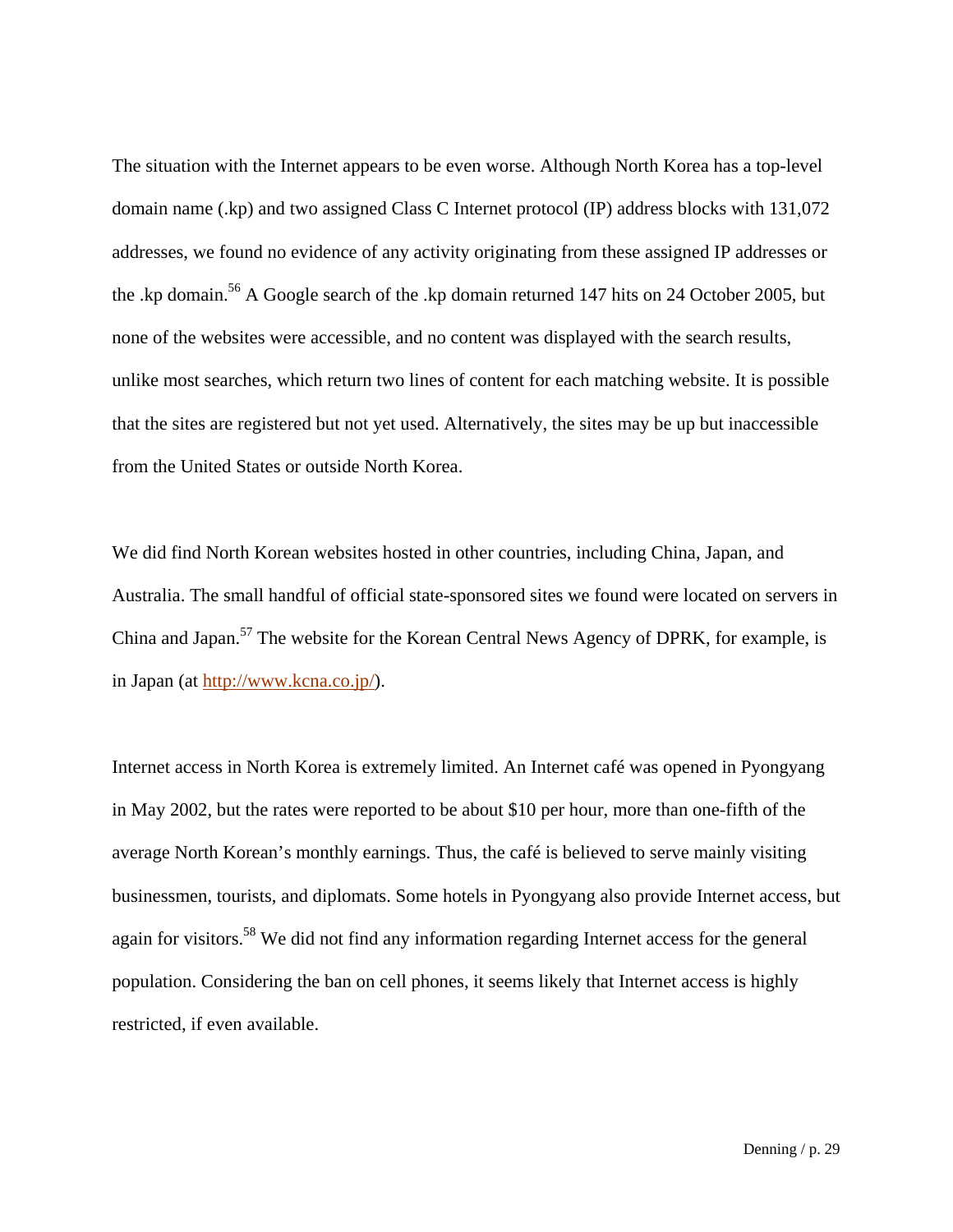North Korea has a national intranet. The Kwang Myong (Bright Star) Network runs through fiber-optic cable with a backbone capacity of 2.5 gigabytes per second.<sup>59</sup> Developed in 1996 with the goal of linking various research and academic institutions, the Bright Star Network now also includes government and military agencies, as well as public access. By November 2004, several PC cafés were open in Pyongyang, providing access to e-mail, internal websites, chat, online games, and streaming movies over a 100 megabit-per-second fiber-optic link to the national intranet. The largest café, located by a subway station, has around 100 computers.<sup>60</sup> A 2001 report indicated that North Korea had begun testing a firewall between the Bright Star Network and the Internet in order to screen and restrict information flows in both directions.<sup>61</sup>

Telecommunications and networking depend on power, and North Korea's electrical infrastructure is both antiquated and unreliable, with frequent power outages and poor frequency control. Since reliable and stable power is needed for sustained computer network operations, North Korea's ability to conduct CNA/E against its adversaries is probably limited.<sup>62</sup>

North Korea has developed a personal data assistant (PDA), the Hana-21, based on an original Korean operating system. However, much of its IT hardware sector is technologically dated, and computers and communications equipment are imported from China and Southeast Asia.<sup>63</sup> Technology exports to North Korea are severely restricted under the Wassenaar Arrangement on Export Controls for Conventional Arms and Dual-Use Goods and Technologies, limiting North Korea's ability to acquire advanced information technologies from signatories of the treaty (which includes the United States and South Korea but not China).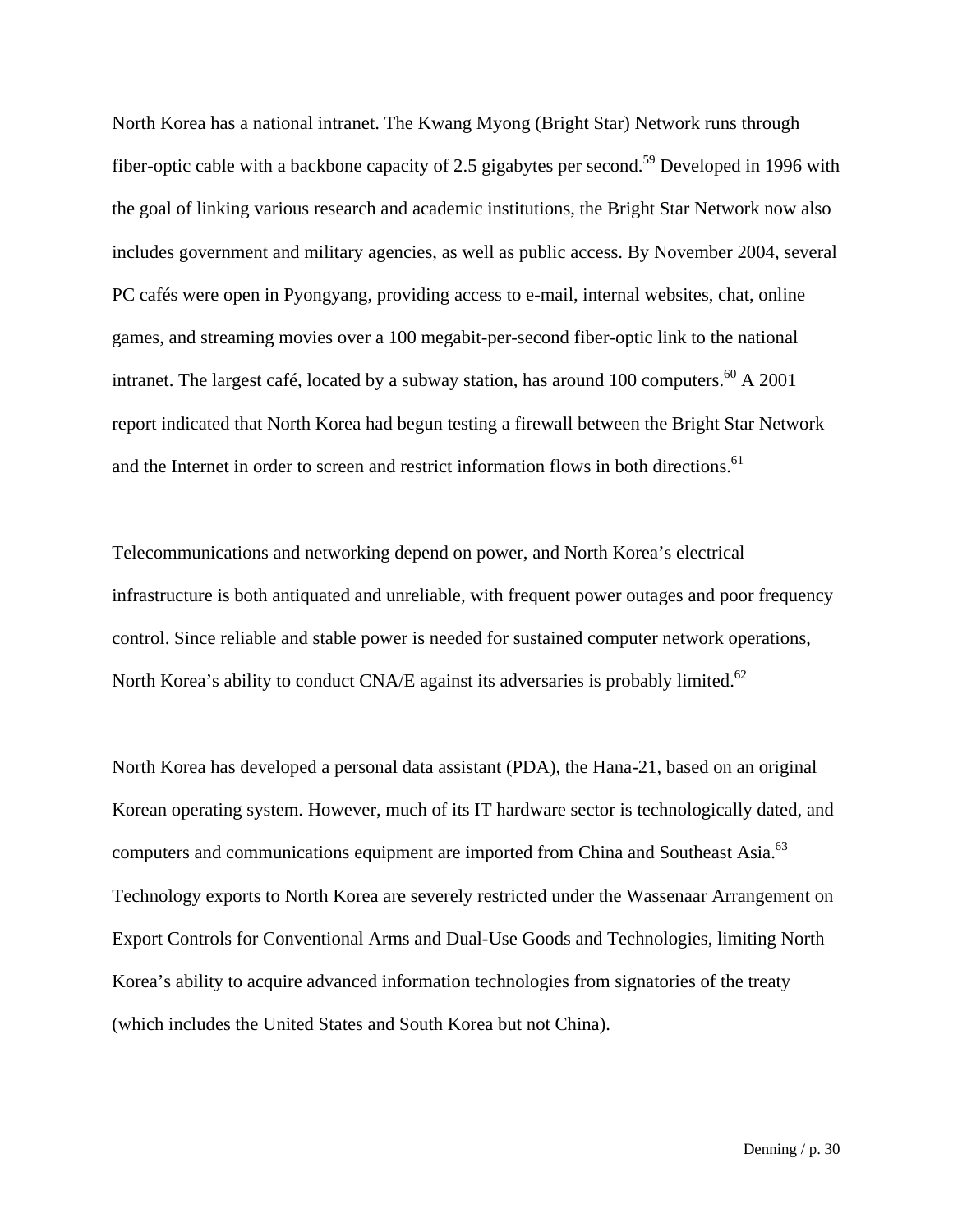North Korea's software industry is closely tied into its research institutions, including the Korean Computer Center, the Pyongyang Programming Center, and Kim Il Sung University. Areas of focus include voice recognition, language translation, gaming, animation, multimedia, and biometrics.<sup>64</sup> Except for biometrics, which can be used for network security, these technologies are not germane to CNO.

We did not find any laws specifically addressing the Internet, including computer crime laws. However, telecommunications are heavily censored, and all international telephone calls are facilitated through a state-run exchange operator, which is closely monitored. Until computers, telephones, and the Internet become more prevalent, North Korea may not see much need for computer crime laws.

## **Academic and Research Community**

North Korean leader Kim Jong Il has said that there are three basic types of fools in the twentyfirst century: people who smoke, people who do not appreciate music, and people who cannot use the computer. An avid Internet user, he has stated that IT is the future of North Korea and that those who do not educate themselves in it will be left behind. Hence, it is not surprising that computer education is mandatory and emphasized, starting in grade school. Computer science has topped the list of curriculum choices among young military officers and college students, and possessing a computer-related job is considered a sign of privilege. North Korea does not participate in the ACM programming contest, but students can submit software they have developed to a government-sponsored national programming contest.<sup>65</sup>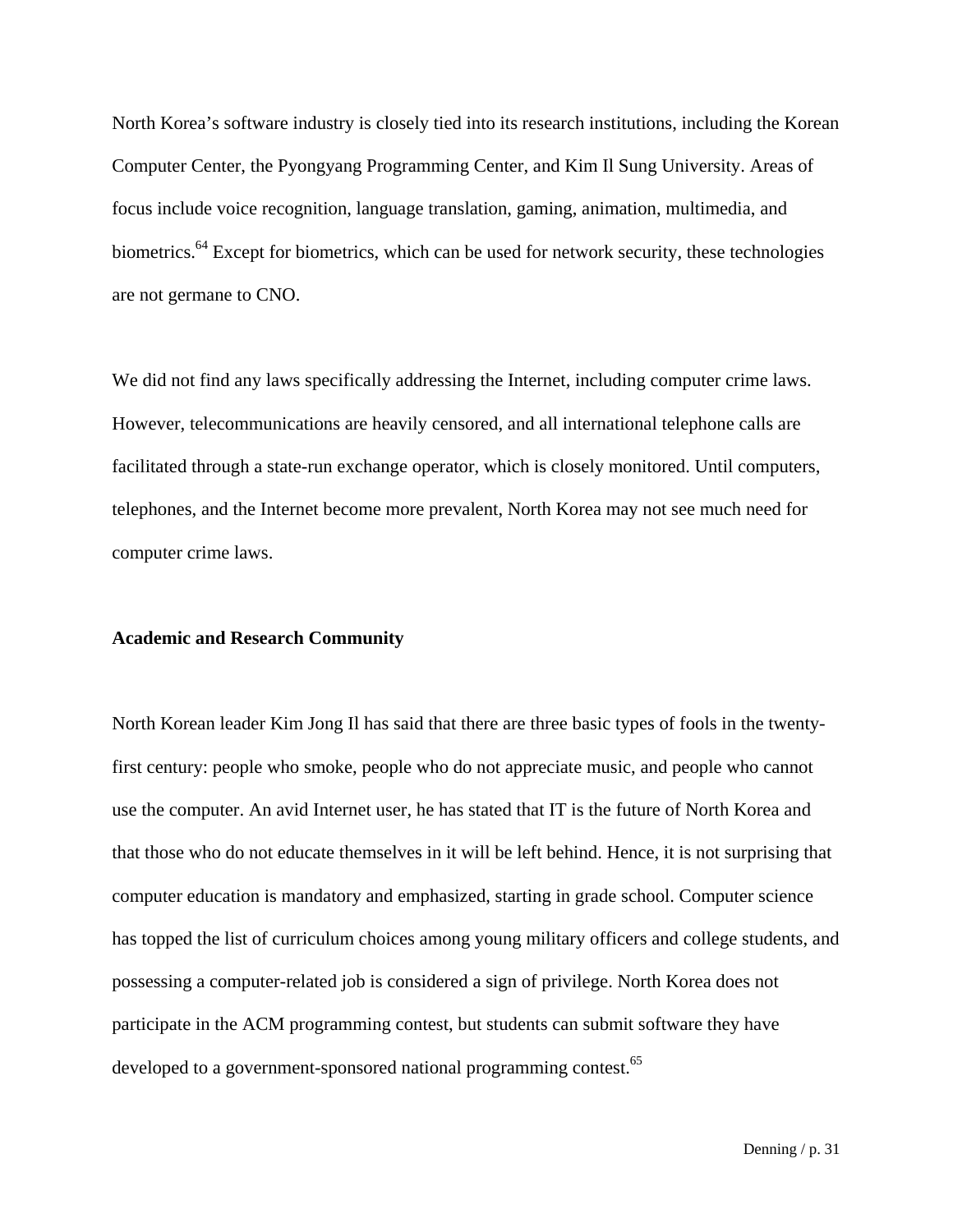We found three major academic institutions in North Korea actively involved in IT: Pyongyang University of Computer Technology, Kim Chaek University of Technology (KUT), and Kim Il Sung University. Faculty at Kim Il Sung University have developed security-related software products, including Worluf Anti-Virus and Intelligent Locker.<sup>66</sup>

In 2001, KUT and Syracuse University began discussions on the possibility of research collaboration in integrated information technology. By June 2004, KUT representatives had made three visits to Syracuse, and the Syracuse team had made one trip to North Korea. The general area of collaboration is systems assurance, in particular technology to foster trusted communications. Although "trusted communications" is often linked with cryptography and network security, the group seems to be concerned more with integrity, safety, and reliability than network defense. The current focus has been on using open-source software to produce a back-end library management system for the KUT digital library. The group has produced designs for twin research labs, software specifications, joint work on proving software correctness, research presentations, and an academic paper.<sup>67</sup>

#### **Government and Foreign Relations**

North Korea has seven research institutions focused on IT. The most prominent are the Pyongyang Informatics Center, the Korea Computer Center, the DPRK Academy of Sciences, and Silver Star Laboratories.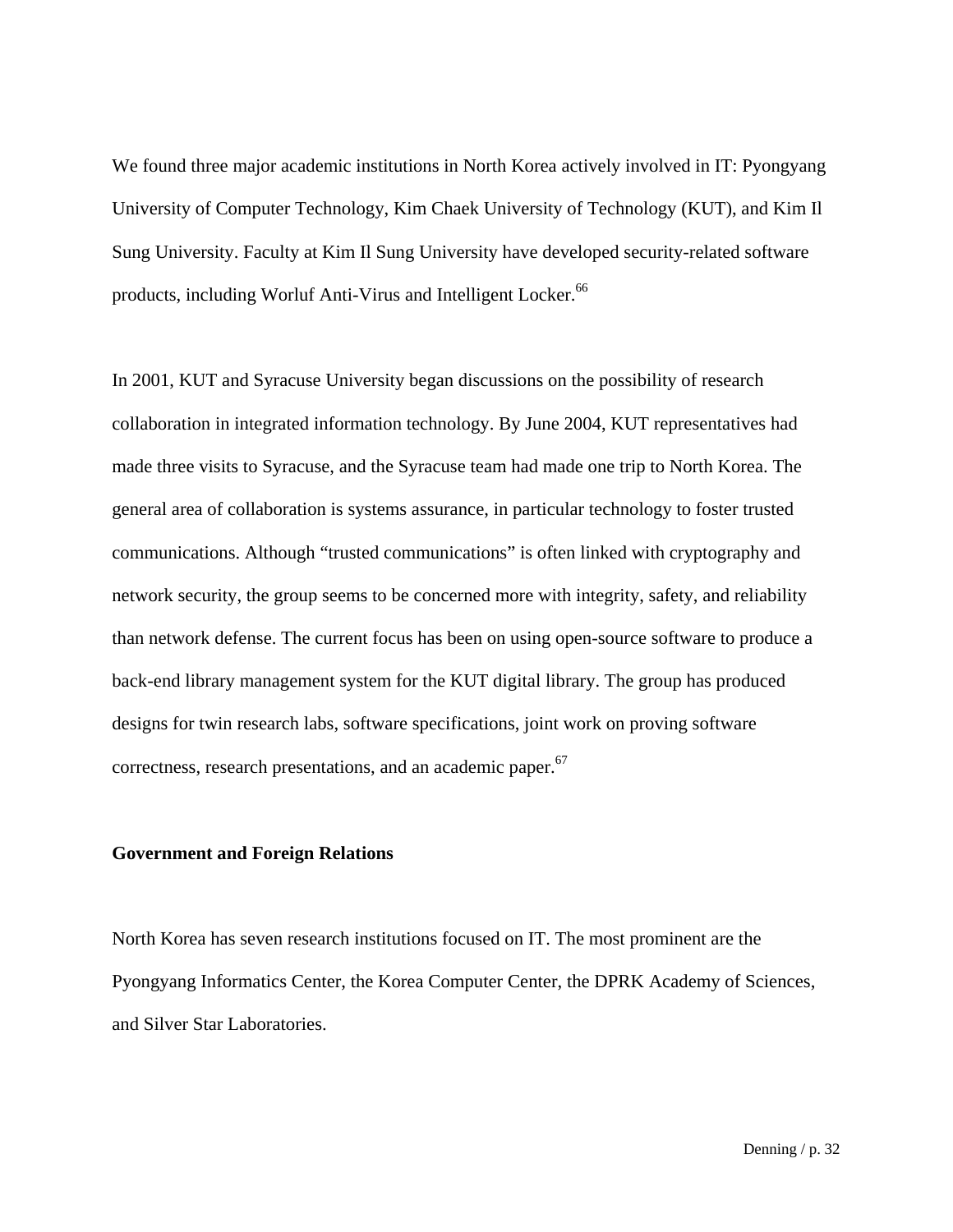The Pyongyang Informatics Center (PIC) was established in 1986 to develop computer-based management techniques and to help promote the use of computers in government and industry. Its primary focus is software development, and PIC has produced a variety of products, including the software filters used between the Bright Star Network and the Internet, which serve a role in computer network defense as well as censorship. However, most of PIC's development work seems to be in areas unrelated to CNO, including electronic publication, computer-aided design, embedded Linux, web applications, interactive programs, accounting, and virtual reality. This assessment is supported by a report that in 2001, researchers at PIC requested 250 IT books from South Korea; they were especially interested in books on graphics and virtual animation but also on common operating systems and communication methods. The list did not include any books relating to cyber security.<sup>68</sup>

The Korea Computer Center (KCC) was established in 1990 to promote computerization. With 800 employees at its inception, it has produced some of North Korea's cutting-edge software, including systems for voice recognition, fingerprint identification, and artificial intelligence. It has produced a Korean version of the Linux operating system, and its chess playing software has dominated Japan's annual Chinese chess competition.<sup>69</sup>

The KCC is directed by Kim Jong Nam, the son of Kim Jong Il. Nam, who also heads the State Security Agency (SSA), which is North Korea's intelligence service, moved SSA's overseas intelligence unit into the KCC, according to a South Korean newspaper. South Korean media have also claimed that the KCC is "nothing less than the command center for Pyongyang's cyber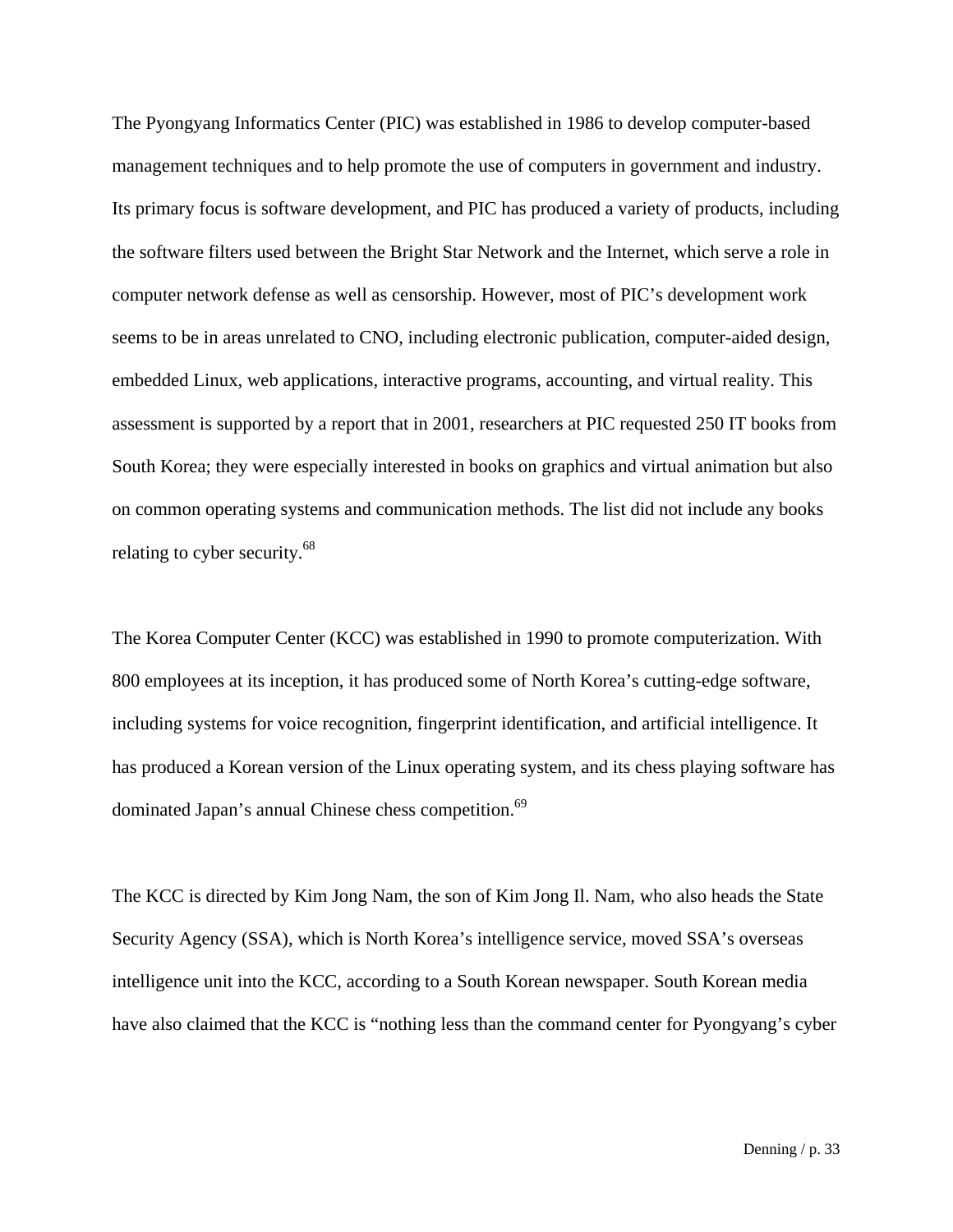warfare industry, masquerading as an innocuous, computer geek–filled software-research facility."<sup>70</sup>

The DPRK Academy of Sciences and Silver Star Laboratories are also involved in software development. Between them, they have produced software for language translation, optical character recognition, artificial intelligence, multimedia, remote control, and communications. We did not find any indications that either institute had developed CNO-related software.<sup>71</sup>

In 1984, North Korea established the Mirim Academy, which offered a two-year program in IT and electronic warfare for top military students. Two years later, the school became a five-year college, Mirim College, and opened admissions to high school students from the top percentile. The school, also known as the Automated Warfare Institute, purportedly offers curricula in command automation, computers, programming, automated reconnaissance, and electronic warfare.<sup>72</sup>

According to a June 2003 news report, Maj. Gen. Song Young-keun, commanding general of South Korea's Defense Security Command, said that North Korea has been producing 100 cyber soldiers annually.<sup>73</sup> In May 2004, at a conference in Seoul organized by the Korea Information Security Agency (KISA), Song said that "Following orders from Chairman Kim Jong Il, North Korea has been operating a crack unit specializing in computer hacking and strengthening its cyber-terror ability." He said that the hackers were handpicked from among the top graduates of Kim Il Sung Military Academy and given intensive training in computer-related skills before being assigned to the hacker's unit.<sup>74</sup> According to East-Asia-Intel.com, which provides news on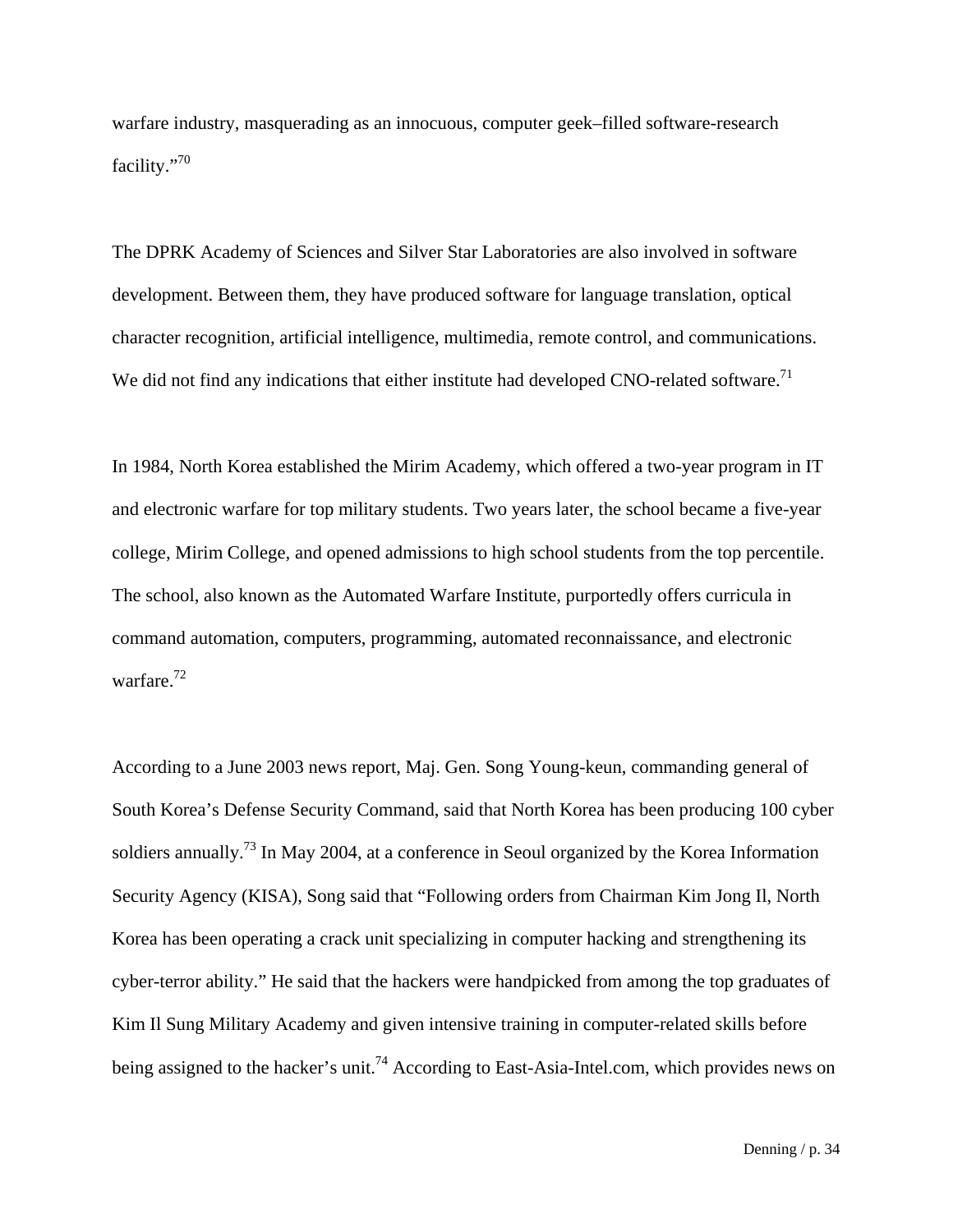the Far East, Mirim College was renamed Kim Il Military Academy and later Pyongyang College. The news site also reported that Byun Jae-Jeong, a research fellow at the South Korea Agency for Defense Development, claimed that the cyber agents had a technical ability on a par with that of CIA hackers and that they were able to "infiltrate and gather information from Web servers from various countries."<sup>75</sup>

Developing a CNA/E capability is certainly consistent with Kim Jong Il's interest in IT and his military objectives — to "disturb the coherence of South Korean defenses in depth including its key command, control, and communications, and intelligence infrastructure."76 Moreover, Richard Clarke, former special adviser to the president for cyberspace security, reported that North Korea was "developing information warfare units, either in their military, or in their intelligence services, or both."<sup>77</sup>

## **Hacking and Cyber Attacks**

At the 2004 conference in Seoul, Maj. Gen. Song Young-keun claimed that North Korea's military hackers had been breaking into the computer networks of South Korean government agencies and research institutes to steal classified information.<sup>78</sup> We also found reports of other cyber attacks being attributed to North Korean hackers. However, Director Baek, of South Korea's National Intelligence Service (NIS), told us in a telephone interview in April 2004 that NIS had no knowledge of confirmed CNA/E activities originating from within North Korea, or of North Korea sponsoring CNA/E against any country. This view was echoed by officials at  $KISA.<sup>79</sup>$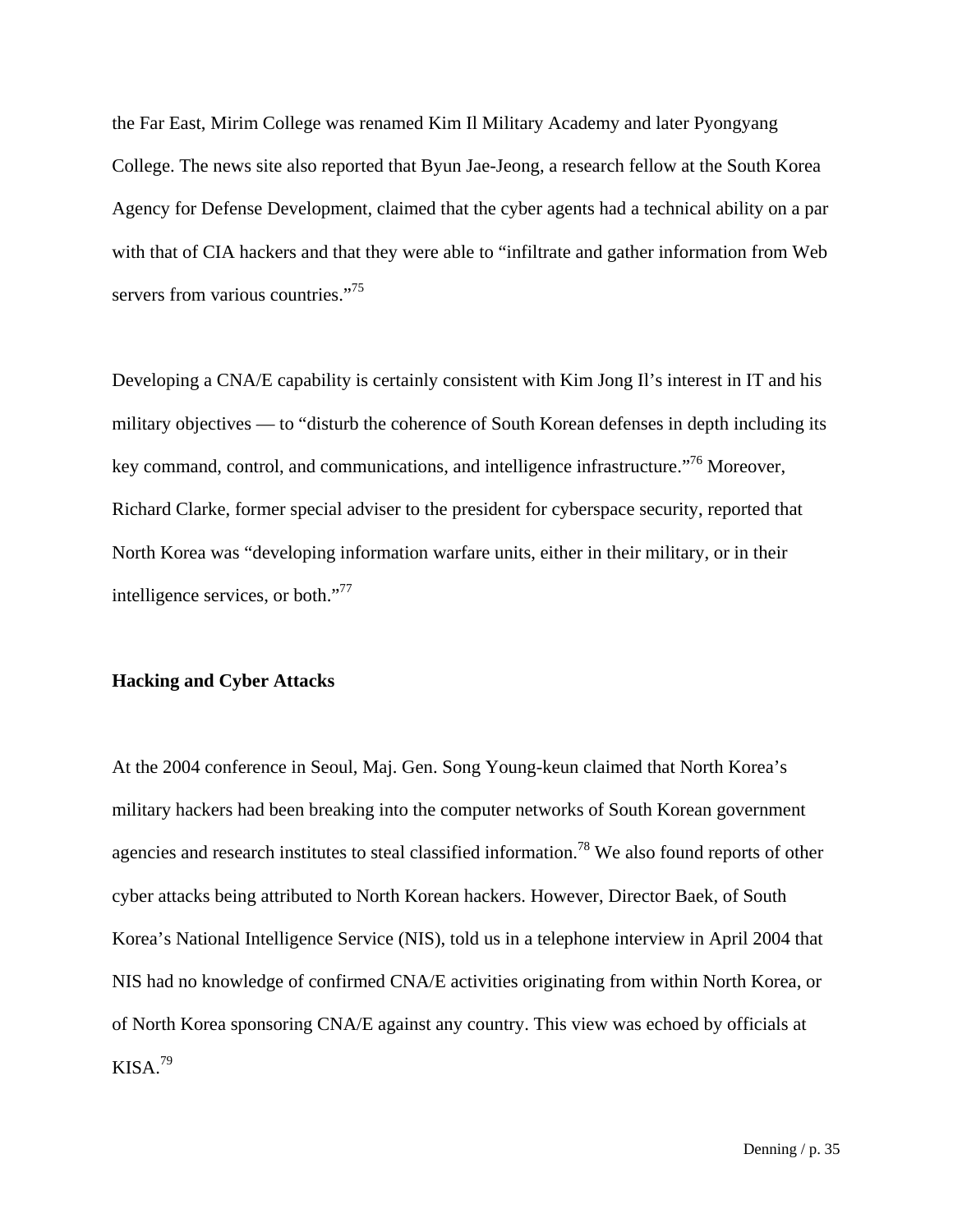We found no evidence that North Korea has hackers operating outside the government. Given the severe restrictions on Internet use within the country, any hacking being conducted from North Korea would most likely be government sponsored. Within the government, hacking seems to be confined to the KCC and Mirim College (Kim Il Military Academy/Pyongyang College).

#### **Summary**

North Korea most likely has a CNO capability within its military and intelligence services. It appears to recognize the value of IT and CNO to its future and to have devoted resources to training and supporting cyber warfare units.

Whether North Korea's CNO capability has been used to attack targets in South Korea, the United States, or elsewhere is less certain. The capability may be used primarily for defensive purposes or for intelligence collection against foreign governments and businesses. However, if North Korean hackers are able to stealthily penetrate or exploit computer networks in order to acquire secrets, they could as well use their skills to damage or disrupt these networks.

North Korea faces several obstacles to developing and deploying an advanced CNO capability. Its highly restricted Internet connectivity and unreliable and antiquated electrical infrastructure could interfere with the conduct of attacks, especially sustained attacks. Trade restrictions make it difficult for the country to acquire the latest hardware and software platforms, which in turn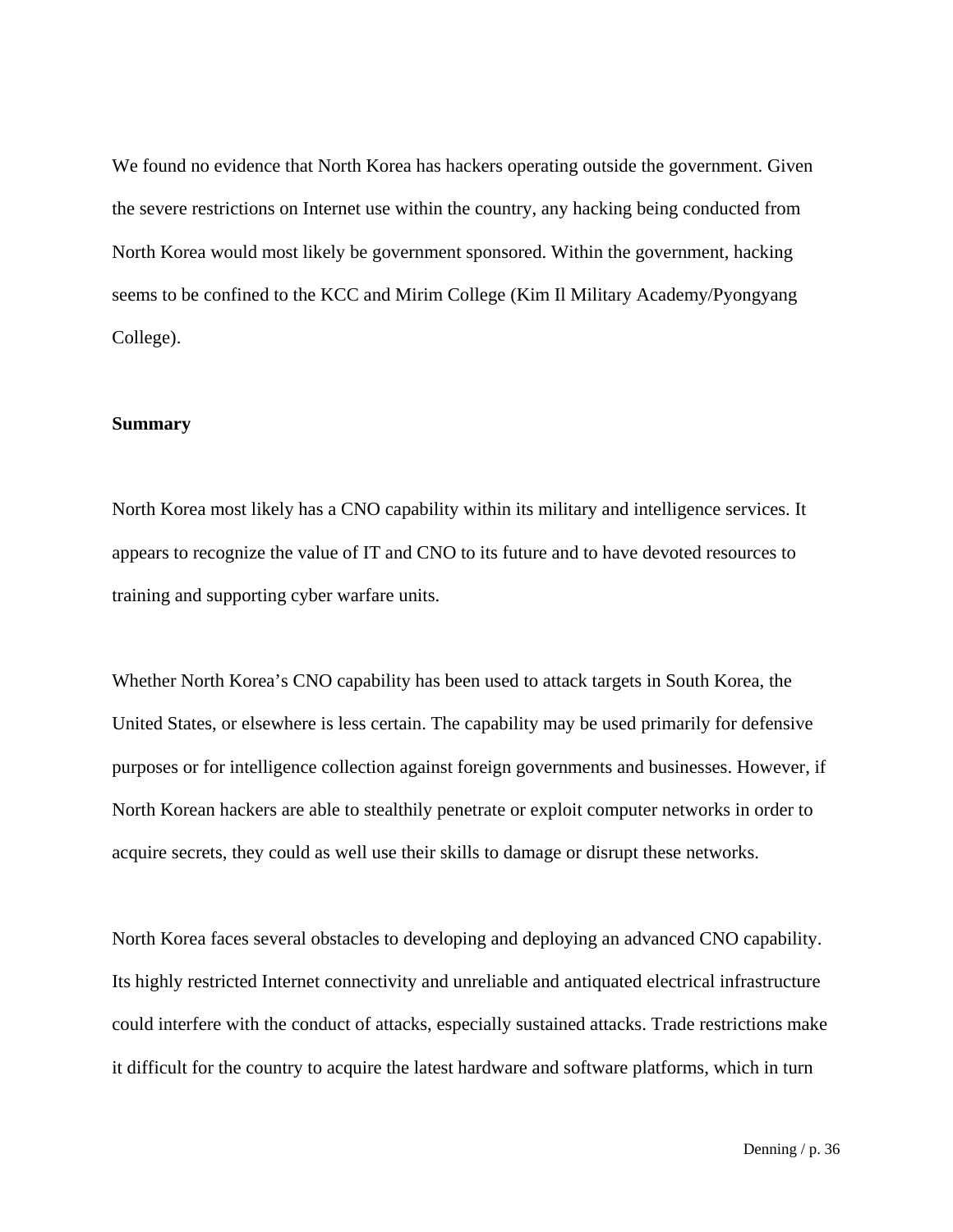hampers its ability to develop and test attacks against these systems. Restrictions on Internet access would make it hard for North Korea to acquire hacking tools and information from the Internet, and to use or build on the work of tens of thousands of others in the world. Because much of the North Korea's IT research and development effort is in areas unrelated to CNO, the country's own academic and public communities would have little to offer in the way of CNO expertise. Internet restrictions would also preclude North Korean youth from getting involved in the Internet hacking scene and building up knowledge and skills that could later be channeled into government-sponsored activity. CNO agents would have to be trained from scratch.

While these hurdles do not imply that North Korea could not develop a powerful CNO capability, they suggest that a certain amount of skepticism may be appropriate when assessing claims about the effectiveness of that capability.

## **CONCLUSIONS**

Our study concluded that both Iran and North Korea have a CNO capability. However, whereas the capability we identified for Iran lies within its academic and research communities and the general population, North Korea's lies mainly within its military.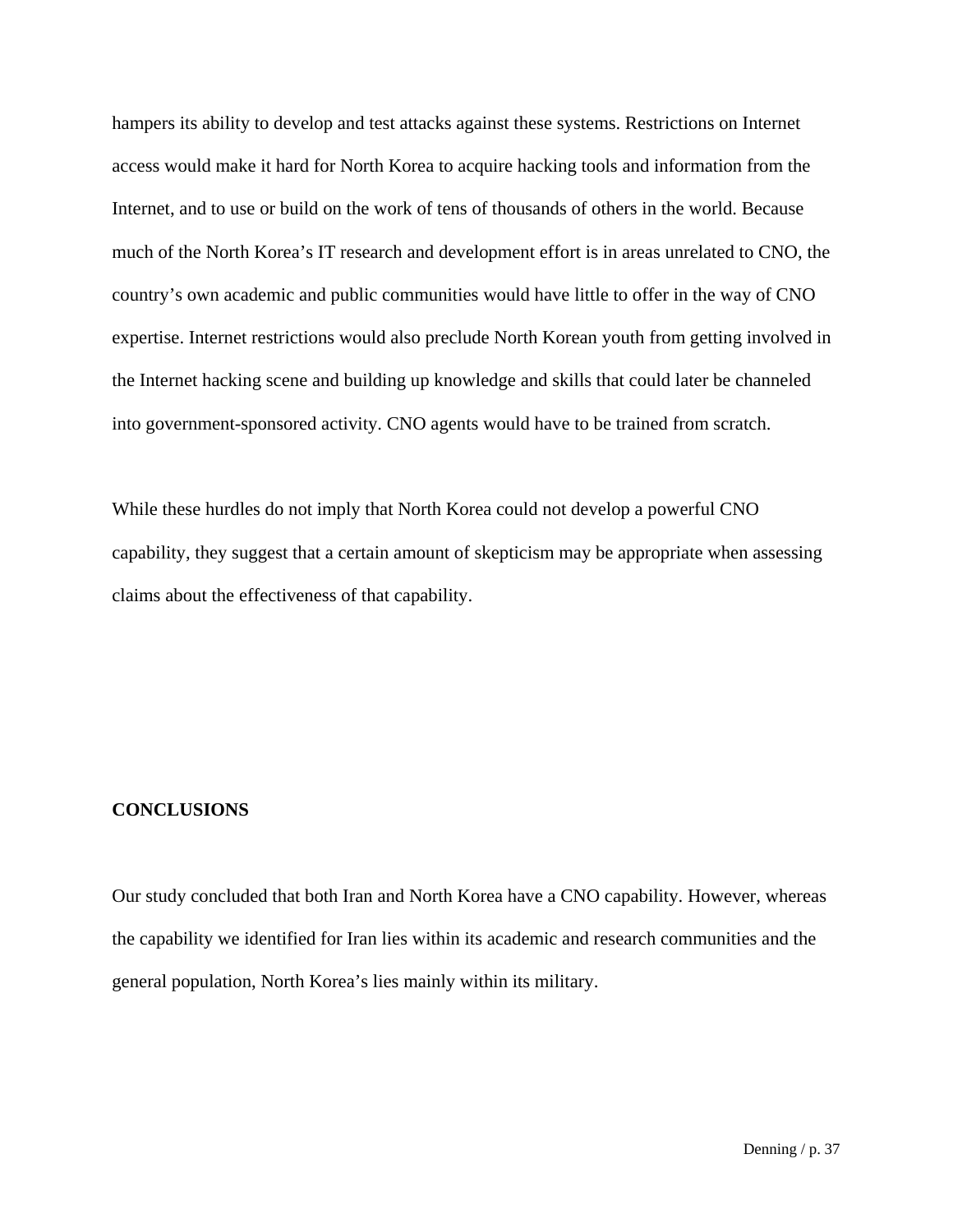We did not find evidence that either country had a highly sophisticated capability that would even come close to matching that in many other countries, including Australia, China, Russia, the United Kingdom, and the United States. Both countries, but especially North Korea, operate at a disadvantage because of trade restrictions prohibiting exports of advanced Western technologies to them. North Korea's disadvantage is compounded by its extreme isolation, not just from the Internet but from most of the world. Iran is plugged into the Internet and the international business, security, and hacking communities and thus can better leverage technologies and knowledge developed outside its borders. Moreover, the Iranian government can build on the knowledge and skills of its own population as participants in these international communities. North Korea is confined to whatever CNO capability it can develop in-house, behind government doors.

There are several limitations to our study. First, and perhaps most important, it is difficult and risky to draw conclusions based on a lack of evidence. It could be that both countries have highly advanced CNO capabilities, and that we just did not look hard enough or in the right places. As noted earlier, we did not have access to government officials in either country, and we did not use classified information from our own intelligence services, which no doubt limited what we could learn, especially about military capabilities. Our limited resources — we could not conduct every possible Internet and library search, follow every link, and translate every foreign website and document — also limited our data collection.

Another limitation is that our assessment is mainly qualitative. We attempted to measure a few factors, including the number of security researchers and hackers in a country, the percentage of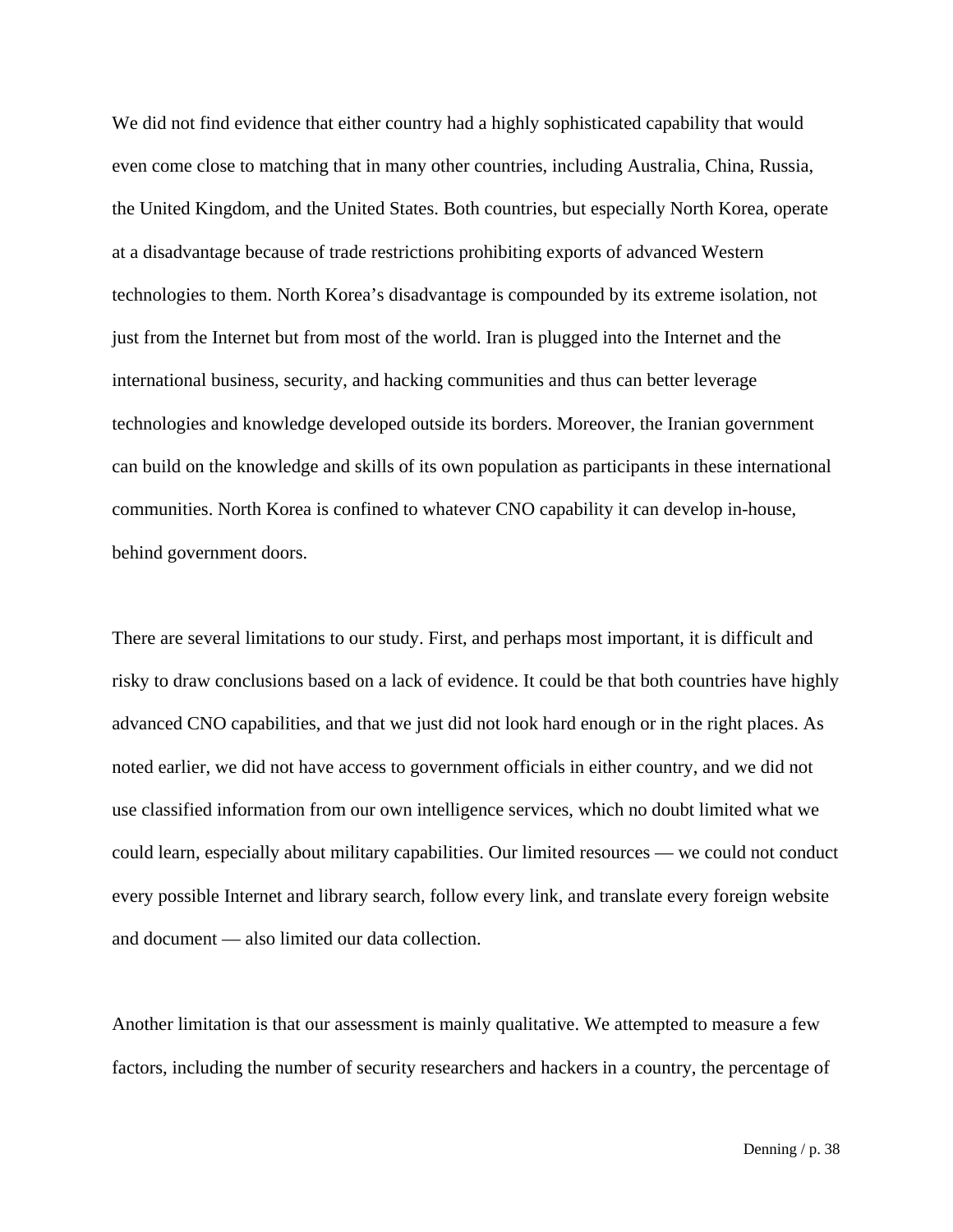the population with Internet access, and the size of the security industry, but we did not formulate specific metrics that would allow one to rate a country's CNO capability on, say, a scale from 0 to 10. That said, I might rate Iran at 2 or 3 and North Korea at 1. I would rate Iran higher if we had evidence of a strong CNO capability within its military.

A third limitation is that our research and assessments were inherently subjective, biased by our own preferences and beliefs. These included beliefs that it would be difficult to develop a strong CNO capability in isolation and that a CNO capability within a country's population could be leveraged by a government to develop or strengthen its own.

These limitations present an opportunity for future research. Currently, however, we have shifted our focus to the terrorist threat. We have developed a methodology to assess the CNO threat of terrorists, in the process applying it to al-Qa'ida and the global jihadists.

# **NOTES**

<u>.</u>

<sup>&</sup>lt;sup>1</sup> D.E. Denning, "Activism, Hacktivism, and Cyberterrorism: The Internet as a Tool for Influencing Foreign Policy," chapter 8 in J. Arquilla and D. Ronfeldt (eds.), *Networks and Netwars*, Santa Monica: RAND, 2001, pp. 276–277.

<sup>2</sup> D.E. Denning, "Information Technology and Security," chapter 4 in M.E. Brown (ed.), *Grave New World*, Washington, DC: Georgetown University Press, 2003, p. 98.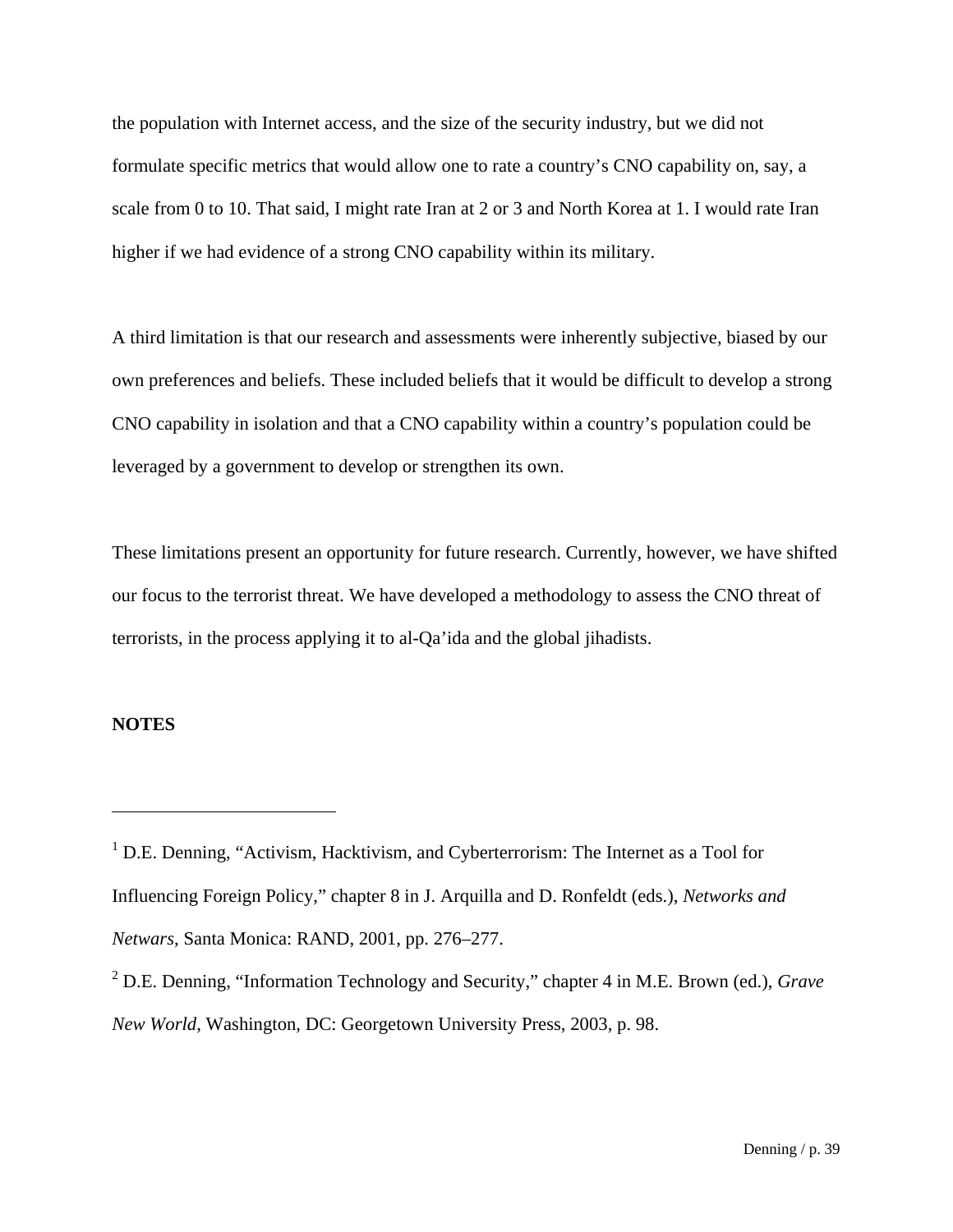$3$  J.P. Patterson and M.N. Smith, "Developing a Reliable Methodology for Assessing the Computer Network Operations Threat of Iran," master's thesis, Naval Postgraduate School, September 2005.

 $4^4$  C. Brown, "Developing a Reliable Methodology for Assessing the Computer Network Operations Threat of North Korea," master's thesis, Naval Postgraduate School, September 2004.

 $<sup>5</sup>$  The definitions here are based on Field Manual (FM) 3-13, Information Operations: Doctrine,</sup> Tactics, Techniques, and Procedures, US Army, November 2003. They are consistent with revisions to the Joint Doctrine for Information Operations, Joint Pub (JP) 3-13, Joint Chiefs of Staff.

6 C. Billo and W. Chang, *Cyber Warfare: An Analysis of the Means and Motivations of Selected Nation States*, ISTS, November 2004, http://www.ists.dartmouth.edu/directorsoffice/cyberwarfare.pdf (accessed 26 April 2006).

<sup>7</sup> The website for the contest is at  $\frac{http://icpc.baylor.edu/icpc/}{}$  (accessed 26 April 2006).

<sup>8</sup> Patterson and Smith, "Developing a Reliable Methodology for Assessing the Computer Network Operations Threat of Iran."

<sup>9</sup> Ibid.

 $\overline{a}$ 

 $10$  Ibid.

 $11$  Ibid.

 $12$  Ibid.

<sup>13</sup> Information technology statistics for 2004, International Telecommunications Union, http://www.itu.int/ITU-D/ict/statistics/at\_glance/Internet04.pdf (accessed 13 October 2005).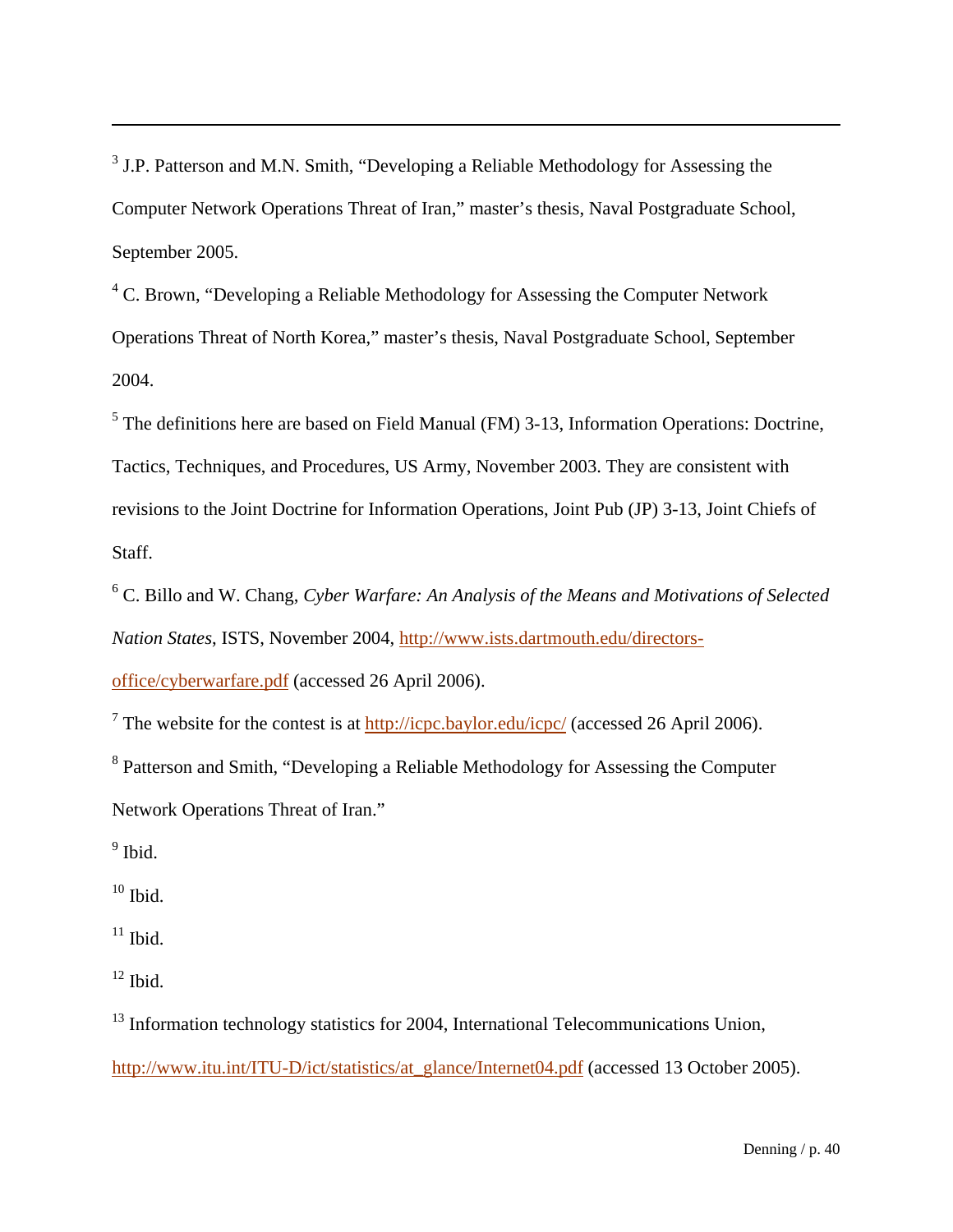<sup>14</sup> Internet World Stats, http://www.internetworldstats.com/stats5.htm (accessed 13 April 2006).

<sup>15</sup> Internet Filtering in Iran in 2004–2005, OpenNet Initiative,

http://www.opennetinitiative.net/studies/iran/ONI\_Country\_Study\_Iran.pdf (accessed 13 October 2005).

<sup>16</sup> Patterson and Smith, "Developing a Reliable Methodology for Assessing the Computer Network Operations Threat of Iran."

<sup>17</sup> Website of Sharif Secure Ware, http://www.amnafzar.com/ (accessed 17 October 2005).

<sup>18</sup> "Leading Iranian Software Company System Group Made Exclusive Contract with

Securepoint Security Solutions," 19 July 2005,

http://www.securepoint.cc/press\_partnership\_iran.html (accessed 17 October 2005).

<sup>19</sup> Patterson and Smith, "Developing a Reliable Methodology for Assessing the Computer

Network Operations Threat of Iran."

 $\overline{a}$ 

 $20$  ACM programming contest rankings for 2005,

http://icpc.baylor.edu/past/icpc2005/finals/Standings.html (accessed 14 October 2005).

<sup>21</sup> Twenty-ninth ACM International Collegiate Programming Contest,  $6<sup>th</sup>$  Asian Regional Contest

in Iran, http://sharif.ir/~acmicpc/acmicpc04/index.html (accessed 14 October 2005).

 $^{22}$  ACM programming contest rankings for 2006, http://icpc.baylor.edu/icpc/Finals/default.htm (accessed 26 April 2006).

<sup>23</sup> Website of S. Bakhtiari, http://sharif.ir/~shahram/ (accessed 14 October 2005).

<sup>24</sup> Website of M. Azgomi, http://mehr.sharif.edu/~azgomi/ (accessed 14 October 2005).

<sup>25</sup> Website of H. Habibi, http://ce.sharif.edu/~hhabibi/ (accessed 14 October 2005).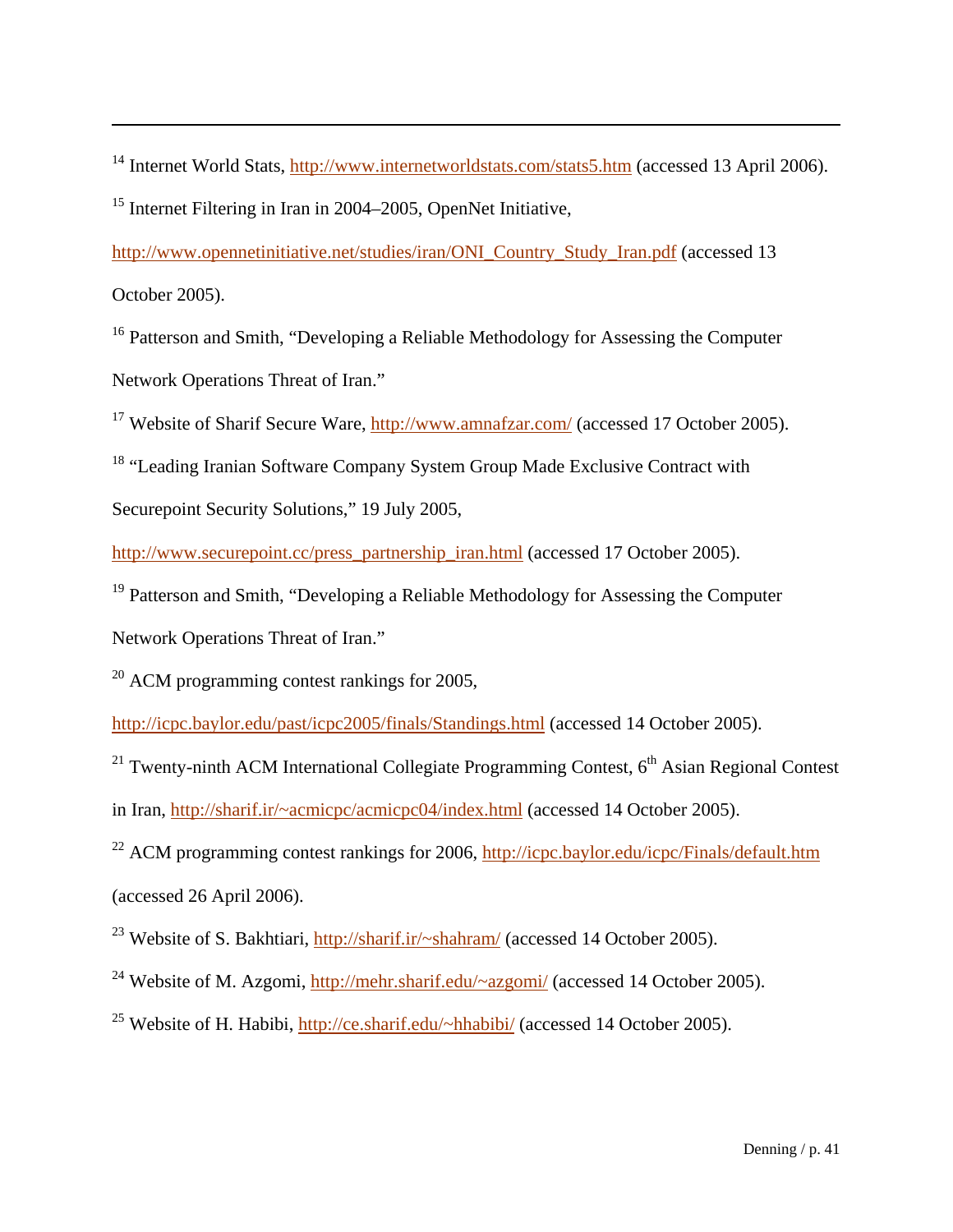26 Resume of S. Etemad, http://www.egr.msu.edu/~etemadys/Resume.pdf (accessed 14 October 2005).

<sup>27</sup> Research website of Sharif University of Technology,  $\frac{h}{h}$ ttp://www.sharif.ir/en/research/

(accessed 2 November 2005).

<sup>28</sup> Patterson and Smith, "Developing a Reliable Methodology for Assessing the Computer

Network Operations Threat of Iran."

<sup>29</sup> Website of M. Fallah,  $\frac{http://ce.aut.ac.it/~fallah/}{http://ce.aut.ac.it/~fallah/})$  (accessed 14 October 2005).

<sup>30</sup> Website of A. Baraani-Dastjerdi, http://eng.ui.ac.ir/ahmadb/ (accessed 14 October 2005).

 $31$  Website of B. Ladani, http://eng.ui.ac.ir/ladani/ (accessed 14 October 2005).

32 Website of Third Iranian Society of Cryptology Conference,

http://iscc2005.org/iscc/index.php?sel\_lang=english (accessed 14 October 2005).

<sup>33</sup> Patterson and Smith, "Developing a Reliable Methodology for Assessing the Computer Network Operations Threat of Iran."

 $34$  Ibid.

 $\overline{a}$ 

 $35$  Ibid.

 $36$  Ibid.

 $37$  Ibid.

 $38$  Ibid.

<sup>39</sup> Website of Pardis Technology Park, http://www.hitechpark.com/ (accessed 17 October 2005).  $40$  Ibid.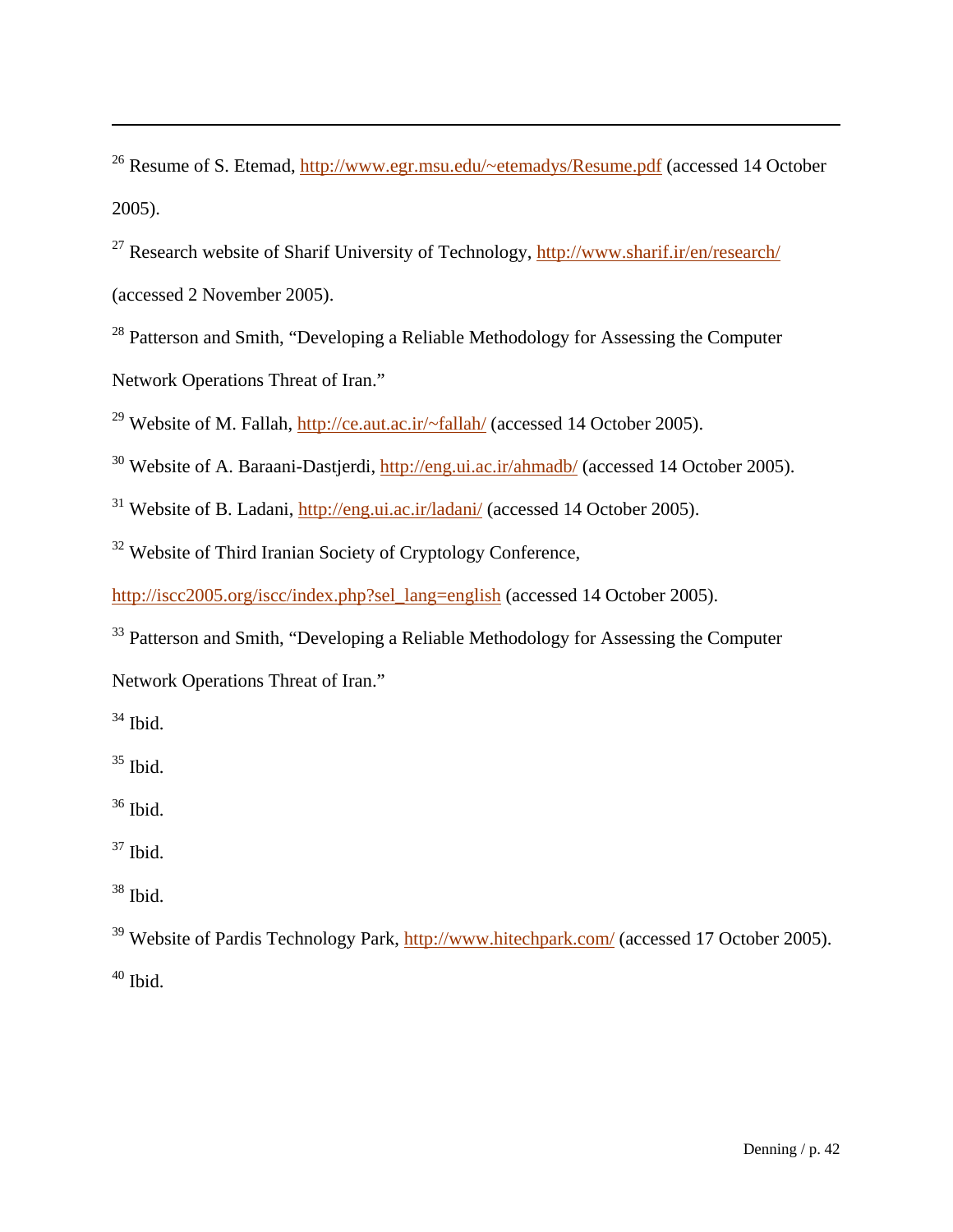41 Bill Gertz, "Iran Militants in Power Stir Fears," *Washington Times*, 14 October 2005*,*  http://www.washingtontimes.com/national/20051013-114716-3258r.htm (accessed 17 October 2005).

<sup>42</sup> Patterson and Smith, "Developing a Reliable Methodology for Assessing the Computer Network Operations Threat of Iran."

<sup>43</sup> Website of Iran Hackers Sabotage, www.ihsteam.com (accessed 18 October 2005).

<sup>44</sup> The statistics on web defacements were obtained 18 October 2005 from the Zone-H website at

www.zone-h.org. The site also hosts mirrors of defacements.

45 Zone-H mirror of web defacement, http://www.zone-

h.org/en/defacements/mirror/id=2645159/ (accessed 20 October 2005).

46 Zone-H mirror of web defacement, www.zone-h.org/en/defacements/mirror/id=2917409

(accessed 18 October 2005).

 $\overline{a}$ 

47 Website of Ashiyane Digital Security Team, http://www.ashiyane.com/ (accessed 18 October 2005).

48 Zone-H mirror of web defacement, http://www.zone-

h.org/en/defacements/mirror/id=2757538/ (accessed 20 October 2005).

49 Patterson and Smith, "Developing a Reliable Methodology for Assessing the Computer Network Operations Threat of Iran."

50 Website of Defcon Groups, http://www.defcon.org/html/defcon-groups/dc-groups-index.html (accessed 15 October 2005 and 26 April 2006).

<sup>51</sup> Patterson and Smith, "Developing a Reliable Methodology for Assessing the Computer Network Operations Threat of Iran."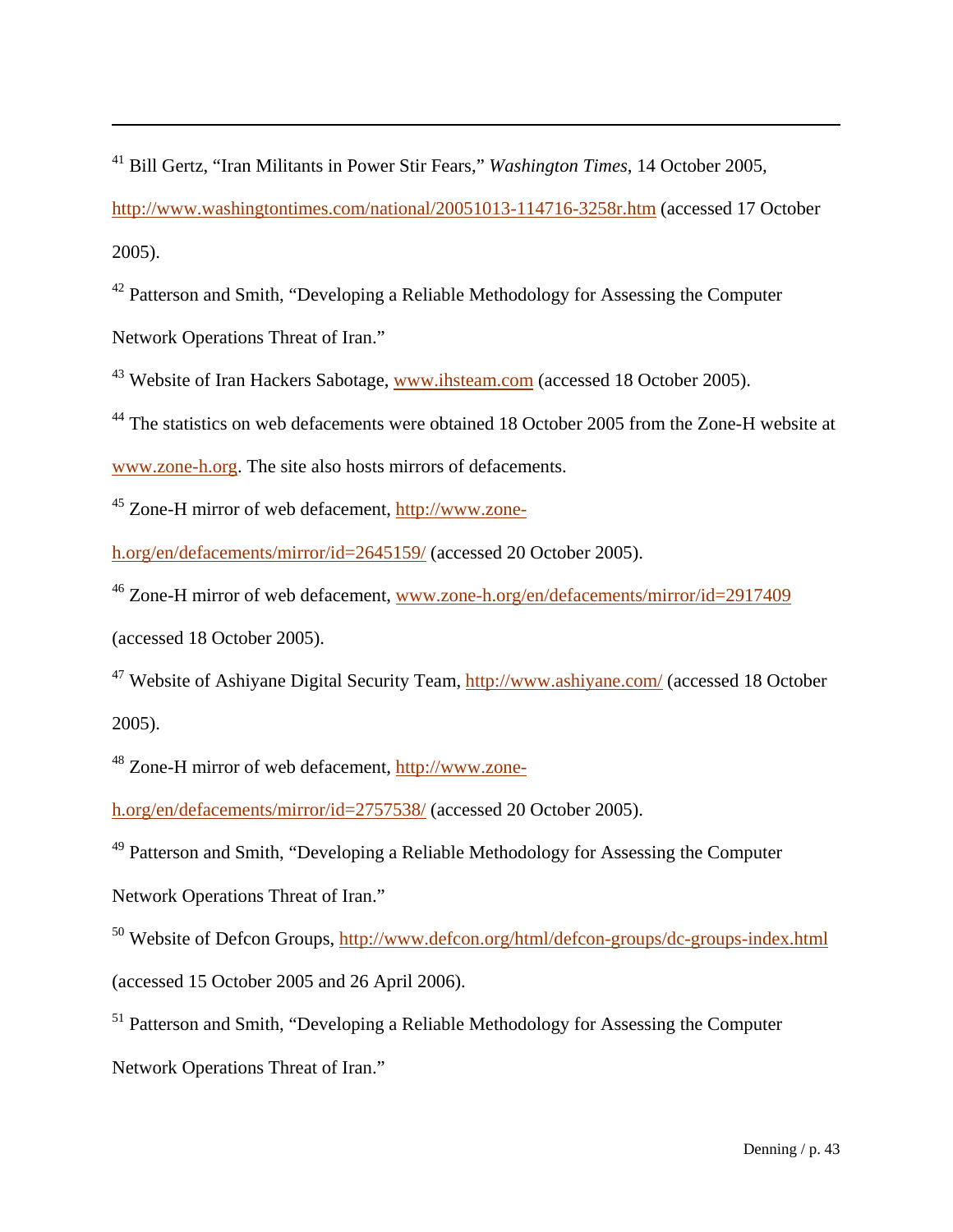52 Ibid.

 $\overline{a}$ 

 $53$  Brown, "Developing a Reliable Methodology for Assessing the Computer Network Operations

Threat of North Korea."

<sup>54</sup> The Central Intelligence Agency, The World Factbook, North Korea,

http://www.odci.gov/cia/publications/factbook/geos/kn.html (accessed 20 October 2005).

55 Brown, "Developing a Reliable Methodology for Assessing the Computer Network Operations Threat of North Korea."

56 Ibid.

 $57$  Ibid.

58 Ibid.

 $59$  Ibid.

60 "'PC Café' attracts Youth in Pyongyang," December 2004,

http://www.vuw.ac.nz/~caplabtb/dprk/NK\_S&T.htm (accessed 21 October 2005).

 $<sup>61</sup>$  Brown, "Developing a Reliable Methodology for Assessing the Computer Network Operations</sup>

Threat of North Korea."

 $62$  Ibid.

 $63$  Ibid.

 $<sup>64</sup>$  Ibid.</sup>

 $65$  Ibid.

 $66$  Ibid.

 $67$  S.T. Song et al., "Bilateral Research Collaboration Between Kim Chaek University of

Technology (DPRK) and Syracuse University (US) in the Area of Integrated Information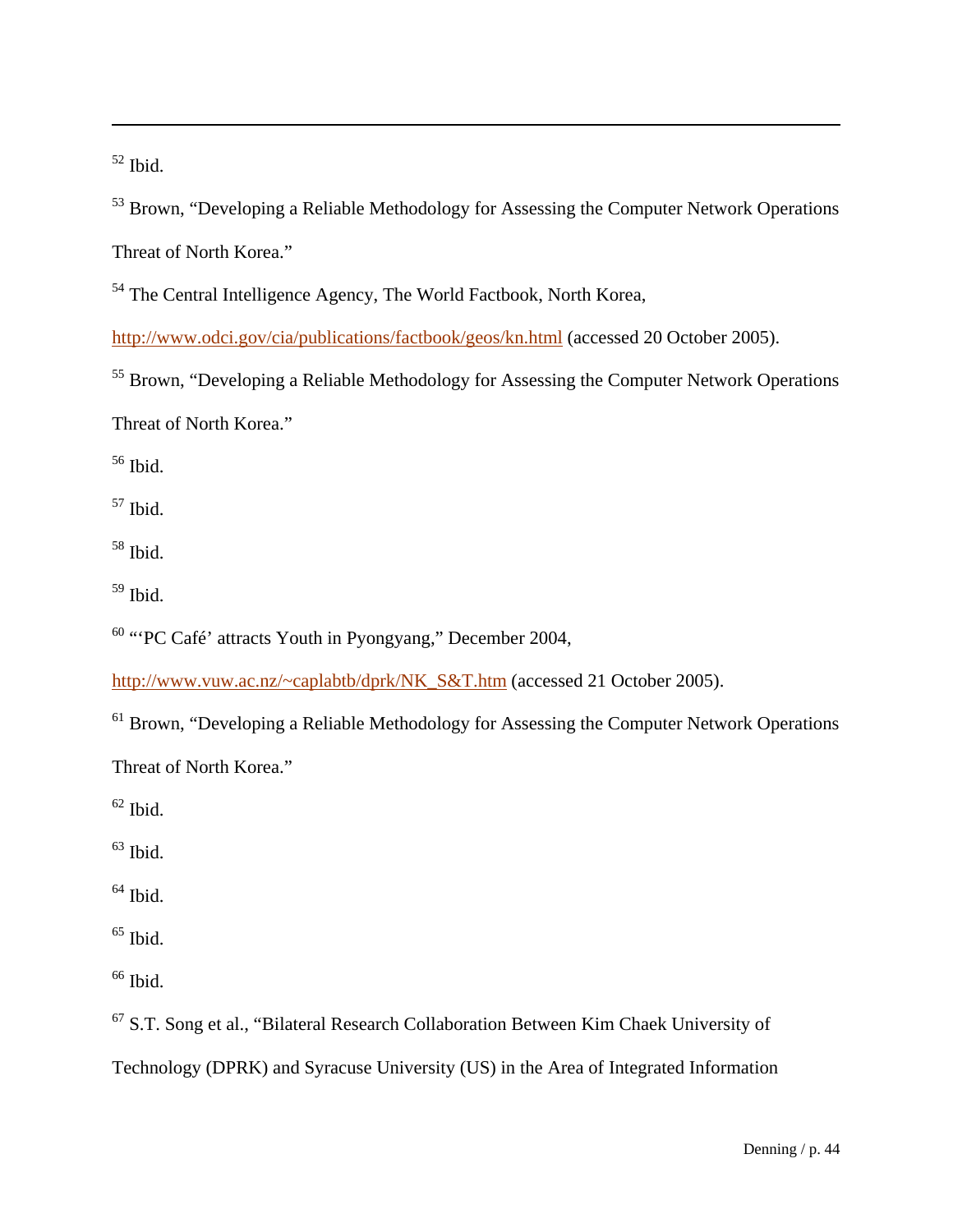Technology," Prepared for the Asian Studies on the Pacific Coast (ASPAC) 2003 Annual Meeting, Honolulu, Hawaii, http://www.koreasociety.org/FYI/20030630-ASPAC-Kim-Chaek-Syracuse-rv.pdf (accessed 21 October 2005); "Project Status Report: July 2004 on The KUT/SU Research Collaboration," Nautilus Institute, DPRK Briefing Book,

http://www.nautilus.org/DPRKBriefingBook/economy/30-KoreaSociety.html (accessed 21 October 2005).

 $68$  Brown, "Developing a Reliable Methodology for Assessing the Computer Network Operations Threat of North Korea."

 $69$  Ibid.

 $\overline{a}$ 

70 J. Larkin, "North Korea Preparing for Cyberwar," *Far Eastern Economic Review*, 25 October 2001, http://archive.infopeace.de/msg00464.html (accessed 24 October 2005).

 $71$  Brown, "Developing a Reliable Methodology for Assessing the Computer Network Operations Threat of North Korea."

 $72$  Ibid.

73 "North Korea Suspected of Training Hackers," Associated Press, June 2003,

http://smh.com.au/articles/2003/06/10/1055010959349.html (accessed 24 October 2005).

74 "North Korean Military Hackers Unleash 'Cyber-terror' on South Korean Computers," AFP,

27 May 2004, http://www.freerepublic.com/focus/f-news/1143440/posts (accessed 24 October 2005).

75 "North Korea's Cyber Guerrillas Called CIA-Class Threat to US Pacific Command," East-Asia-Intel.com, 7 June 2005.